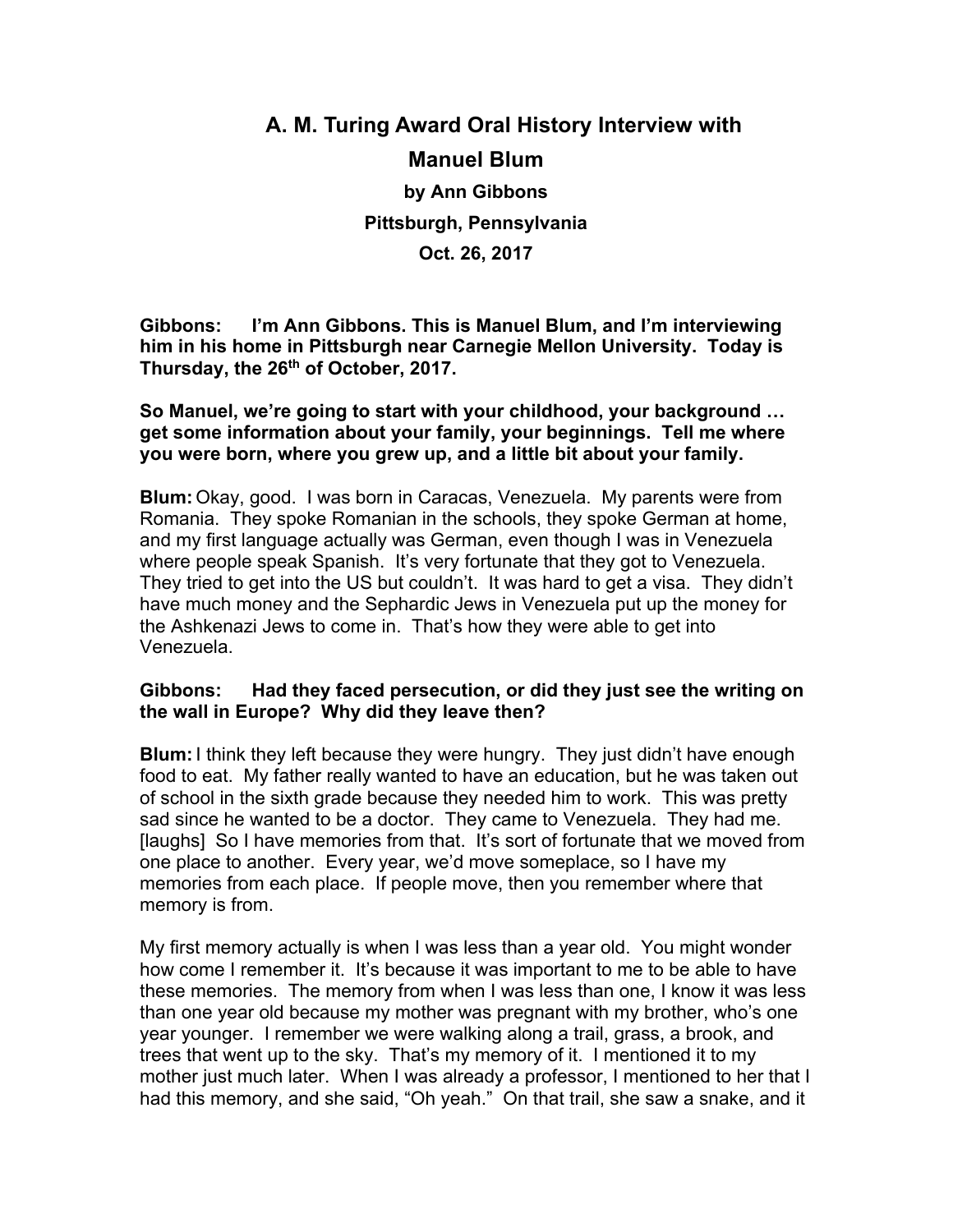scared the hell out of her and she picked me up and ran back. I don't know any of that. But the interesting thing for me about that memory is that I'm not in it. All my memories, I see myself in it. They clearly have been worked over. This was a memory where no, I'm not in it. I see the brook, I see the trees. I don't see myself.

Then there are other memories. I have a memory from when I was three years old. We left Venezuela when I was four. The memory is of my father with a chicken in one hand and a razor blade in the other, [laughs] and I was praying so hard for the chicken. Then my father lost the grip on the chicken and the chicken went flying into the trees and I was *so* grateful. I'm pretty sure… I never asked him about this, but I suspect that he took one look at me and saw that I was about to keel over, [laughs] and he decided to the let the chicken go.

# **Gibbons: So you moved to the United States when you were four.**

**Blum:** Four, right.

# **Gibbons: Tell me about that move. You moved to New York, or to Miami you said?**

**Blum:** First to Miami. I was four years old. It's 1942. The airplane I took was a biplane seaplane. To get to Miami, it had to stop at Cuba on the way to fill up with gas. I remember that plane trip. It was very cool. When the airplane landed, the water came up and I thought, "Oh, we're going to go underwater." It was great.

All the time, I was speaking German with my parents. We got to this country and people didn't like to hear German spoken. We were at war. This country was at war with Germany. They did *not* want to hear German spoken, so they decided, hmm, they don't speak English, they'll teach me Spanish. [laughs] And in fact I learned Spanish. I remember the shocked look on my mother's face about a month after I had started with Spanish when she realized that I'd completely forgotten German. She points to a window and says, "Don't you remember how to say 'window' in German? *Fenster*." No, I did not remember *Fenster*. I did not know I even knew *Fenster*.

So all my early years, I never spoke the language of the people I was with. In fact, I learned English, I guess I began learning when I was about to go into kindergarten, because I knew that I would have to learn English. So I went to a corner where I saw two women talking to each other and I turned my back to them so they wouldn't notice that I'm eavesdropping, and I listened. I remember telling myself exactly, "I will never learn this language. They speak much too fast for me." The wonderful thing about this is that I remember saying it to myself in English. [laughs] Of course, I didn't know any English, so it's an interesting way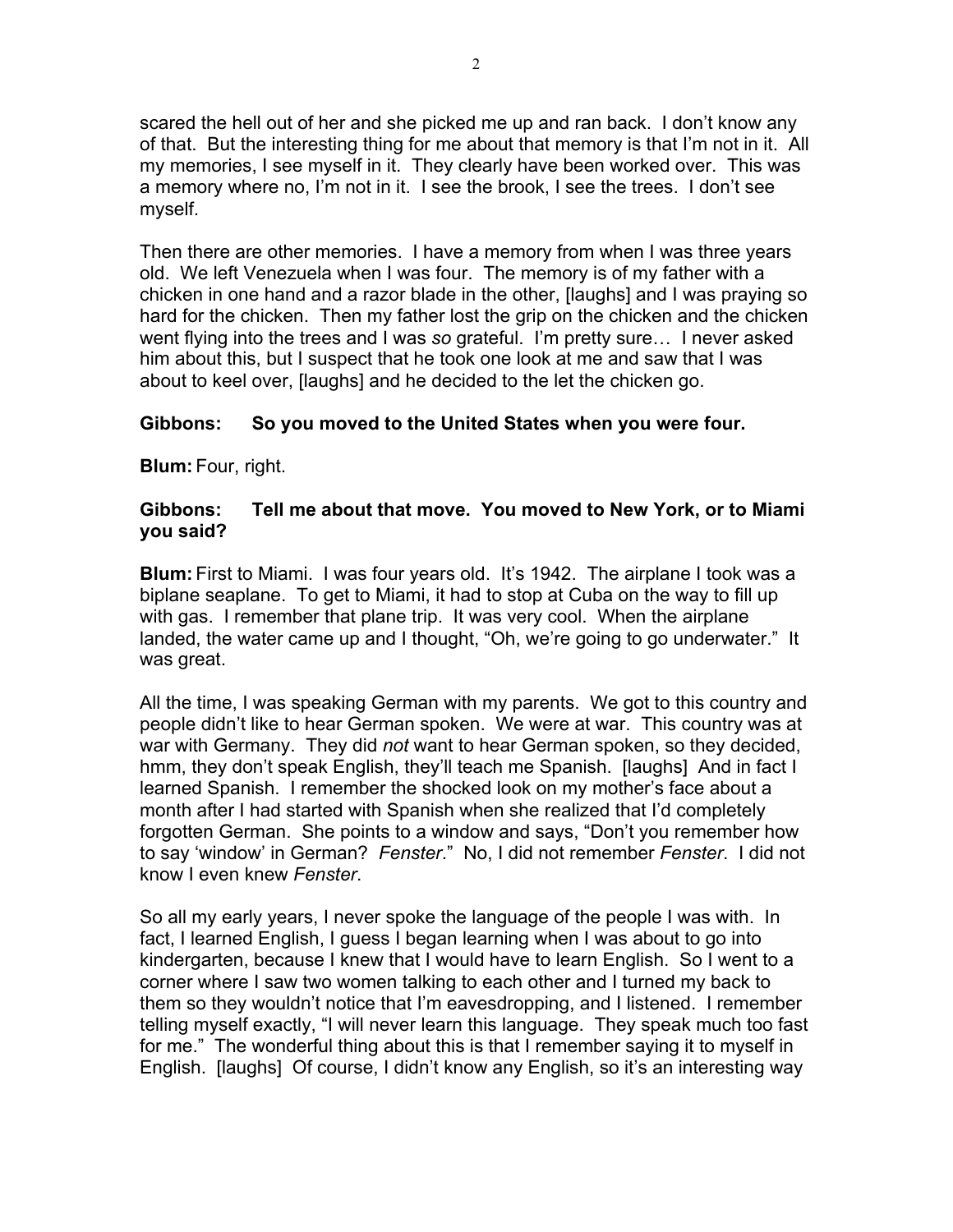that we… an interesting thing about our memories. We now know that you pull out this memory and then you put it back and it's a little changed.

# **Gibbons: It's also interesting that language is a key to how brains are developing and forming as well. Your memories seem to pick up on that, your interest in the brain. The memories that are seared in by fear – a snake, perhaps.**

**Blum:** No, I don't remember the snake. It was… Okay. I don't remember the snake. That was my mother.

# **Gibbons: What did your parents do? Why did they move from Venezuela to Miami and then New York?**

**Blum:** Well, part of it was that I had amoebic dysentery. They didn't have good medicine there, so they came up to get me into hospital. I had amoebic dysentery because we had a little pool in the back the size of a bathtub and my father would tell me, "Don't drink the water," but I loved to have my mouth at water level and to let the water come in. [laughs] This was not good. I can imagine looking at that water under a microscope. It would be full of amoebas going back and forth.

Let's see, what else?

# **Gibbons: So you came because you were sick. Did your father find work in Florida first and then in New York?**

**Blum:**Yeah.

# **Gibbons: What did he do?**

**Blum:** He was a watchmaker. In fact, his exam required him to make a watch from scratch. He had to design it, cut out all the pieces, the gears, and have a functioning watch out of that. I was very proud of him for that. And when he went to Venezuela, he made a name for himself because there was a watch going around, a Patek Philippe that nobody could fix. So he got the watch and opened it up, and it was a gear that was broken. So he made a gear. And so he got known for being able to fix that, [0:10:00] Patek Philippe.

# **Gibbons: Do you still have a watch from him?**

**Blum:** I do, I do. It's a very important...

# **Gibbons: How about your mother? Was she a homemaker or did she work?**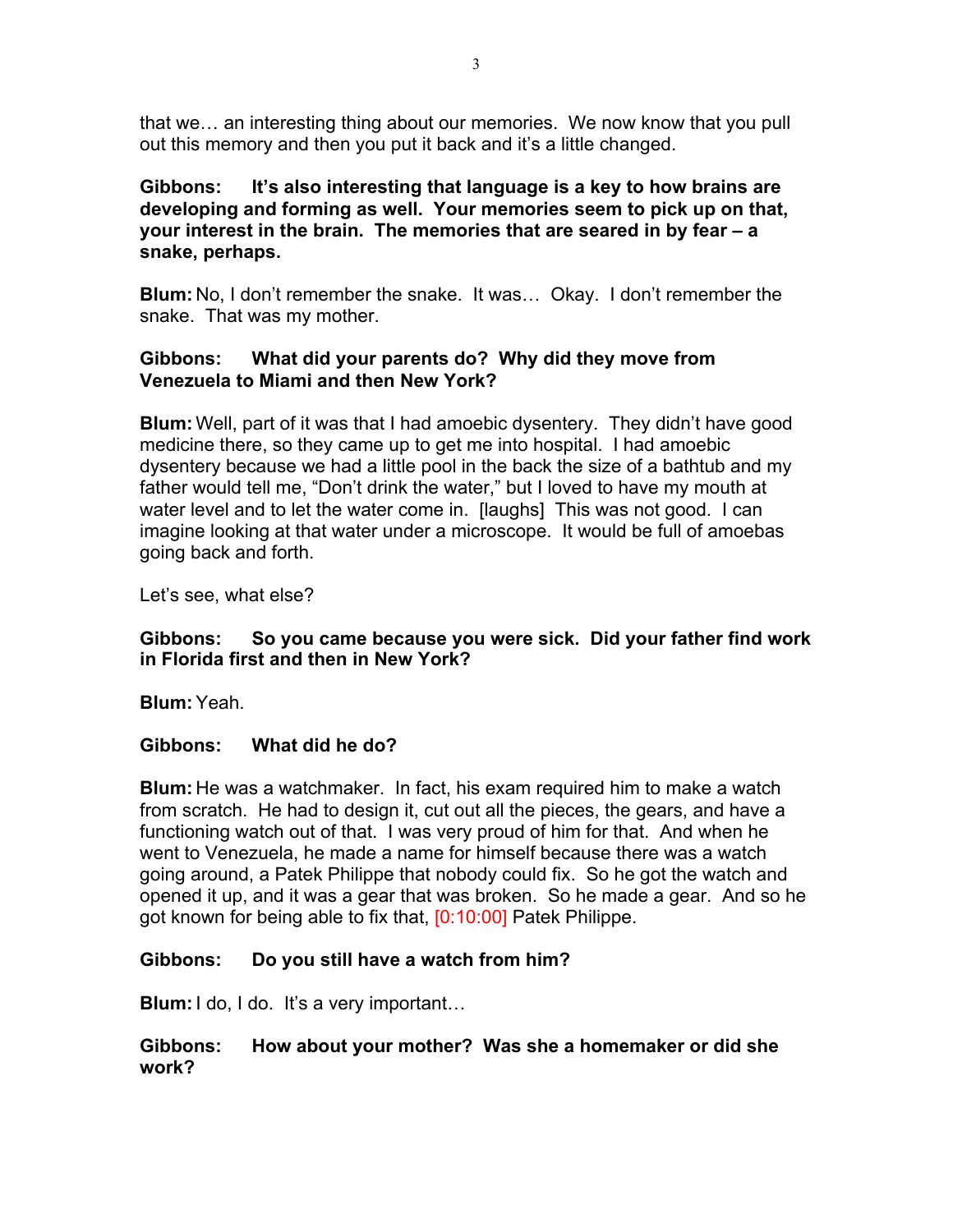**Blum:** Well, both. She was really a homemaker, but when they got to Venezuela, my father kind of depended on her to make money, to bring in the living. She made little clothing for little babies, and little booties, stuff like that, sold them, and that's how they made money there. While my father spent his time building an airplane. [laughs] Which he never had the nerve to actually fly. [laughs] It was a glider.

# **Gibbons: That was in Venezuela?**

**Blum:** That was in Venezuela. When they came up, they came to Miami, and then I was in the hospital there, and then went to the Bronx. I really grew up in the Bronx. That's where, in the Bronx, that I stood on the corner and listened to the two women speaking. The Bronx, it was P.S. 86 in Kingsbridge where I went for the first three grades. And I hated the Bronx. It wasn't so bad, but…

# **Gibbons: Why did you hate it?**

**Blum:**Because of the bullies. It was hard. You know, it's a kid that doesn't speak the language that everybody else speaks. [laughs] So...

# **Gibbons: Were you bullied?**

**Blum:**Yes, I was bullied. Very much so. And I was afraid of people. I was afraid of people all the time. I was not afraid of machines or stuff. When my brother Simon, who's very good with people but is afraid of machines, when he put in a wire into the electric socket and got sparks going out, [laughs] "Manuel, do something!" I could go over and pull that out. No fear of that.

# **Gibbons: It was during this time that you had a bad experience in your school, where the teacher told your mother that you wouldn't be able to…**

**Blum:** Oh. I wouldn't… [laughs]

# **Gibbons: …probably shouldn't expect you to go to college.**

**Blum:** Right.

# **Gibbons: Tell us about that – what they thought, what the teachers told your mother, what your mother thought, but what…**

**Blum:**Parent-teacher's meeting. Yeah. They'd given me all sorts of tests, and one test involved the colors. By that time, I was speaking Spanish, and "blue" in English is *blau* in German. But I wasn't speaking German, I was speaking Spanish, and "blue" is *azul*. So I just didn't know any of the colors. I was just… And the teacher says, "Look, he's six years old. He still doesn't even know the colors. He's just not going to be able to make it. You want him to…" My mother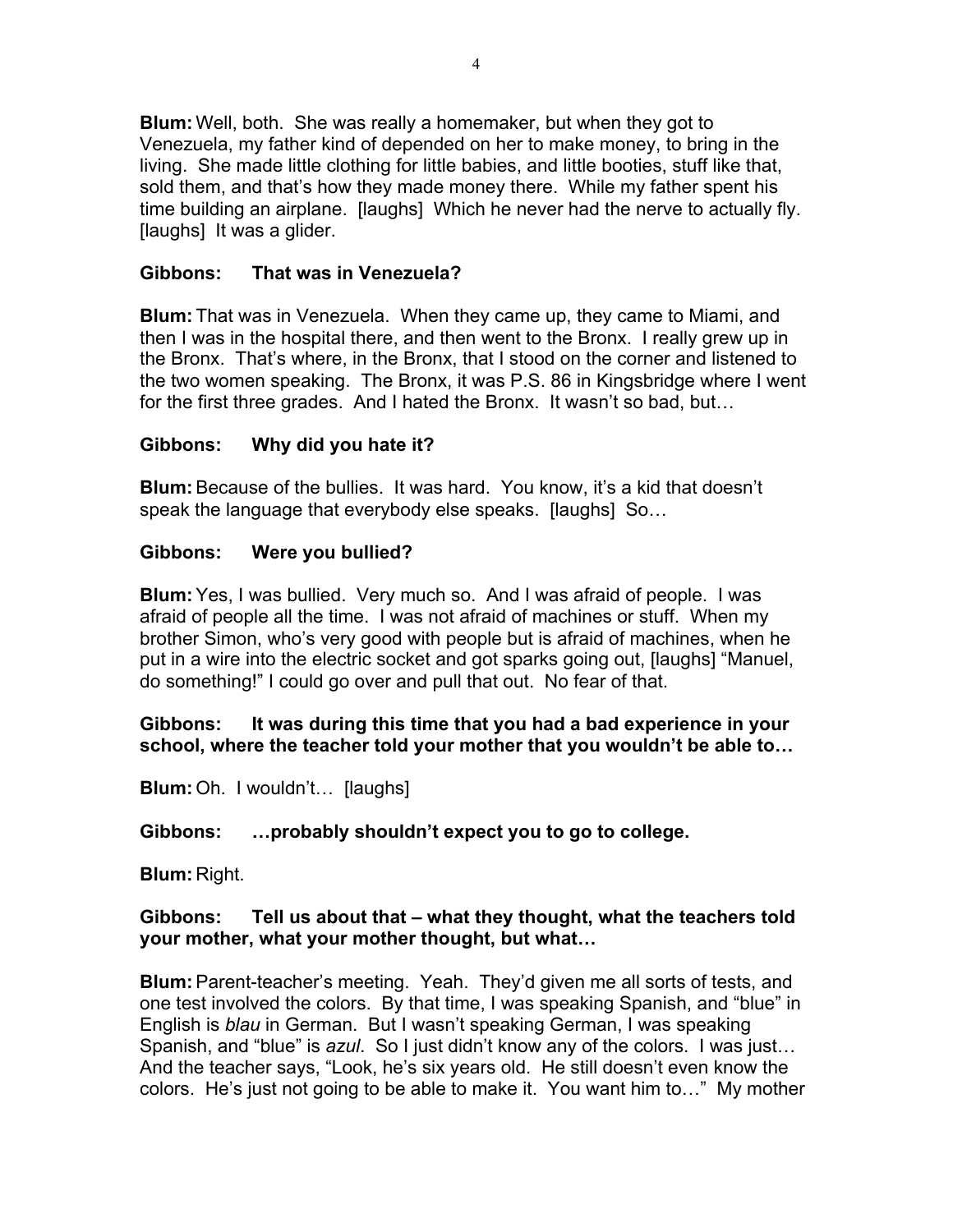wanted me to be an engineer. She said, "You want him to go to college? It will be lucky if he can get through high school." It was devastating to my mother. Not so much to me. Actually, I mean I think my parents protected me so I didn't know that "Oh, they…"

In fact, it was something else. My mother told the teacher, "No, he's really smart. He just doesn't speak English." So the teacher said, "Well, speak to him in English," and my mother said, "But I don't speak English." The teacher said, "Well, what do you think you're speaking to me?" [laughs] And we switched, and you can believe it that a month after switching to English, I'd forgotten all my Spanish. I'm good at learning languages. I'm even better at forgetting them.

# **Gibbons: You also said that you remember becoming interested in brains and that you wanted to be smart about this time. Tell me about that. When do you remember getting interested in brains?**

**Blum:**Yeah. That was because I was having trouble in school, and also words, it's funny spelling words in English. Well, I was having trouble in school and basically I asked my father what to do. He said, "Well, just memorize." So I asked him, "How? How do you memorize?" It really bothered me that we didn't have a manual to explain how to do this. So I got a very good suggestion from my father. He said, "If you understand how the brain works, then you'll be able to be smart." I really liked that idea. That's how I started thinking, "Oh, I really would like to understand the brain."

# **Gibbons: How did you go about it? Did you read about the brain? Did you have hobbies or anything that helped you go after that?**

**Blum:**Yeah. The sort of stuff that interested me was the kind of stuff that interests you. Ancient man. You know, the Java Man, Neanderthals, the Cro-Magnons, which… I really would read as much as I could about these ancient peoples. I remember in fact at the kitchen ta-… sitting at dinner and standing up and telling… No, not standing up. I was sitting at dinner and I told my parents, "You know, I want to be an anthropologist." And my father stood up  $-$  I'd never seen him do this before – and said to me, "You will *not* be an anthropologist. Anthropologists are teachers and teachers can't make a living." So that was that. I was to not be an anthropologist, I was not to be a professor. It's amazing that I became professor.

# **Gibbons: How old were you at that time do you think, roughly?**

**Blum:** Well, it's between… Yeah, it's fifth grade. Five and six is 11. Eleven years old.

# **Gibbons: So they wanted you to be an engineer?**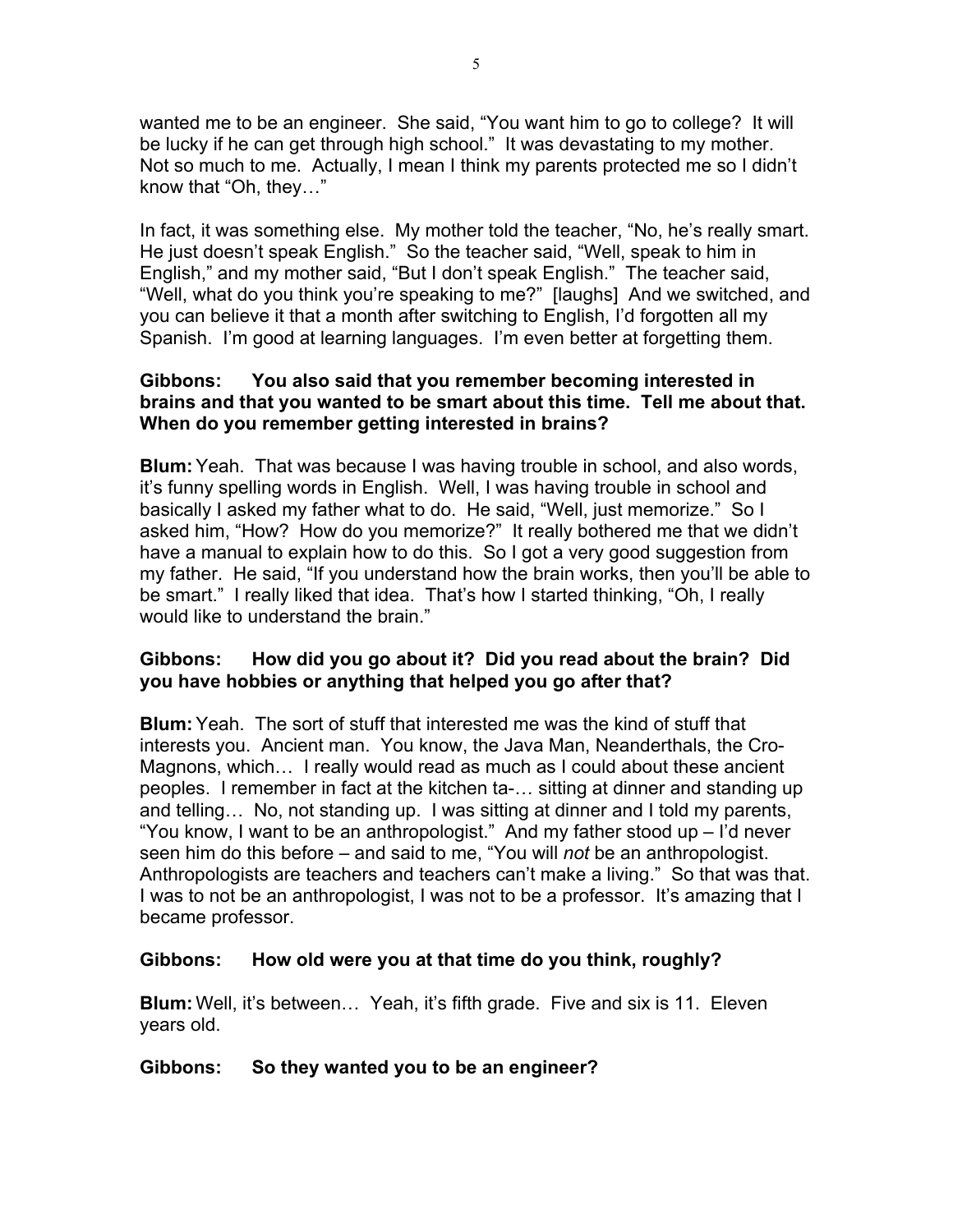**Blum:** They wanted me to be an engineer. They had me going to be an engineer, my brother Simon would become a lawyer, and my brother George would become a doctor. [laughs]

# **Gibbons: It's a good plan. [laughs]**

**Blum:**It was a good plan. The best of plans… you know?

# **Gibbons: Very much an immigrant story, them having this plan.**

**Blum:** Uh-huh. Right.

# **Gibbons: And so then during your years of school, what excited you intellectually? Did anything spark your interest when you were in junior high or high school? You went to which high school in New York? Where did you go?**

**Blum:** That was military school. But the school that I went to, I went to P.S. 86 first in the Bronx. Then we moved up to Westchester, P.S. 15. I remember that what I loved was science and math. Those were my two loves. History I found very difficult, English. But science and math I could do.

Actually, I remember in the third grade getting a report card. My report cards normally came back "U," "U," "U," "U." Then one, must be in the fourth grade, came back "U," "U," "S," "U," "U," "U." The "S" was in arithmetic and science. I asked my father, "What is this?" I mean I had no idea. He said to me, " 'U's are good, but 'S'es are even better." That gives you some sense of actually what a bad student I really was. [laughs]

# **Gibbons: But it gave you some sense of what you were good at.**

**Blum:**Yes. I knew that I loved the math and the science. I remember the teacher even asking the class how many atoms do we think there are in the body. The kids were answering, "One," "Three," "Two." And I was so pleased with myself. I said, "A million!" And she answered, "No, no, no. It's millions of millions," which is correct. [laughs]

# **Gibbons: And why did you go to military school and what was that like?**

**Blum:**After this grade school, sixth grade, we went down to Venezuela for several years, and that's when I learned Spanish. Then my father wanted me to… He said he wanted me to go to a school in the US so I could get ready for college. So I went there.

The military school, it was Peekskill Military Academy. [0:20:00] Lots of people there really loved it. I hated it. I hated it because everything was memorization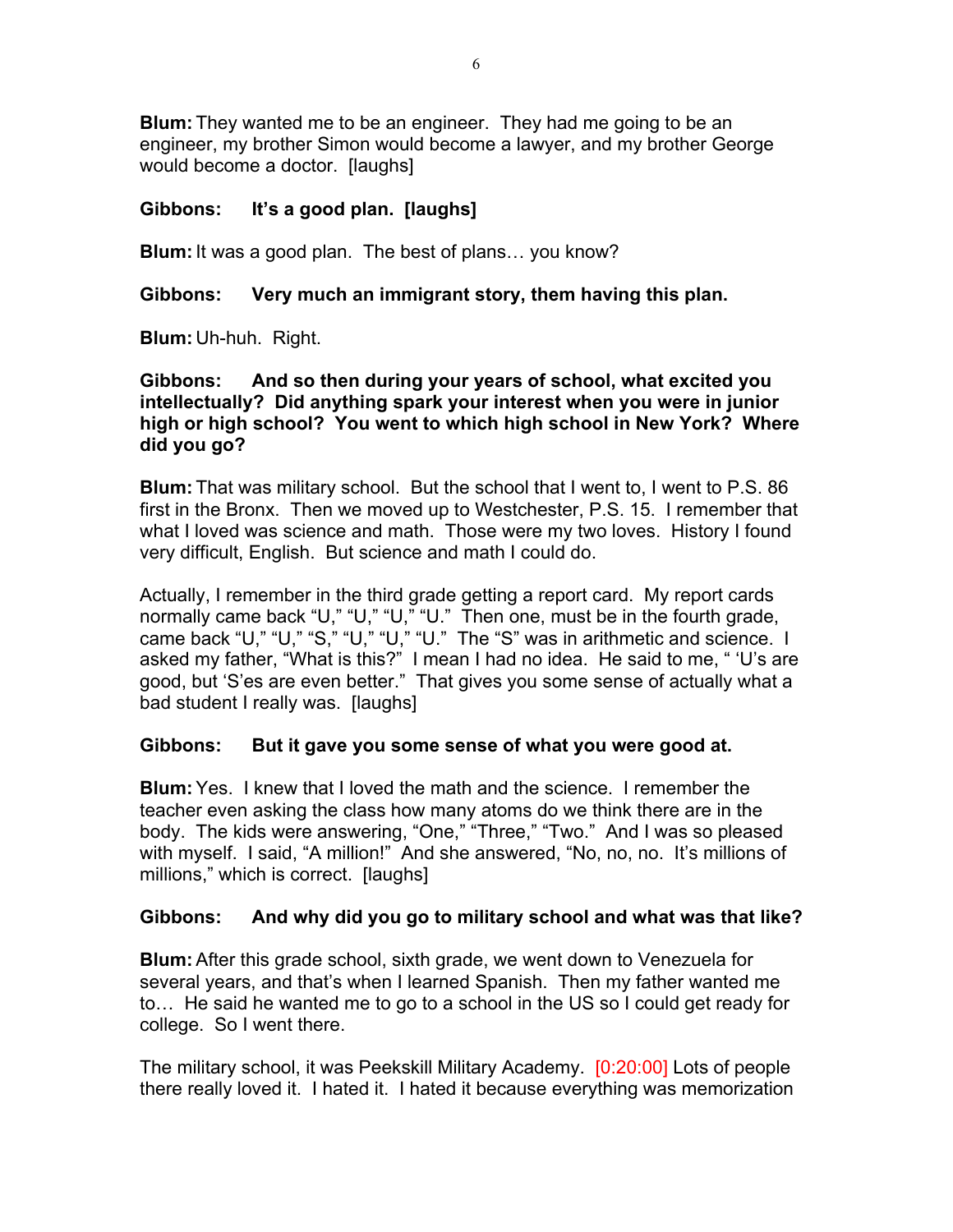and I wasn't learning how to do anything. The teacher who taught me algebra, a good teacher, would say, "For this kind of problem, you put an equals sign, two lines, and you put this number here and this number there, and explain what you multiply and divide." And this worked. This worked for the kids. They got good grades from this. But I had no idea what was really going on.

The way I learned what was going on was by going to MIT. I was so lucky to get accepted there. I mean just amazing that I did get accepted there. I don't know what they could have seen, but anyway, I got accepted. And it was such a thrilling learning experience. It was the hardest year of my life, this first year at MIT. Just impossibly hard. So I have many good memories. One of them was a friend of mine coming in and seeing me studying physics, and I was clearly memorizing the physics. He told me, "You don't memorize. You know that F = ma and then you derive everything you need from that. You don't memorize." That was such an eye-opener – "Oh! That's how you do it." I loved that. That was fantastic. And my grades went from being, I remember physics a D grade, and I went up to A's. It was that little thing which somehow nobody had ever mentioned to me. And it was really what I wanted. I mean I loved this idea of being able to actually understand something and derive the stuff yourself.

**Gibbons: It's amazing to me given the education you had that you did get excited about intellectual pursuits and being a creative, out-of-the-box thinker. What do you think kept you that way, at least that allowed you to be that to get to MIT to do that?**

# **Blum:**[laughs]

# **Gibbons: Is there any spark in there that you think helped give you confidence enough to do that, to keep on your path?**

**Blum:** Why did MIT accept me? I cannot for the life of me [laughs] answer that question. I have no idea why. And, you know, my first grade in physics, which I just spent huge amounts of time memorizing, trying to do, was a D+. My teacher back in military school, my principal sent me a letter saying, "This is very disappointing. You should be working a lot harder." [laughs] Should be working a lot harder. That was rough. But it was nice that once I got this idea that you derive everything, my grades went from D+ to B and then up to A. I really learned something important there.

# **Gibbons: What you learned was how to learn…**

**Blum:** Was how to learn, yeah.

**Gibbons: What excited you most intellectually? Then we should get to some of your mentors in what you worked on. But what were the sparks that excited you most? And I'm obviously looking for…**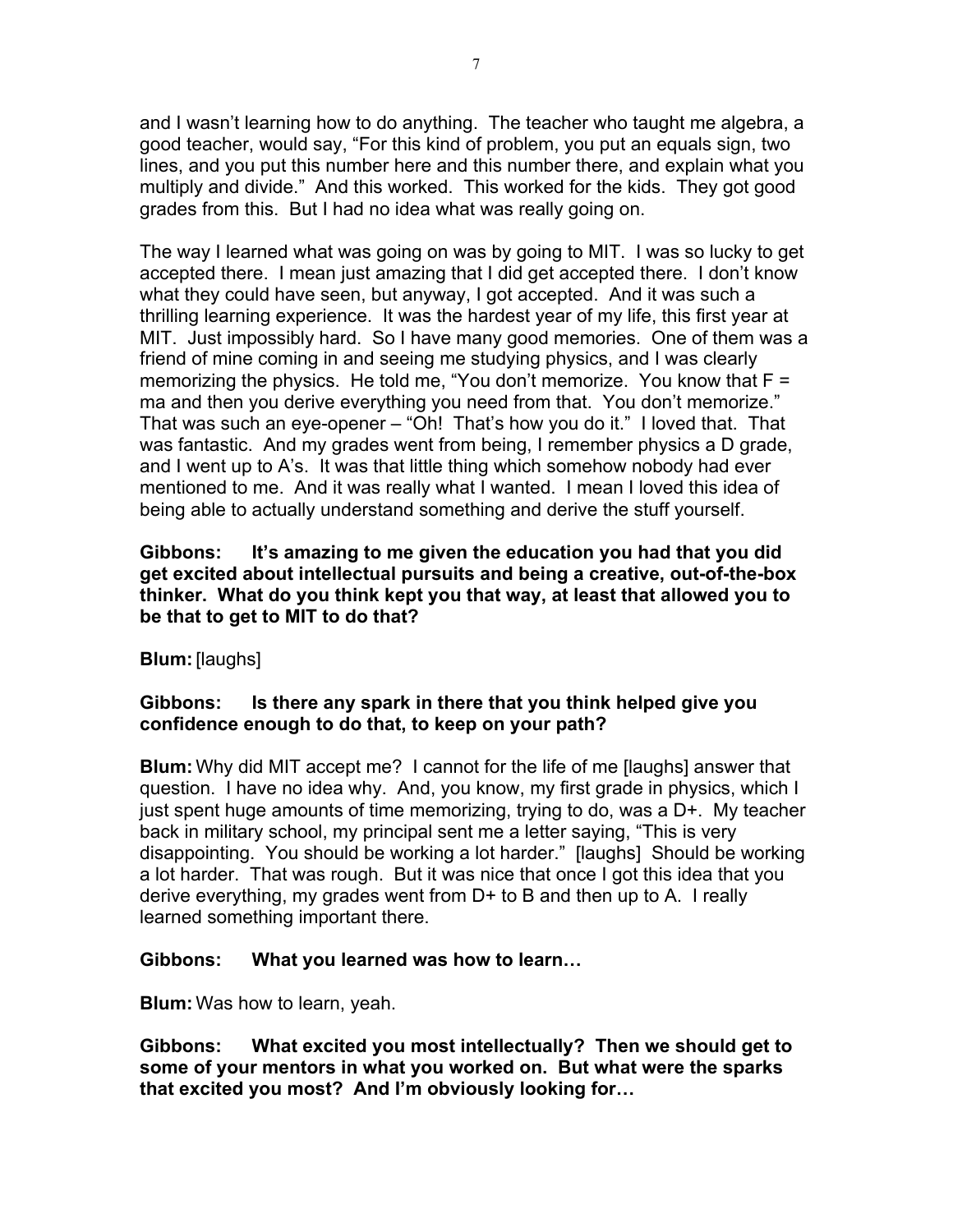**Blum:** There were lots of wonderful, interesting problems. It's like the Zen koans, but these were mathematical problems about "You have 13 coins. One of them weighs a different amount from the others. You have three weighings. Find the coin that's bad and whether it weighs more or less." These kinds of problems, they were the kinds of thought problems that I… And I really loved them. I remember being given a problem by another student. I learned a lot from the students that were there. Another student gave me a problem of the monkey and the coconuts. You know this problem? [laughs]

# **Gibbons: Yeah. Tell us the problem.**

**Blum:** It's a lovely problem. The problem is that these five people are shipwrecked on an island with lots of coconuts and a monkey. They decide they're going to wake up in the morning and divide up the… they gather the coconuts, they'll wake up in the morning and divide them up amongst themselves. Well, in the middle of the night, one of them wakes up and decides, "Hmm, I think I'll take my share now." He divides it up into fifths and takes his fifth. Then the next person wakes up… Oh, it's actually a little more. Takes his fifth. There's one left over which he throws to the monkey. And the next person wakes up, sees the pile of coconuts, divides it up into five, takes his fifth with one left over, which he gives to the monkey, puts the coconuts back together again, and so on. This goes on until the end, till the last person. Then in the morning they wake up and they divide the remaining coconuts, and it divides evenly. Each gets exactly a fifth. How many coconuts? The question is "How many coconuts?"

This was a wonderful problem. I spent all of Thanksgiving vacation I remember thinking about this problem. It just drove me nuts. It's just a shame that I didn't know how to think about it, that there are many problems in which you should think about it like this. Start with just two people shipwrecked. Answer the problem if there are two. Once you have that, then try for three. [laughs] This is actually *the* idea that has carried me through since. Any time I get a problem, the first thing I try to do is start with a case of  $n = 1$ , then  $n = 2$ .

This was something that I could have been taught in grade school. In this military school, we got probability problems. Nobody could answer them. Nobody. And yet there's some very simple thing I could tell those kids. You get these problems of "You have 30 people in the classroom. What's the probability that two of them have the same birthday?" Well, the way you do it is you start off with three people in the classroom and five days in the year, how many people have the same birthday? You start small and then you get the idea and work your way up. This works for every single probability problem that we had there. I would have loved to be given that insight into how to solve these problems.

# **Gibbons: When did you get that insight? How did you get that insight?**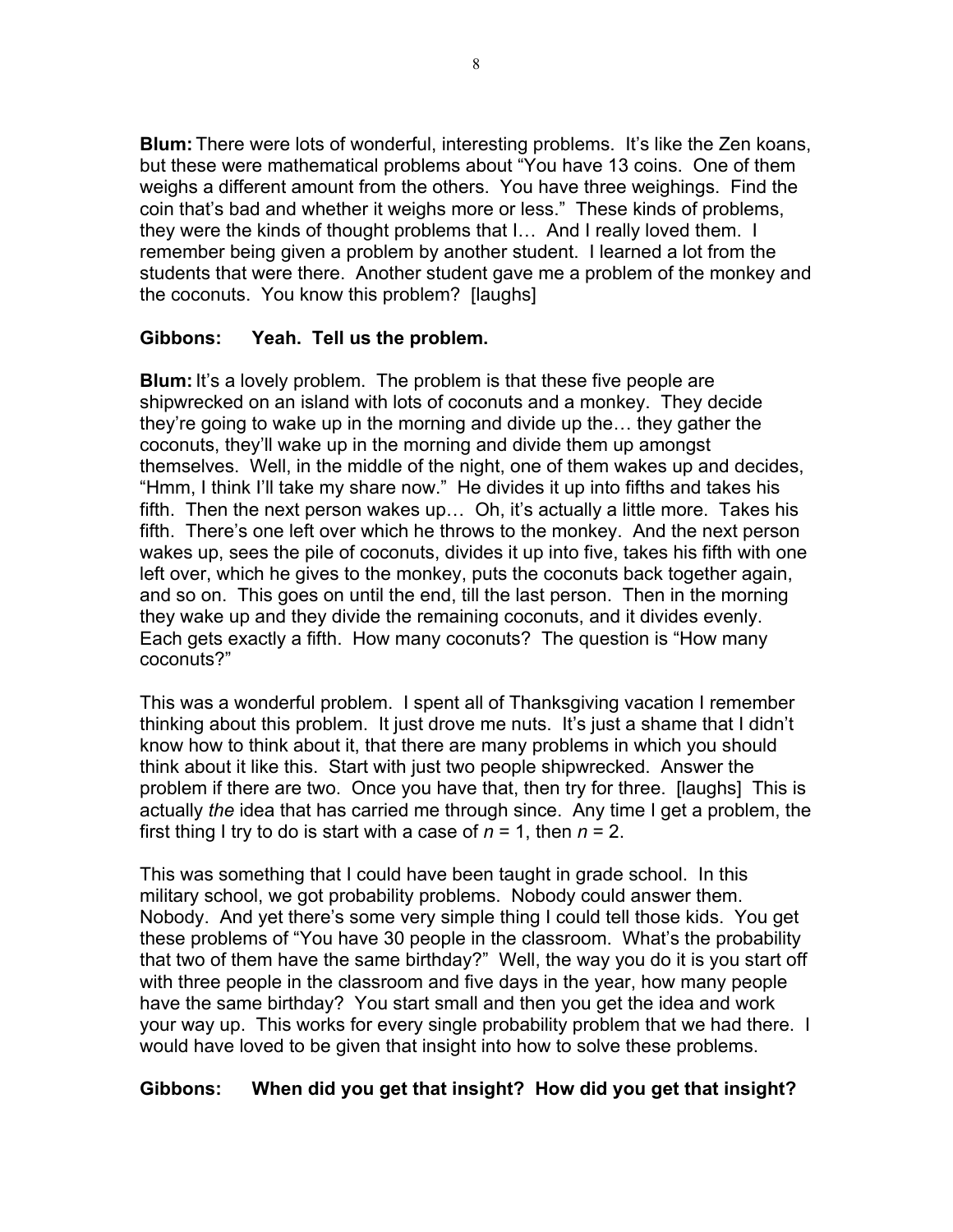**Blum:** Well, it was clearly not right away, because I spent the whole of that Thanksgiving week trying to solve the "monkey and the coconuts" problem, which would have been easy had I started small. Where did I get that insight? Somewhere along the way. It's hard for me to say. I just know that some of the problems that tortured me then, I look back at them and say, "Why was I so tortured? It's so easy to solve them."

### **Gibbons: So you have talked about some really important mentors you had. You described Warren McCulloch in particular and Walter Pitts, and working in their lab. Tell us the story of how you got there. I think you took a class first on Freud?**

**Blum:** Right. It really began… There are these humanities requirements at MIT. You have to take a humanities course. I was able to take a course with somebody in Western civilization. This person was Professor Schoenwald, Richard Schoenwald. He was great. He was wonderful. He is one of the people that really taught me for example how to look at a picture – "Spend some time looking at it. Sit there, look at it. You will see things come out that are not immediately evident at the start." Just I loved him. I loved him.

Then I was really interested in consciousness and the brain, and his PhD thesis had been on Freud. So I took a reading course with him. Two semesters. We read through the entire 24 volumes of Freud's works. Too fast, actually. But anyway, it was great. I was definitely a Freudian. I thought that this was the way to find out about the brain.

Then maybe a year later, [0:30:00] he stopped me in the hallway, went and said, "You know, there's a person here named Dr. Warren S. McCulloch, who is the anti-Freudian." The anti-Freudian. Where Freud had written the future of an illusion, McCulloch had written the past of a delusion. So "Why don't you introduce yourself," he said, "to McCulloch?" I went down and I did that. You know I read the stuff that McCulloch was writing. It was very interesting. It involved neurons, it involved some interesting problems. I was able to prove a theorem. I went down and told him about this theorem.

# **Gibbons: What was McCulloch known for? What did he do before you got to his lab?**

**Blum:** Oh yeah. So it's McCulloch and Pitts did this amazing piece of work. First of all, McCulloch defined a formal neuron. It has inputs, some positive, some negative. The neuron adds up the positive and negative inputs, and then compares to threshold. If the inputs add up to a number greater than threshold, it fires. Otherwise, it doesn't fire. This was a simple model of the neuron. Really simple. What they were able to show is that a machine built up out of these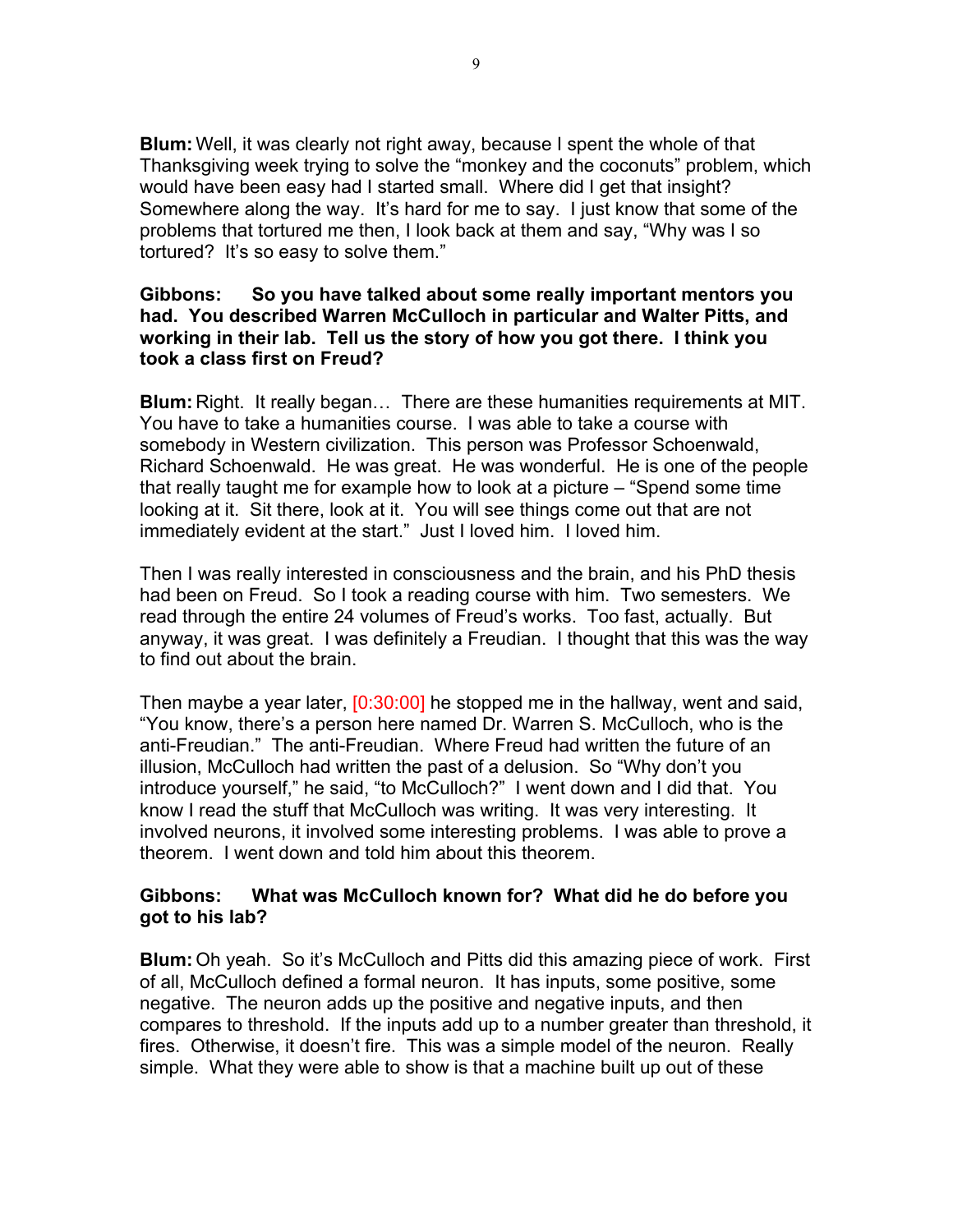neurons could in fact essentially be a computer, could simulate a Turing machine. Such a machine with paper tape could simulate a Turing machine.

First, this was at that time, 1948 when they came out with it, a great insight. For one thing, the neurophysiologists at the time said, "Hey, we've seen excitation to neurons. We've never seen inhibition." They wouldn't accept that, but McCulloch said, "It has to be there. I can show you that without inhibition, it's just not possible to do the computation. You're very limited." So they looked and sure enough they found inhibition in the brain. That was one of the nice things that McCulloch had found.

There was another wonderful thing he said. It shows again what he had to say about Freud. He said, "Given a machine," what we would call a finite automaton, "Given a machine and knowledge of the inputs, you can determine what the output will be. But given the machine and the output, you cannot determine the input. There are many inputs that could have led to that output." He used that to say, "The Freudians are trying to go that direction, [laughs] trying to have you recall what went on in your youth," and he was basically saying you can't do that.

# **Gibbons: Were you converted in your thinking?**

**Blum:** Oh, he completely converted me. [laughs] It was wonderful. It was also wonderful because he really wanted to be able to build these machines. This was great. This was what I wanted.

# **Gibbons: Was he in EECS? Was he in Electric… In which departments did…?**

**Blum:** No. He was in the Research Laboratory of Electronics. I don't know if it was EECS. He was brought there because of his very exciting ideas. There were many "really exciting idea" people there, and McCulloch was absolutely wonderful that way. And really my mentoring, the mentoring I do is because of McCulloch. McCulloch, he would listen and he would be very supportive. He really would say, "You know, you're good. You can do it. You're great. You're better than everyone else." [laughs]

# **Gibbons: He told everybody that?**

**Blum:**Yeah, of course he told everybody that. It was fine. They all were supported by it. They all really were encouraged and did some of their best work because of it. He was great that way.

# **Gibbons: You have said he was your most significant mentor.**

**Blum:** My most significant mentor, yes.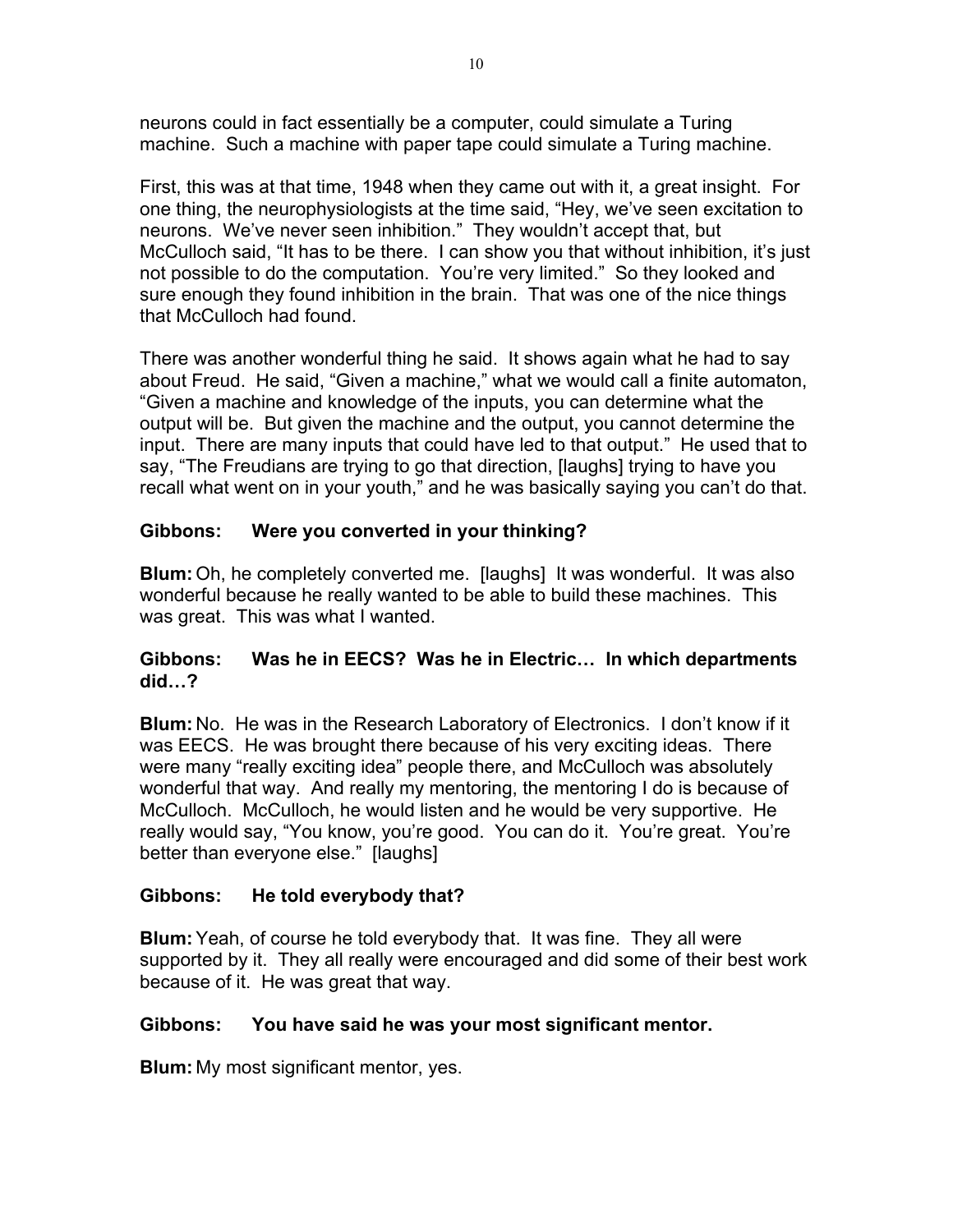### **Gibbons: Why do you think of him that way?**

**Blum:** There are just lots of stories I could tell. I'll tell one. He took me to one of these large conferences and he gave a speech at this large conference that was attended by thousands of people. It was just amazing. Just had people roaring and learning at the same time. One of his stories was "I'm a Connecticut farmer." He did have a farm. "I'm a Connecticut farmer and I'm used to going to the fair where they try to decide which pig should get the blue ribbon. The way they decide this is they find a rock and they put a plank across the rock, and then they put the pig on one side and then they put rocks on the other side until the rocks balance the pig. Then they guess the weight of the stones and calculate the weight of the pig." I'm not saying it the right way. He was trying to make a point about how science is sometimes done, this idea of you guess and then compute. It was just really well done.

#### **Gibbons: So he encouraged you, but he also showed you this mixture of inference and rigor it looks like.**

**Blum:**Yeah.

#### **Gibbons: His style of excitement about his work, that seemed to have an impact on you.**

**Blum:**Yeah. I was taken into this neurophysiology lab, which was great, and the people there were great. I mean there was Warren – he was the centerpiece – but there was Walter Pitts, who was a mathematician. I learned some wonderful things from Walter Pitts. For one thing, that everything you want to know is in books. You want to know something? Just find the right book. Nowadays, just Google for it. Isn't it wonderful that nowadays, any question you have, you can Google for it? Five people have already asked the same question and three people have answered it. It's just so wonderful we can do this. Walter really taught me for example about books, that you should read books. He would go to the library and take out books and books and books until the library got angry and told him to bring the books back, and he would get a wheelbarrow to bring the books back to the library.

He also told me, taught me about how to… There was a problem. Warren had… I called him "Warren." Dr. McCulloch, Warren McCulloch. Warren had posed a problem, the kind of problems I love. He said, "You take a cube and tie a thread to one corner, and then drop the cube through a table. Just drop it through until it's halfway through. Drop it through a plane until it's halfway through the plane. Just stop at that point. What's the figure on the plane? What's the figure that's being produced by this cube?" Wow, that was very nice. You can think about it. You eventually can get what the answer is. But I couldn't see a really good way to prove the answer. Had to use intuition. I mean the answer is it's a hexagon there, but I couldn't see an easy way to prove it and to use my intuition.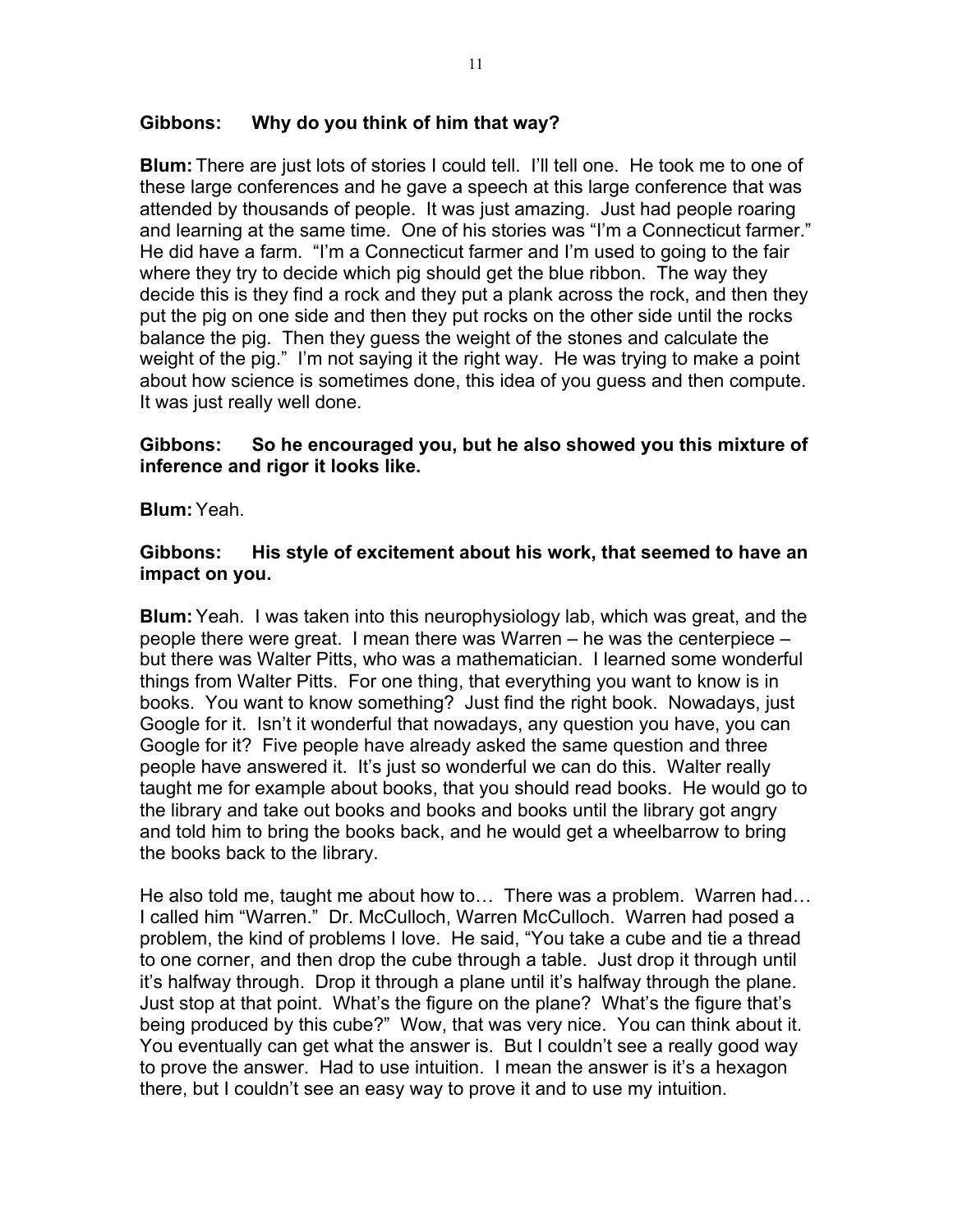And I asked Walter about it, Walter Pitts, and Walter said, "You use algebra. You use the visual for seeing what's going on, but when you want to prove it, you do it algebraically." I said, "Really? Algebraically? Algebraically? This is a very visual problem." "You do it algebraically." And I've since found that other really good mathematicians basically do do it that way. There's Stephen Smale, who proved that you can turn the sphere inside-out. [0:40:00] It's a complex way to do it so that you don't get a ridge when you're turning it inside-out. There's a sphere, you can pass it through itself, you get a ridge if you do it the obvious way. But how do you do it without getting a ridge. Steve Smale proved that you can do it without. I asked him, "How do you do it?" "Algebraically." He never visualized it. It was done algebraically.

Somebody else actually made up these wire-net models, you know the kind of wiring that they use to… chicken coop wires to actually show this, the transformation as it's being done. Later on, Nelson Max came and spent a whole month doing measurements on these wires and then making a movie. It's a wonderful movie. It shows the sphere turning inside out. Sometimes it's transparent. Sometimes it's not. Sometimes it's red on the outside and blue on the inside. Sometimes it's a grid. This is a movie where he shows it again and again and again, and then it stops. I get the feeling when it stops, "If only he would show it one more time." [laughs]

### **Gibbons: So what did you do in that lab and why was that important to your thinking, in addition to learning to use algebra to solve these problems?**

**Blum:** Well, really there were neurophysiologists at that lab and they actually took me under their wing. One of them was Jerry Lettvin. Jerry had written this paper, "What the Frog's Eye Tells the Frog's Brain," a wonderful paper showing that the eye sees four different kinds of things. One of them is something moving around like that. Then there's a neuron there that goes "Brrr!" when it sees something. If something goes across, it doesn't see it, but that neuron is looking for this. That's the fly that the frog is going for. Then there's another neuron that fires when it sees a cross going across the field. A long stick and across. If the cross is back… if the long part goes first, it doesn't fire – that's a goose. If the long part is in the back, it fires violently – that's a hawk, and the frog when it sees a hawk will jump.

This was wonderful what he had shown. He would show me again and again the kinds of experiments that he had learned from Helmholtz, who really knew about the eye. One of them, very simple, when you're out on the beach, look up at the sky, a blue sky, no clouds. Look at the sky, just stay looking at it, and you will begin to see these little white things moving around. I don't know if you have noticed lots of little white things travelling around in the sky. What is it? Those are the blood corpuscles that you're seeing. The retina has the arteries and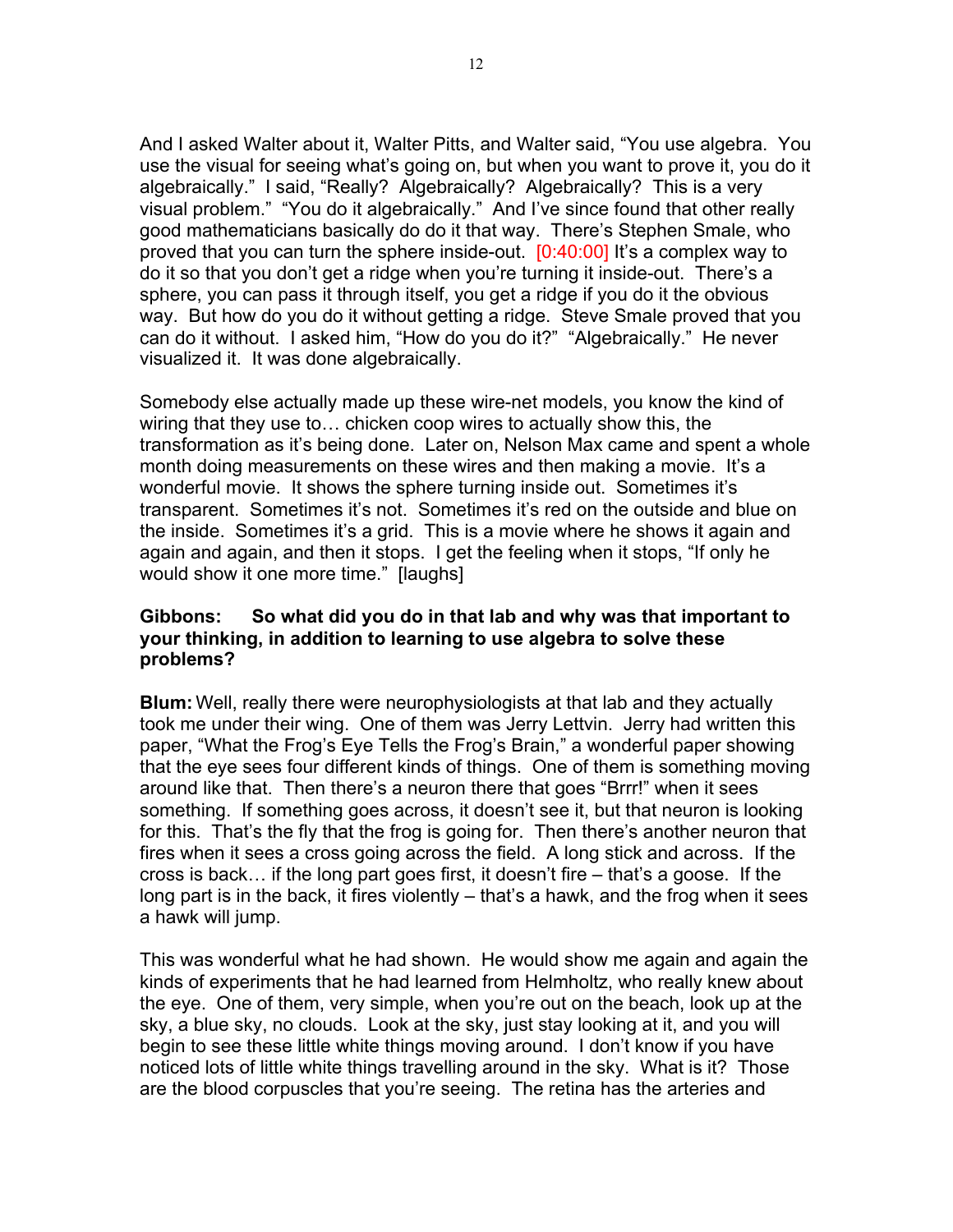veins and nerves. Really they're on top of the retina. It's funny. We see through the arteries and veins, and we only see things that move. We only see things that move, so normally you don't see those arteries and veins, nerves, because they don't move relative to the retina. But the corpuscles, they're moving, and when you look at the blue sky, you'll be able to see them wending their way in front of the retina. It was great. This was one of the many things he told me.

Another one, which I really loved and then did this one myself, he took a battery and connected two light bulbs to the battery with a switch. If you switch it one way, you get one light bulb turning on and the other one turning off, and then you switch the other direction, it reverses. So each light is going on and off complementary to the other. He had made this. He put it on my eye – "Just close your eye" – and he put one light bulb on one side of the eye, one light bulb on the other side of the eye, and then he started switching. What I saw was suddenly that my eyeball had blasted to smithereens and I tore this away from my face. I was sure that I had lost my eye. He pointed to me and said to Warren, "You see, he saw it." [laughs]

What had I seen? Well, apparently these veins and arteries, we don't see them because they're not moving. When the light is going on and off, the light will cause a shadow on one side, then a shadow on the other. Back and forth, shadow. Shadow is moving, and what you see is that shadow. It's a wonderful demonstration.

They had lots of stuff like that. I was learning how these biologists think.

# **Gibbons: Were you still in electrical… You were in electrical engineering at that point?**

**Blum:** Right. And that was good in this neurophysiology lab, because Jerry Lettvin was probing these frogs' eyes with electrodes and Pat Wall was there and he was probing cats' brains with these electrodes. I felt pretty upset about the cats, but nevertheless he was probing them. Pat Wall was very important too. He has some very good suggestions about pain and how we get to feel pain and how to stop pain.

# **Gibbons: And that's of interest to you now.**

**Blum:**And that's very much of interest.

**Gibbons: We should come back to that later when we talk about consciousness. But it's interesting that in that lab, you were learning about the brain and how it processes inputs. Did you work at all on these very early neural networks at that point too?**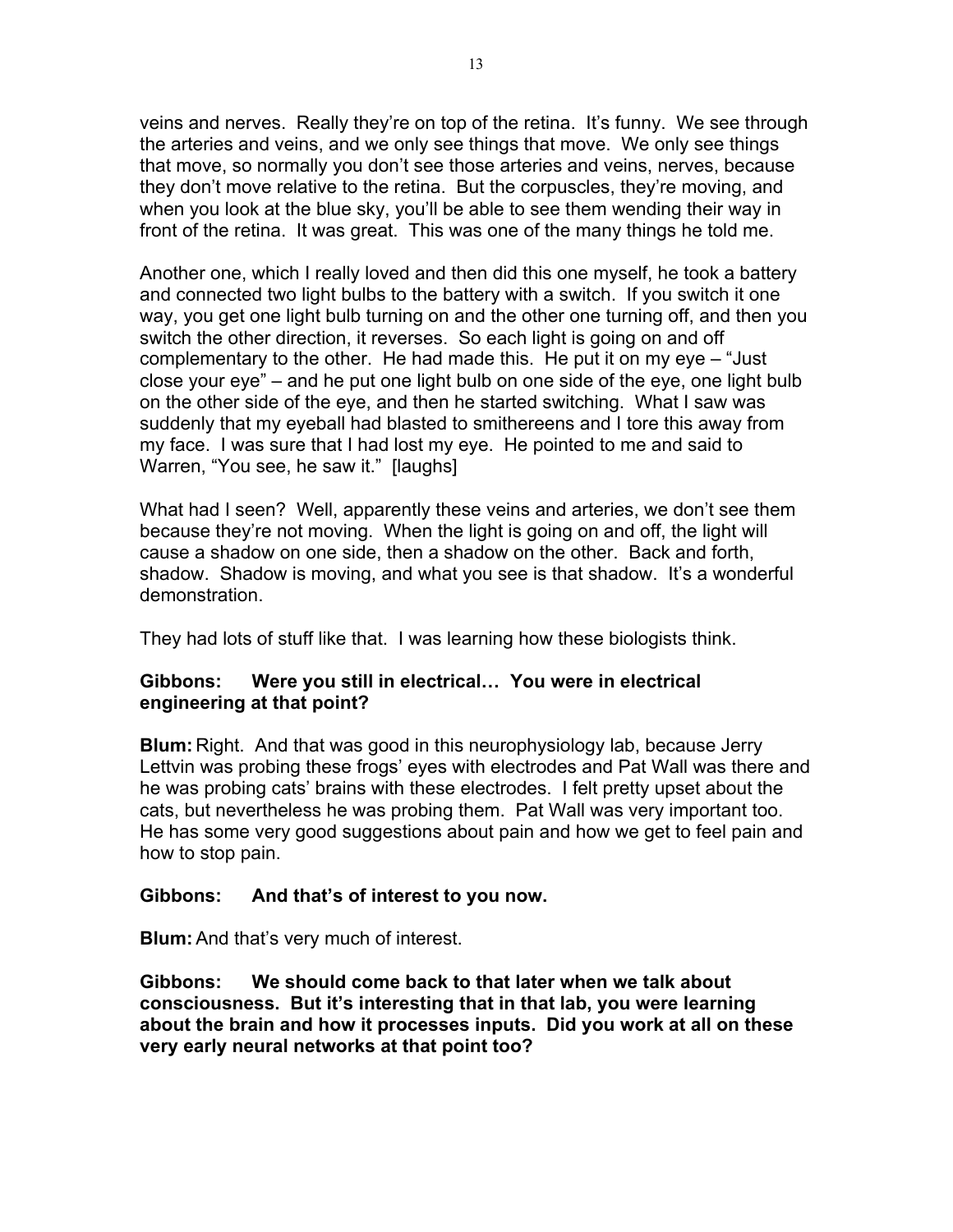**Blum:**Yeah, that's right. McCulloch was interested in the problem of how the brain is able to do its work without error, with essentially no error. Right? We don't suddenly reboot. We don't fall down in the street. We do pretty well. He was puzzled by the fact that when we drink coffee, the threshold of our neurons all go down, so more of them are firing, and when we drink alcohol, they go up, so less of them are firing, and nevertheless we are still able to walk and we're still able to talk. He was really puzzled by that. That actually came from von Neumann. Von Neumann wanted to understand that problem and Warren said that von Neumann would kick him in the shins to come up with a solution. Von Neumann had a solution, but it required millions of neurons to simulate one good neuron. Millions really of bad neurons could simulate one. This obviously couldn't be the answer. And the nice thing is that in Warren's lab, we got a really good idea how it's possible with just a few neurons. Just a few neurons can now be put together in such a way as to simulate a perfect neuron.

This was the sort of stuff I did with him. It was a time when Claude Shannon had done information theory, and information theory was very important for debugging communications, for making sure that… You know when you send signals down a line, there will be bugs and errors. Information theory is what makes it possible to nevertheless be able to get an error-free communication.

# **Gibbons: From there, that lab, very important to you, then went on to… Was this when you went and studied with Hartley Rogers and began to think about computability theory?**

**Blum:**Yes. That's the mathematics.

# **Gibbons: Yes. Tell us about that.**

**Blum:** Wait. Before that. [laughs] Before that, I want to mention that McCulloch was fantastic, but there were lots of fantastic people there.

Edwin Land was there. In one of his lectures, he showed a picture of a bowl of fruit with lots of different colors. He shows this picture through a red filter and then through a pink filter. Two different filters, [0:50:00] just slightly different, superimposed, and when they superimpose, you saw all the colors. All that was, was red and essentially pink, which is red and white, and then when they're put together, you see all the colors. We're supposed to need three… We're supposed to be able… We need to see red, blue… cyan, magenta to be able to see all these three colors. What is it? Magenta, cyan, and yellow. You need three colors to be able to see all three. Land was showing you no, you don't need all three. You can get by with just two different ones. How? How is that possible? Very exciting. Actually, if you look in Wikipedia at Land's work, you find out a little bit about how this could be. It was just very interesting.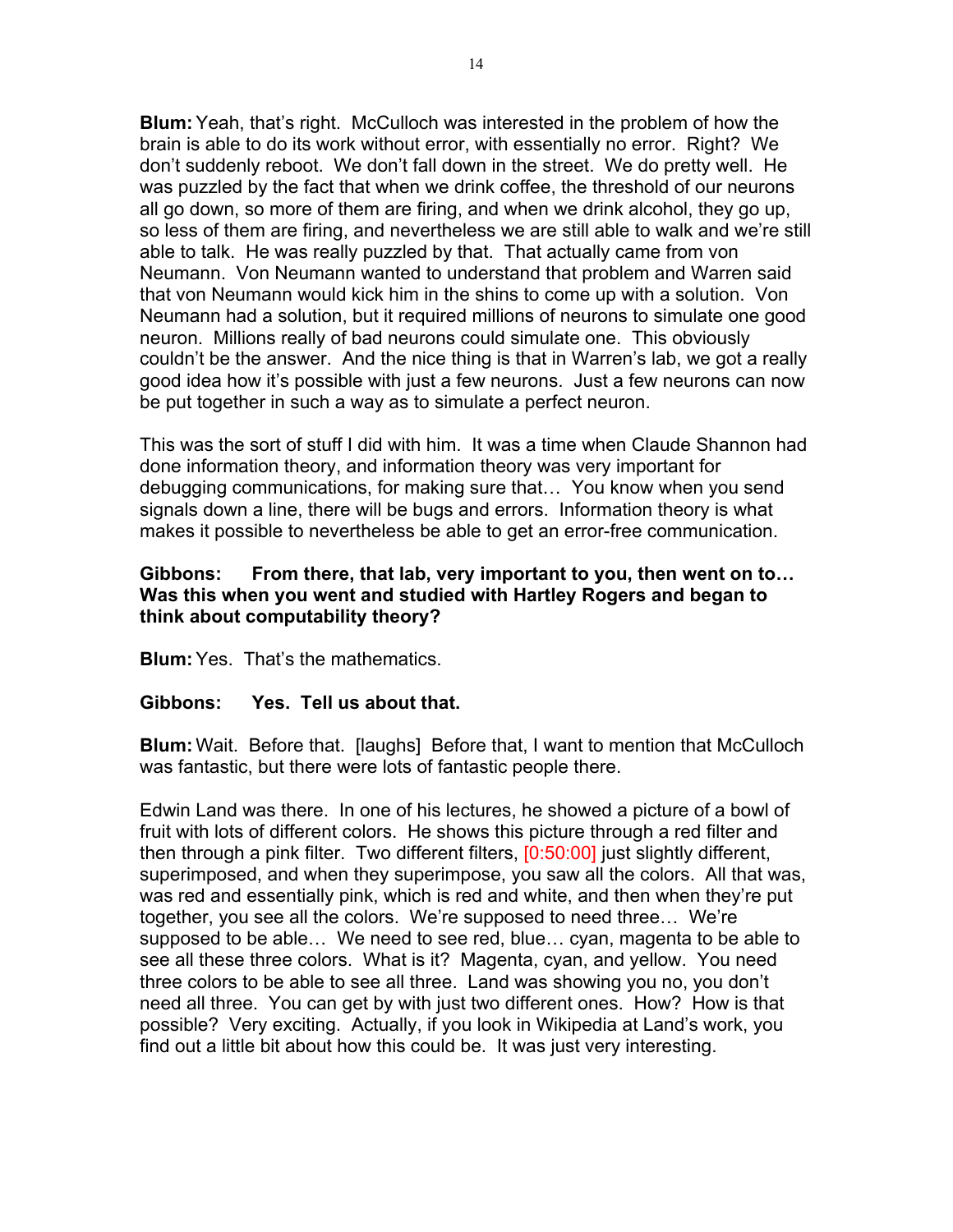There was another person there that was wonderful, Manuel Cerrillo, a Mexican engineer. I'd go to his lab and he'd show me the latest thing he was doing, which was always so amazing. He had built himself a hi-fi set, a wonderful hi-fi set. He took a record and put it on the turntable, and I could hear the band playing and the woman singing. Then he turned a knob and the band disappeared. You heard only the woman singing. Of course, you turn the knob the other way, the woman disappears and you hear only the band. He was doing this at a time… This is before transistors. The circuitry he had to put together by hand – resistors, capacitors, and vacuum tubes – to make this thing. It was just an amazing thing that he had done.

# **Gibbons: Did you build things too? Were you interested in…?**

**Blum:**I was very interested in building things, but I didn't know how to do it. The unfortunate thing about an MIT electrical engineering education is that you don't learn how to build stuff. In the lab, when something had to be built, they would hire an engineer from Northeastern. A student from Northeastern could build the circuit that they needed. The MIT student couldn't do it. They didn't know anything about building. [laughs]

# **Gibbons: Hired out. [laughs]**

**Blum:** Hired it out.

# **Gibbons: Oh, it's amazing. So you were in electrical engineering but working in these very interesting labs.**

**Blum:** Working in these very interesting labs.

# **Gibbons: … learning about the brain. Were there any other things you were doing before you started getting into Hartley Rogers' lab? Because I know that's important to talk about too.**

**Blum:** Well, I wanted to understand the brain. Especially I wanted to understand consciousness. I wanted to understand, you know, consciousness. Let's talk about that. I wasn't allowed to think about that. Wasn't allowed. Walter Pitts told me, "Look, the only way we can information about what's going on in the brain right now, except in the rare surgeries that are done, is with EEGs, and the EEG is looking at voltages through a skull that's that thick. What it's measuring is just some average of voltages that it's seeing. You're just not able to find out what's really going on in the brain." So talking about consciousness, thinking about that sort of stuff was simply not permitted. Which was really a shame because I really wanted to understand that.

The great thing is that since then, we have gotten much better ways to find out about how the brain works. Right? There's now this fMRI, functional magnetic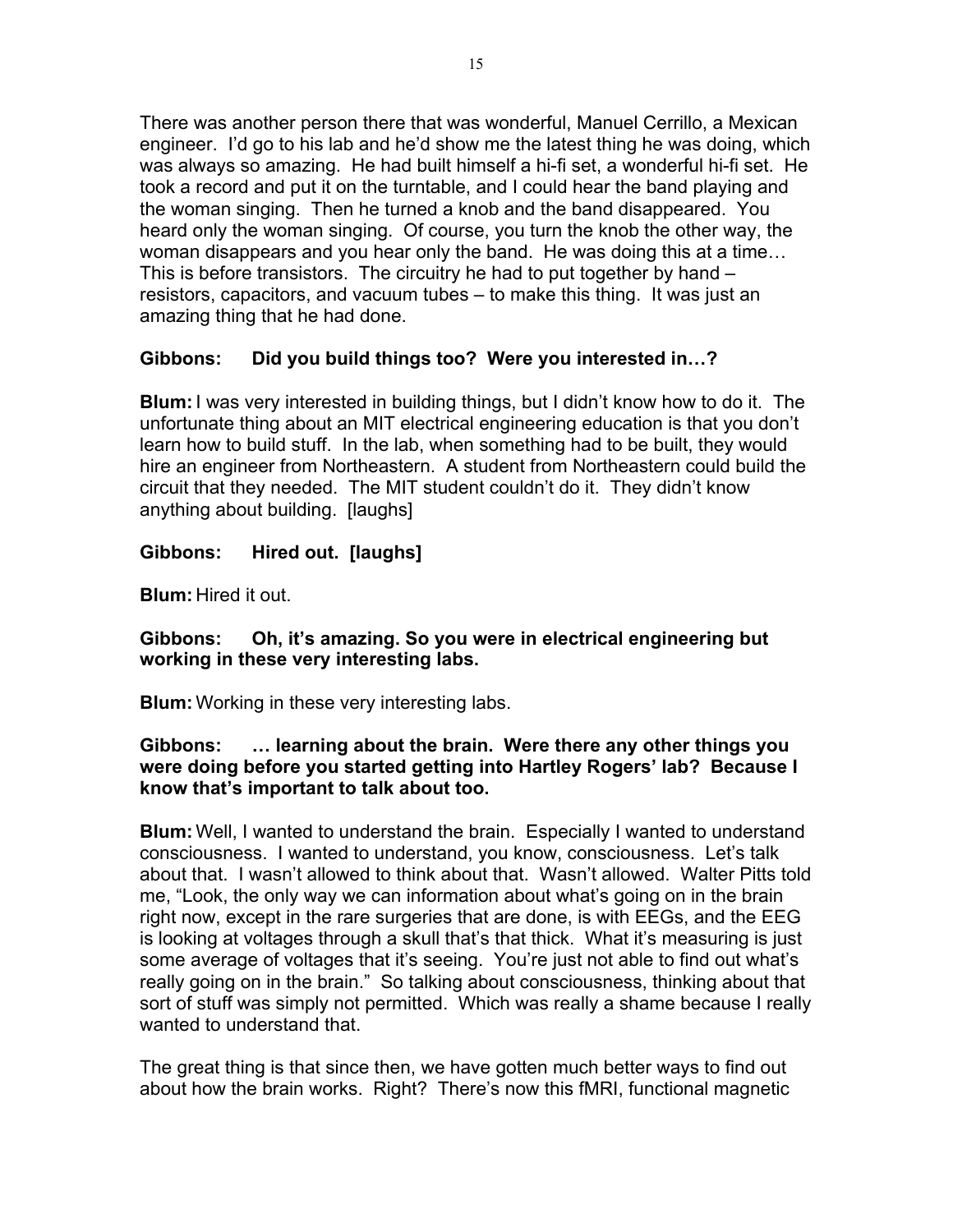resonance imaging, that first was invented in 1989-1990. For me, not that long ago. Of course, you were born after that, but for me, that was relatively recent. That allowed us to see what was going on in the brain.

# **Gibbons: Do you remember consciously being frustrated that you couldn't work on it at that time and thinking, "Well, I have to work on something else"? Or did something else just naturally excite you and you moved in that direction unconsciously?**

**Blum:**[laughs] No, it was just something I would come back to every so often. I had a wonderful student, Ryan Williams. I talked to him about consciousness. He got these huge bulletin boards of information that he put up in the halls where a history of thought on consciousness in the brain. We talked about it and he was excited by it, but we never got anywhere with it. His thesis was a great thesis, but it wasn't on that because we didn't know how to pursue this.

# **Gibbons: Does this say something about how timing is important…**

**Blum:** Huh. Good point.

# **Gibbons: …that a good idea's important but the timing also is when you're trying to tackle it?**

**Blum:**Yeah, for sure. This whole question of… An example of the kind of question we would come up with is free will. Free will. You know, we're free to choose what's best for us. This is a problem that's come up over the ages. A century before Christ, you see a philosopher-poet Lucretius writing in Latin of course *De rerum natura*, *On the Nature of Things*, where he writes beautifully exactly the question "How is it possible in a world" – and this is before Newton – "in a world where atoms don't move unless they're pushed, where the action of everything is determined, how is it possible in this determined world to have free will?" He stated it much better than I've stated it.

Then later, around the time of… a little after Newton, contemporary with Newton, there was this English Dr. Samuel Johnson, who basically said exactly the same thing. He said, "All science is against the freedom of the will; all experience is for it." He's clearly pointing to this very deep paradox – how is it possible that science is telling us that everything is determined and our experience is we have free will, we can choose?

This sort of question really bothered me. I really wanted to know the answers. The wonderful thing is I'm beginning to see what the answer to that question is.

# **Gibbons: We have to come back to this. This is really important. Let's take a break for a minute.**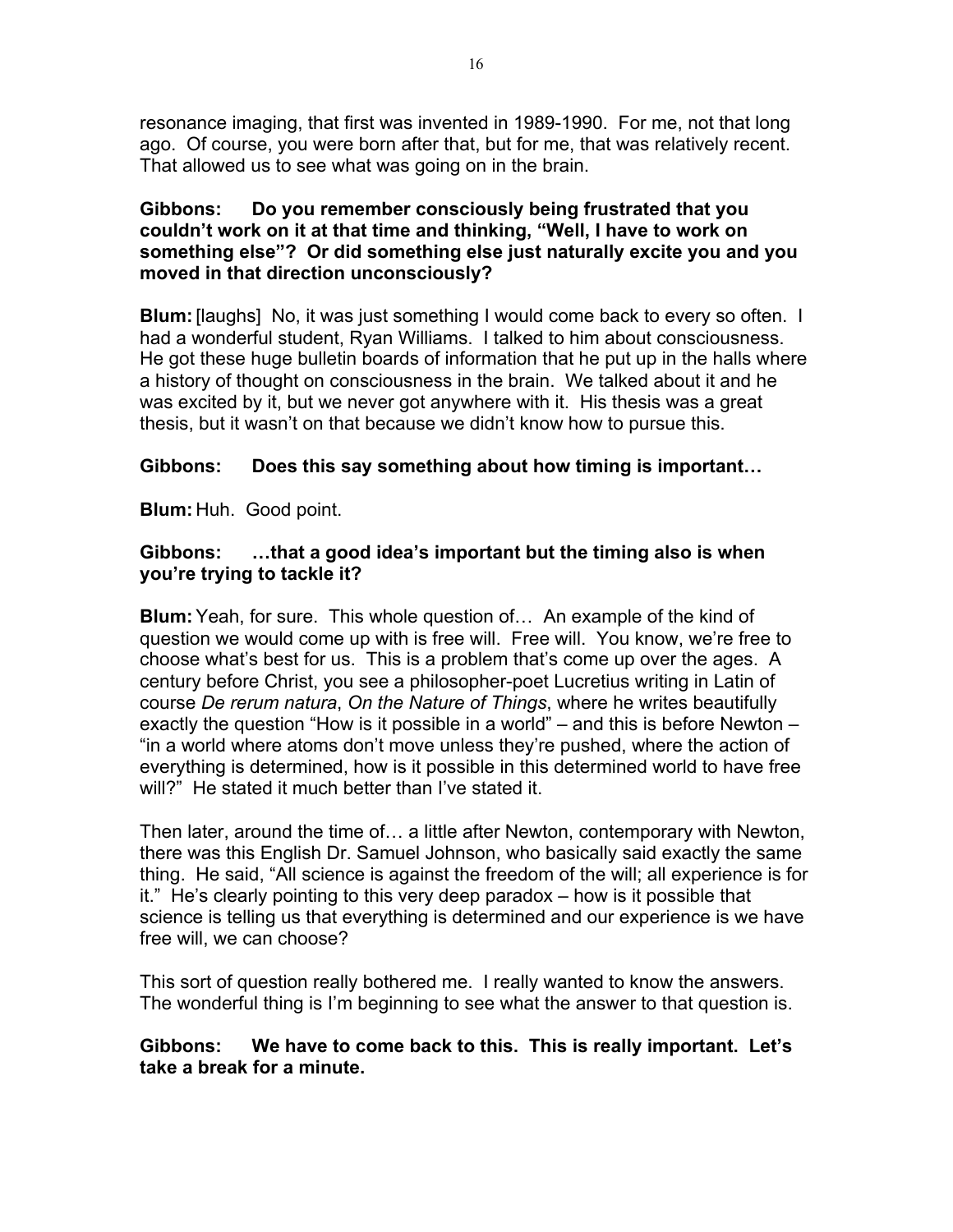*[Recorder is paused briefly]*

# **Gibbons: So Manuel, how did you get interested in mathematics?**

**Blum:**I was an electrical engineer, but I hadn't learned how to build the circuits, and in any case, I was kind of being steered towards mathematics by Walter Pitts, a mathematician who was really giving me a handle on how I might do something mathematics. So I went into mathematics, and that was very hard for me. It was really hard. But eventually, I learned how to prove theorems. It was amazing. I was sure that proofs aren't real. I mean you get this intuition about something, you get an understanding of why something is true, and then you have some words. "Are proofs real?" I mean… And yes, I was told, "These proofs are real. There really is a logical way to decide whether or not something is true." And we kind of know it now because there are these proof checkers. If it's a really good proof, then this proof checker will actually be able to say, "Yes, it's a good proof," and if it's not good, it will say no. This was something that I just hadn't understood.

So I got into mathematics. These teachers were wonderful. They managed to convince me that this was a real thing that you could do, really prove theorems. Then in order to understand the brain, well, the brain is these neurons working logically together. Logical circuits. Just somehow seemed to me that logic was the right thing to get into, and there was a part of the logic which was concerned with computability. It was called recursive function theory, but it really should have been called computability theory, theory of computability. And there was a professor, Hartley Rogers, teaching it, and he was a very good teacher. So I [1:00:00] tried to do that.

And it was hard. It was also hard. I remember turning in these homework problems and then getting back "Wrong." The wonderful thing was the TA who actually graded these problems had a thought about the proper way to grade. He would not consider a proof wrong unless he could give a counterexample. You know when you prove a theorem and somebody says, "Well, this is not right," but you're pretty convinced it is, that's not convincing to say, "Wrong." But if he gives you a counterexample, "See, here's something wrong with your proof. It doesn't take care of this example"… And he only would take off credit if he could produce a counterexample. This was wonderful. Wonderful! Absolutely amazing.

So I began to learn recursive function theory and it was very exciting.

# **Gibbons: Can you explain what recursive function theory is?**

**Blum:**It's about what Turing machines can compute. What they can compute, what they cannot compute. These recursive functions, really computable functions, it's what functions can be computed, what functions cannot be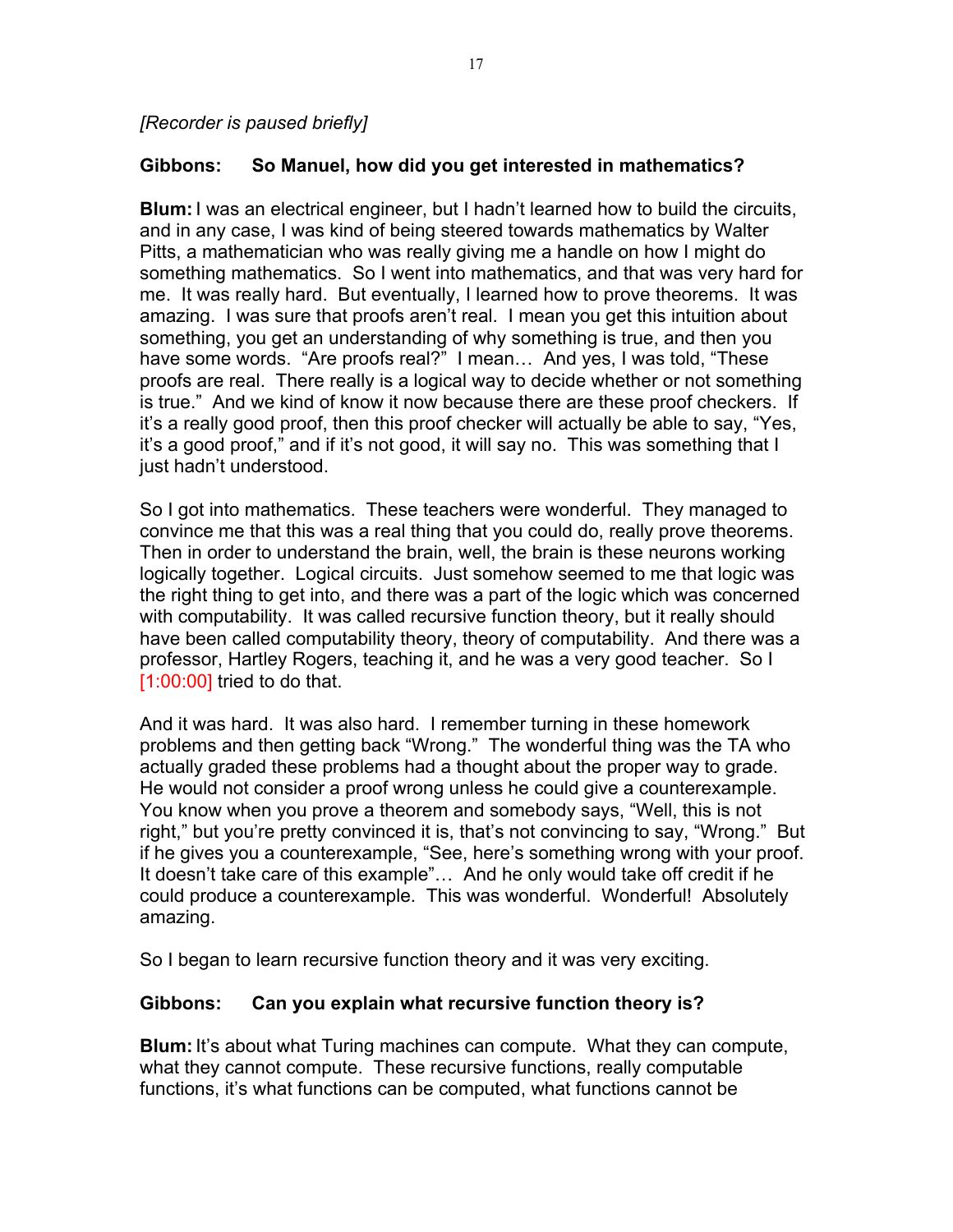computed. It's a beautiful theory for trying to separate out those two. So I went to Hartley Rogers' course and then I took it, and then the next year when he gave the course, I went to it again. I went and did it again. It was just wonderful.

# **Gibbons: What were the problems you worked on then? What did you get most interested in?**

**Blum:**I was really working in McCulloch's lab at the time, but these problems that came up were interesting. Then I had to pick a thesis advisor. There was a person there that was just ideal, Marvin Minsky. He really… He's one of the two… Minsky and McCarthy coined the word "artificial intelligence," and he was really interested in how brains work. It was great. So I attached myself to Marvin and he became my thesis advisor.

# **Gibbons: How did you meet Marvin and how was he perfect? Not just being interested in the brain, but how was he working on that problem that intrigued you?**

**Blum:** Well, first, one of the things is that Marvin would come down to see Warren McCulloch every so often. I remember one particular time, you know in logic you have this notion of a Venn diagram. A Venn diagram on one variable is just a circle. If you have two variables, it's two overlapping circles. You see all possibilities – A alone, B alone, A and B, none of them. Then you overlap three circles, you can get all combinations. Four we know how to do, but we didn't know how to do five or six or seven.

So Marvin came down and showed us how to build a Venn diagram with any number. *Any* number. It's an absolutely wonderful idea. I don't know how to say it, to show it. I could show it on paper.

# **Gibbons: How important is it to what you did after this?**

**Blum:** No, it's important only because I was so… it's an example of some of Marvin's ingenuity.

# **Gibbons: Yes, yes.**

**Blum:** But we can go...

### **Gibbons: That's so interesting. Then so because you worked with Marvin, it changed… you started working on more concrete complexity. Can you tell us what this is and why you switched, what the change was intellectually at that time?**

**Blum:**Yeah. When Rogers taught us that it's possible to build a universal Turing machine, this was with words and explanations of how this thing would work.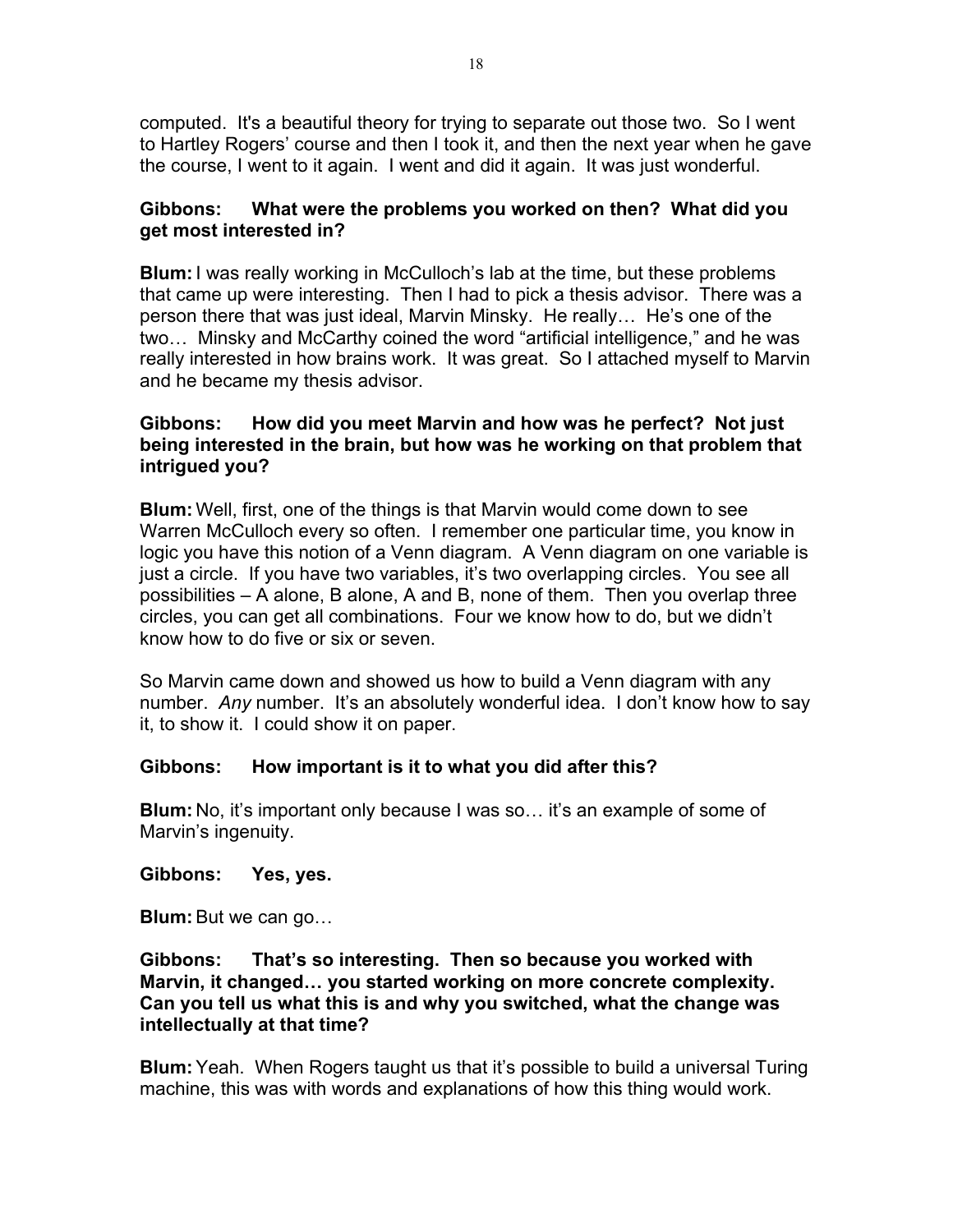When Marvin did it, it was by actually designing an actual logical circuit for a universal Turing machine. It had 25 states. It had these pieces to it that were completely designed. He has this book *Finite and Infinite Automata*, and when you open it, there is the design of his universal Turing machine.

He was very concrete, for one thing, and there were some things that were really important to me that I learned from him. For example, von Neumann had proved that it's possible to build a self-reproducing machine. This was going around. This was something that interested a lot of people. Claude Shannon came in and showed us a very simple self-reproducing machine. It consisted of… It was a wooden thing. Very simple. It was maybe how… It doesn't matter. The point is the ideas were around and von Neumann had given a proof that it's possible to build a self-reproducing machine, and I couldn't understand it. It was a hard proof and I wanted to understand it.

Marvin explains it through a homework problem. Absolutely amazing. Just wonderful. He gives as a homework problem to build a self-reproducing machine, and he gives two hints. Those hints really lay out how to go about it. It's actually beautiful. I'll tell you. You first build a machine that can look at any blueprint and construct a machine following that blueprint. So it's a universal constructing machine. It can look at a blueprint and can construct whatever is there. Then what you do is you have the machine look at itself to get the blueprint, put it down, and now copy that, construct that machine. Two ideas, the universal constructor and then looking at yourself. It was just terrific. It was the right way to teach this sort of stuff.

# **Gibbons: What was Minsky like to work with as a student for you?**

**Blum:** He had a laboratory full of machines. He made the playthings available. It was very good that way. In fact, when I would come into his office, invariably I would find him working on a hand. He was interested in hands, and he'd have all kinds of hands. That was his big thing.

When Stanley Kubrick wanted to do *2001*, he came by to talk to Marvin about hands. He was going to have in his film a robot, and how should the hands work? Marvin said… And he would have a different answer every day, but this particular day he said he would build it like this. He'd have two arms that could do this to pick up something. Then at the end of the two arms, there would be these pincers that could do this to pick up smaller stuff. And at the ends of those fingers, he'd have more pincers, smaller pincers to pick up really small stuff. And he said he'd do it this way because the program that works for the two arms then is the same program you can use for the hands [laughs] and the pincers. So that was nice, and you see that in *2001*. There are these pods that go out there and you'll see their arms working that way.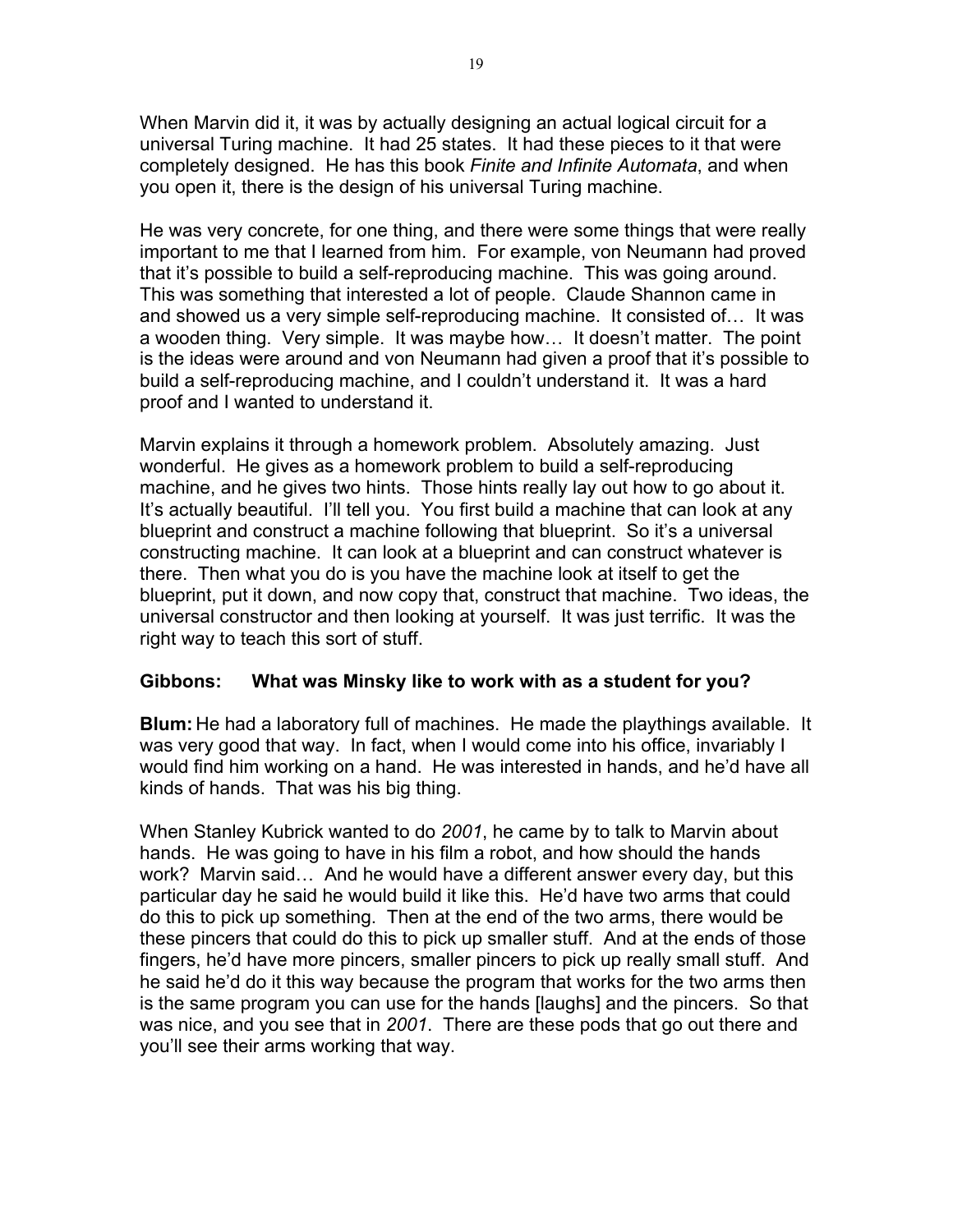# **Gibbons: What was your thesis? This is still in electrical engineering, but what was your thesis?**

**Blum:** No, no, no. Now I'm in mathematics.

# **Gibbons: You're in mathematics as an undergrad?**

**Blum:** No, no. I was…

# **Gibbons: This is, we're now to your PhD?**

**Blum:** This is now to the PhD. So the PhD…

# **Gibbons: Okay. We're in the PhD years. This would be… What years are we talking about now?**

**Blum:** The PhD, so 1961 to '62-63.

# **Gibbons: Let's talk about that. How did you get your idea for your PhD thesis?**

**Blum:**I was in McCulloch's lab. It was good. And yeah, so how… I was really trying to use this recursive function theory to be able to understand brains. One of the things that happened is there was a professor, Michael Rabin, that came and gave a course at MIT. He was just wonderful, a wonderful thinker, and he had proved a theorem. The theorem was that there are functions that are hard to compute that simply cannot  $[1:10:00]$  be computed faster than a certain amount. No matter what function you give it, what computable function you give it, you can come up with a new function that can't be computed in that amount of time.

So this was a theorem. He gave me the paper. The paper was missing the proof. [laughs] He was surprised and upset that he'd given me… when I later showed him he had left out the proof. But the great thing for me is that I could spend several days thinking about it, and eventually came up with a proof, really with the proof. Again, that's an example where you know you get somewhere by not being told the answer.

# **Gibbons: By giving important clues.**

**Blum:**By giving clues, in this case a statement of the theorem. Once you have that theorem stated, then it was interest-… the proof enabled me to think about something else, which was a question of how efficiently can these functions between computed? I wanted to have some notion of optimality. A function can be computed… I'm thinking about a function like *f(n)* and it's an integer, *f(n)* is the *n*th prime. This would be a computable function. And I wanted to be able to have some notion of how to define "optimal program." Sometimes some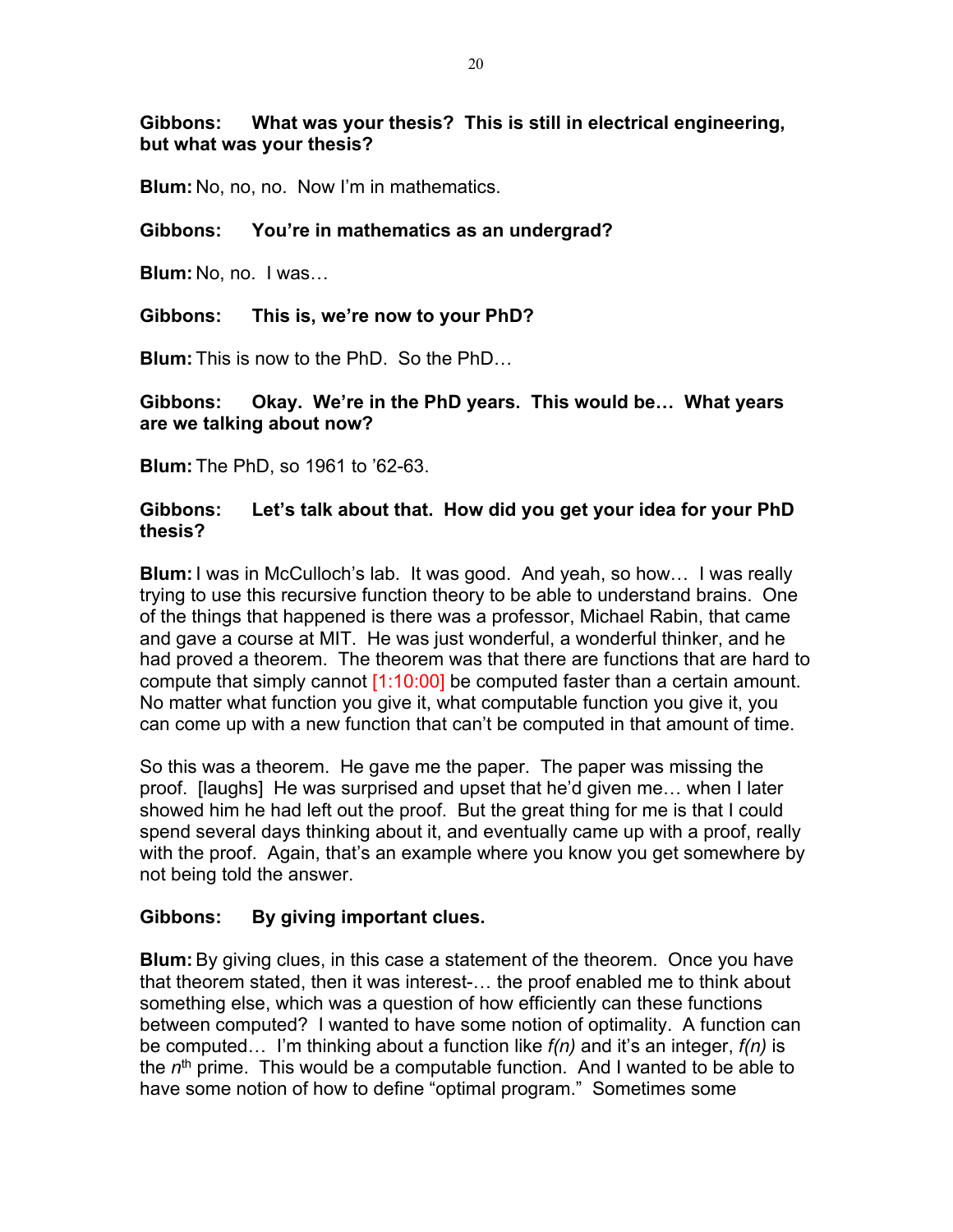programs are not optimal because they're faster programs, programs that can do the same thing but faster. And I wanted to have some notion of when is a program really about roughly the best you can get, when is it optimal?

One thing that came out of this study with Michael Rabin… Michael wasn't there, but one thing I realized from it was that in fact something very counterintuitive, that for example, I'll give you an example, you might say that a function is optimal if there's no program to compute… a program is optimal if there's no other program that can compute it in just a log of the amount of time that this one takes. If a program takes 2*<sup>n</sup>* steps, the log of that would be *n*. You might say it's optimal if there's no program that will compute it that much faster, that will just take a log.

What I was able to show is no, that there are functions with the property that, whatever program you have for computing it, there's another program that is much faster and takes just the log of the number of steps. That one's faster and then there's another one that's even faster that takes the log of that. I remember talking to Shmuel Winograd, who was really, really good, and I said, "What do you think? Do you think…" [laughs] He was really amazed also that there should be, that there should exist these functions that simply cannot be computed in an optimal way when you define it in this case using logs.

So that was the Speedup Theorem.

# **Gibbons: This was the heart of your thesis, the Speedup Theorem?**

**Blum:**Yeah, it was an important part of it.

# **Gibbons: How was it received?**

**Blum:** No, it was received pretty well. For one thing, once I had proved this theorem, I could see that the proof relied on some very simple stuff, which I took as axioms and then just proved the hell out of it, used those axioms to prove as much as I could prove. It gave a very nice theory. But this theory was very abstract and not very useful. I mean it's kind of nice to know that it's hard to define optimal, that there's a serious thing here going on, they can't define optimal. But it didn't do what Steve Cook's P-NP does, which was really using recursive function theory, the same recursive function theory to get a real handle on the kinds of problems that people really are interested in computing.

# **Gibbons: Did that bother you at the time or did you pursue this…?**

**Blum:** Well, I was just going in my direction because everyone was encouraging me to do that. But in fact the Cook theory was really the right one. Did it bother me? It bothered me that here he was making use of exactly the mathematics I knew, and why didn't I come up with it? But wow, he did such a good job, Steve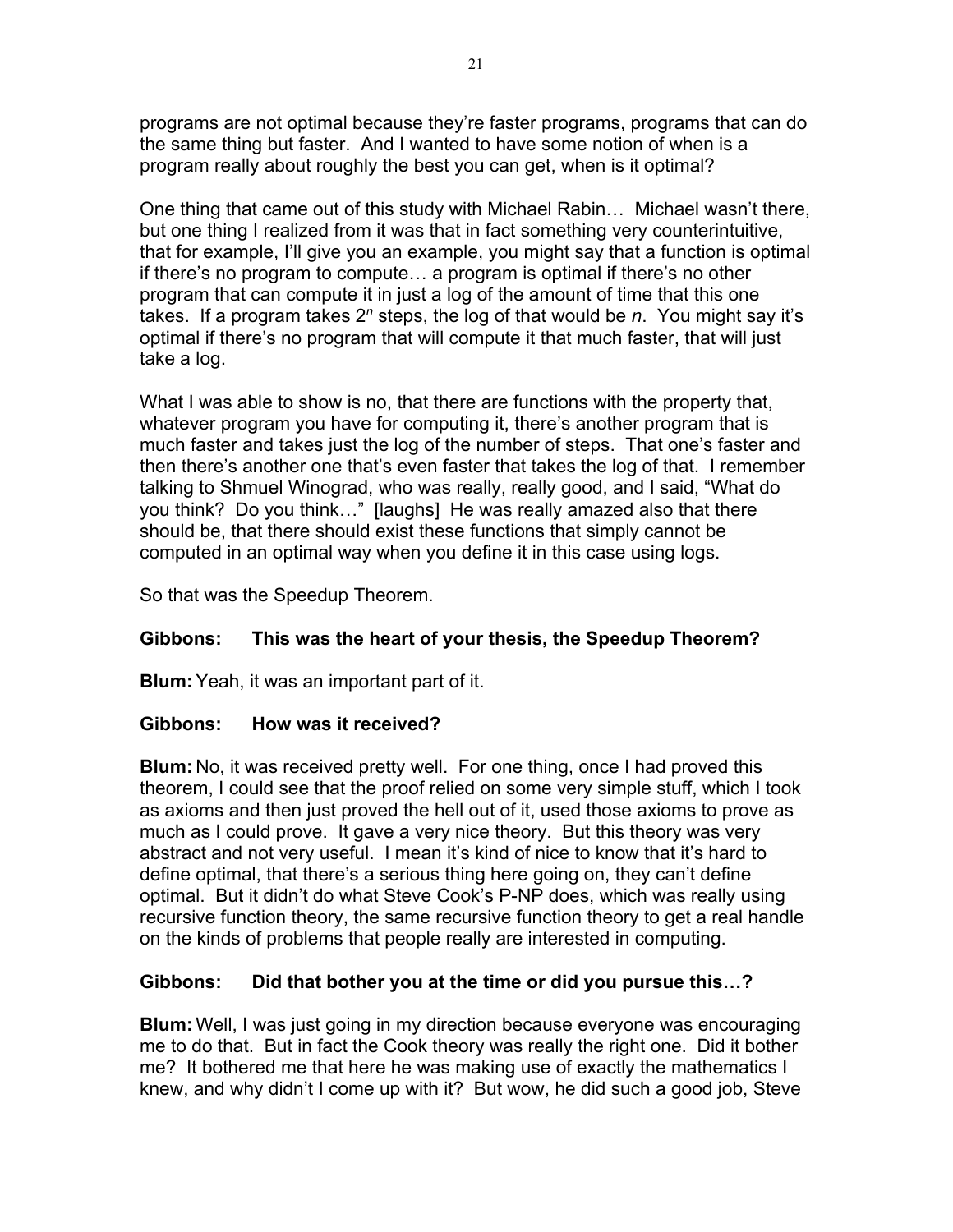Cook. Beautiful. Then Dick Karp also showing how this applied to problem after problem that came up in the real world. You know, the Travelling Salesman Problem, graph-coloring problems. Many different problems all turned out to be NP-complete, the hardest amongst these problems in NP. So here was the logic being used to actually lay a foundation, and then somebody, Dick Karp, who really knew what sorts of things people are trying to compute then showing how it applies, directly put the two together.

# **Gibbons: Many people do abstract computability. They're doing this kind of theory and they're happy to do the abstract thinking. Did you feel a pull or a tension that you wanted to do things that were a little more practical? Was that important to you?**

**Blum:** Well, I'm an electrical engineer. [laughs] I'm an electrical engineer more than I am a mathematician. I love this practical direction. Yes, it was really very important for me. And in fact that's what I want to do with consciousness. I mean I want to really lay out the blueprint for building a conscious machine. I'm not a neuroscientist, even if I did work in a neurophysiology lab. I don't go into laboratories and actually do experiments. I'm very happy that other people do. So what could I possibly do to contribute to understanding consciousness? Well, maybe I could use my knowledge of logic and mathematics to lay a foundation for building a machine that is conscious.

# **Gibbons: Let's go into that. Let's go ahead and talk now about what you want to do with consciousness, then we'll come back to your time after you wrote your thesis and went to Berkeley. Do you want to do that now?**

**Blum:**Yeah, yeah. Sure, let's do that.

**Gibbons: Because we're going right into it, it seems like we should do that.**

**Blum:**[laughs] Okay, sure.

# **Gibbons: Tell me what you're working on now and when you started working again on consciousness, your theory of consciousness.**

**Blum:**Sure. When I had first gone into McCulloch's lab, I had wanted to understand consciousness, but I was told by Walter that there's no way that one should look at that. In fact, there are plenty of people now that think that that's out of bounds and we shouldn't be thinking about consciousness. But there are some really good neuroscientists that have come up with something that they call the neural correlates of consciousness, stuff in the brain that corresponds to at least some aspects of consciousness. There's a part of the brain called the amygdala. This is a really interesting part of the brain. It deals among other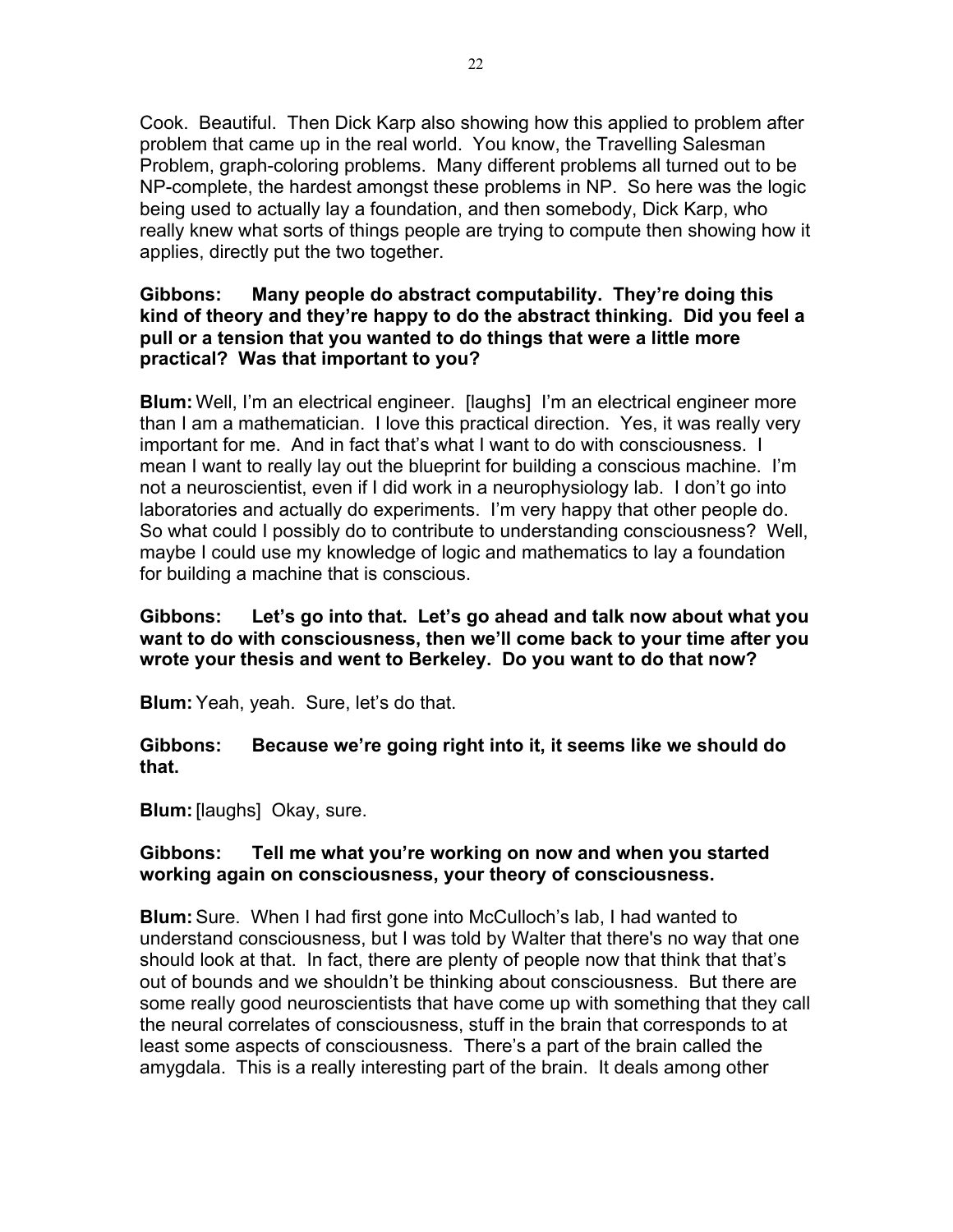things with fear. If you're in a fearful situation, the amygdala fires and says, "Watch out. Something to fear here."

There's a woman whose amygdala calcified. This means that basically she lost the amygdala. It's a genetic thing. So she lost the amygdala. She's afraid of nothing. She is afraid of absolutely nothing, and you might think, "Well, this is very dangerous." I do think it's dangerous. She nevertheless was able to marry, have kids. She knows to watch both ways when she crosses a street, more or less the way we learn to do it – because your mother tells you, "Look both ways before you cross a street" – not because she's afraid. She's just not afraid. People find it very curious to talk to her because she's so open. She loves everyone. [laughs] [1:20:00] A wonderful person. No fear.

So these neuroscientists have found many different parts of the brain that are concerned with many different aspects of consciousness.

# **Gibbons: And so you are interested… What is your approach to exploring this idea? What are you learning from them that then leads you to want to build "a Turing machine of consciousness" as you described it?**

**Blum:**I should mention that I wasn't working on consciousness and that I'm really indebted to Lenore for… Lenore is really good. She has her ears to the ground, she knows what's going on, and she told me, "It's time."

#### **Gibbons: This is your wife, Lenore Blum, who is an eminent mathematician in her own right. You had always wanted to work on this…**

**Blum:**And she said, "You've always wanted to work on it. You've always thought about it. Now is the time."

# **Gibbons: And this has been – what? – your great disappointment sometimes in life, that you didn't get to work on it? Or…?**

**Blum:** Well, it was disappointing that I was born into a time when you weren't allowed to work on it, when it was simply off-limits. But she said, "It's within limits now. Not everybody believes it, but there's good stuff being written. Time to look at it." And in fact that's the case. It is a perfectly legitimate time, because with fMRI we now can look into what the brain is doing, and these neuroscientists are finding these neural correlates of consciousness.

And maybe the most important part for me is that there is a model of consciousness that I had been looking for. I know how hard it is to come up with this model because I was looking for it. I mentioned Ryan Williams, my student. We were looking for it. We did not have it. I know it's hard to find it. Bernard Baars came up with a wonderful model for us.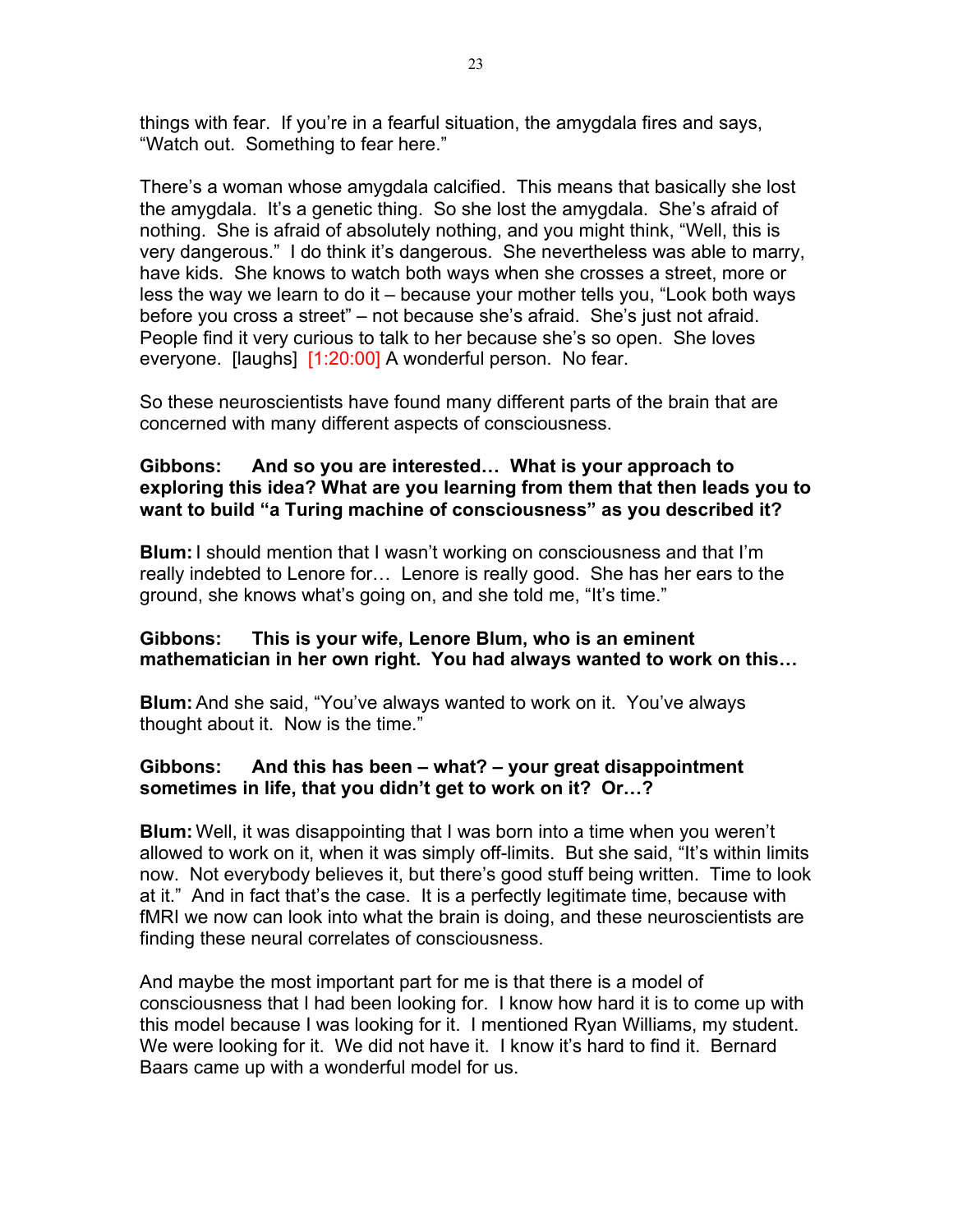He calls it the Theater Model, Theater Model of consciousness, where he views consciousness in terms of a theater. There is a stage. What we are conscious of is just what's on the stage. There is a stage, there's actors. A few, just a few actors on the stage talking to each other, doing stuff, thinking. And there's a huge audience in the dark, a huge audience of processors. These are the unconscious processors looking at what's on the stage, ready to send information to the stage.

On the stage, the actor is maybe at a party, sees somebody he knows, forgets "What's the name?" finds it… Have you been in that position? You don't remember the name. So, okay, you want the name but it doesn't come, so you go off and you have a drink or talk to somebody else. Then half an hour later, the name pops up. How come it pops up? Because in this audience, these unconscious processors have seen that this is a problem. You want the name of this person. Some processor says, "Where did I meet this person? Where did I see him the first time? Oh, he had cameras. He was at the door. I saw him there." And another processor says, "His name begins with 'B.' " Then finally a processor puts this together and says, "Oh, it's Brian Parker," and that name gets pushed up to the stage and I learn the name of that person. All this thinking is going on. We are totally unaware of it. It is in the background, but it's going on. And if you wonder where these ideas come from, it's coming up from those unconscious processors working their way up.

The model is wonderful. There are these actors on the stage. The entire focus, all the lights are on the actors on the stage. Basically what they are thinking, what they are wanting to know, what they are feeling is broadcast to the entire audience of processors. Broadcast. Every single processor knows about what's going on on the stage. This is very fast and it's being broadcast. Then the answers when they come may come from several different processors. They work their way up to the stage. There may be different answers, there is a competition as to what will actually get up to the stage. It's a much slower process. Only half an hour later do you get the name of that person. But there's this fast broadcast to all the processors of the brain. It's no wonder that what's on the stage is conscious. Every single part of our brain is aware of what's up on that stage, what's going on there.

#### **Gibbons: You talked about how the stuff on the stage is short-term memory and the unconscious is more like long-term memory in this model as well.**

**Blum:** Right.

**Gibbons: And this model is rich enough that you then can do what with it? How does this help you design a machine?**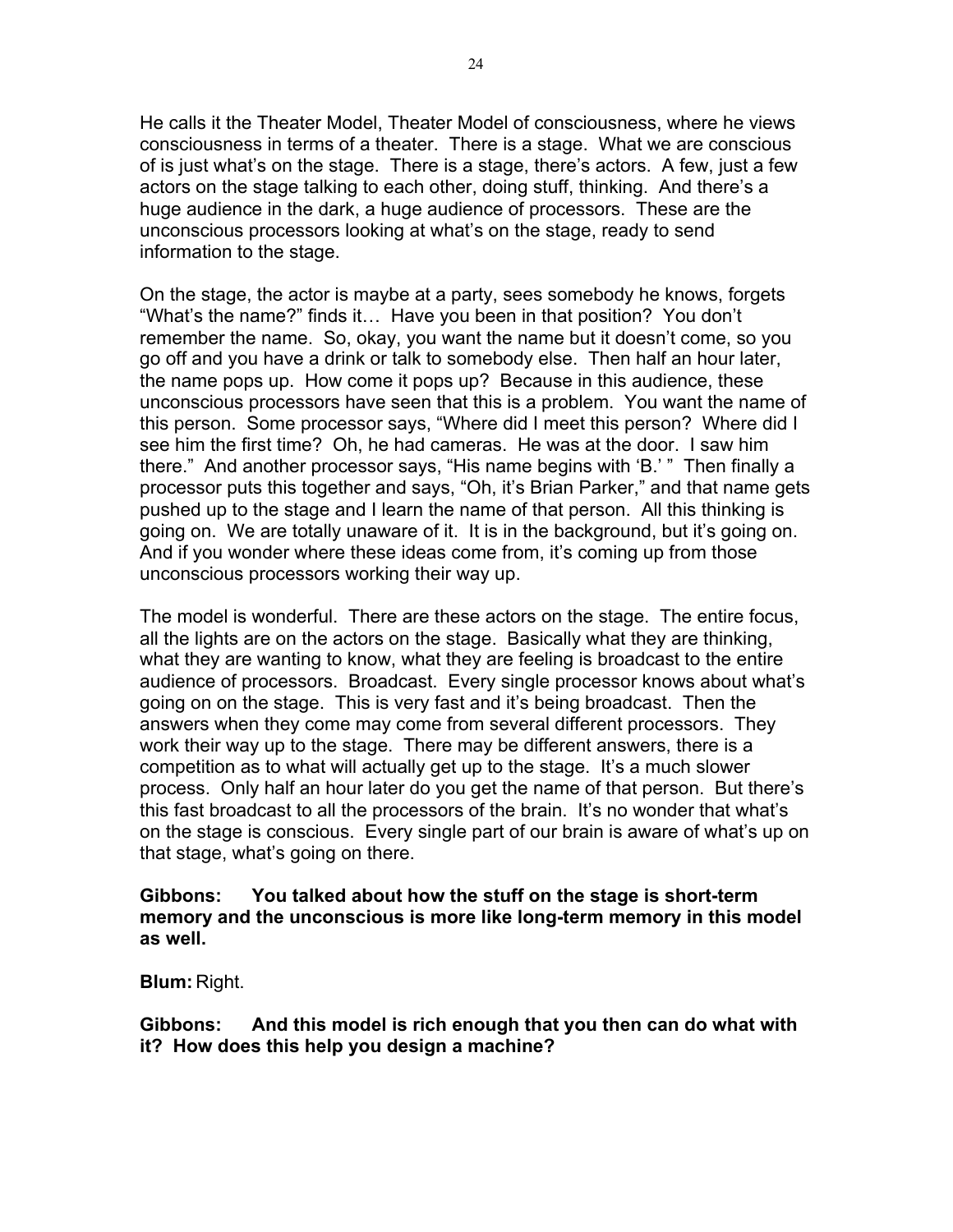**Blum:** Oh yeah. Good. I really would like to be able to build a machine. There are a number of questions… I guess before that, there are a number of questions that I've had that this model helps to answer, like the free will question. Back to Samuel Johnson's "All science is against the freedom of the will; all experience is for it." So there's an actor up on the stage, as Baars points out, that represents you. That's your self-awareness. It's that actor that's representing you. And that actor is very much like what used to be called the homunculus. It's that actor that represents you.

That actor let's say has to make some decision. Perhaps you're playing a game of chess, and so that actor is being presented with a chessboard, and it's his move and he has to decide what move to make. Should he make this move or should he make that move? Really, you are free to do computation to try to see the value of this move versus the value of that move. You have a certain limited amount of time, and in that amount of time, you may find out which move is better. And at that time when your time is up, you make that move. It's not clearly the optimal, but it's one that you at least decided is most likely the best move. Basically you have free will until that time when you make your move, when you finally decide what you're going to do. That's free will. That's just for me a wonderful explanation of what free will is about.

There are other things. There are many things that one can do to notice that, for example, when you decide which move to make, the decision's already been made. Those unconscious processors have done their computing in the background, have eventually forwarded the decision to you, to the stage. They've already made the decision which move to make before it gets to you. And it's wonderful that we're finding that in fact these decisions are made before we are aware that we have made the decision. There are many things like that which make it clear that this model seems to be correct.

Another puzzling part of the problem for me has always been – I'll mention it in terms of pain – simulation versus actual experience. I say pain because… I mean Lenore would like me to talk about joy first of all, and one could, but pain is something that's very fundamental and it's easy to experiment. I would take a cold Coke out of the fridge and I'd hold it in my hand for as long as I could, and it's very painful. You hold it and you try to understand what's causing that pain, and you get nothing. You cannot figure out what's causing that pain, but you can at least do the experiment. The point is that on the stage, you don't get to see what the processors, the unconscious processors are doing. You can only ask the questions and maybe get the answers.

One of the questions I have is how in fact do we build a machine that will feel the agony of pain, the real agony? And I don't want to just simulate it. You can look, you can Google for "robots that feel pain," [1:30:02] and you will find that robots have been built that really do a good job of simulating pain, but they don't really feel it. I wanted to know how do you *really* feel it? I've been asked when I talk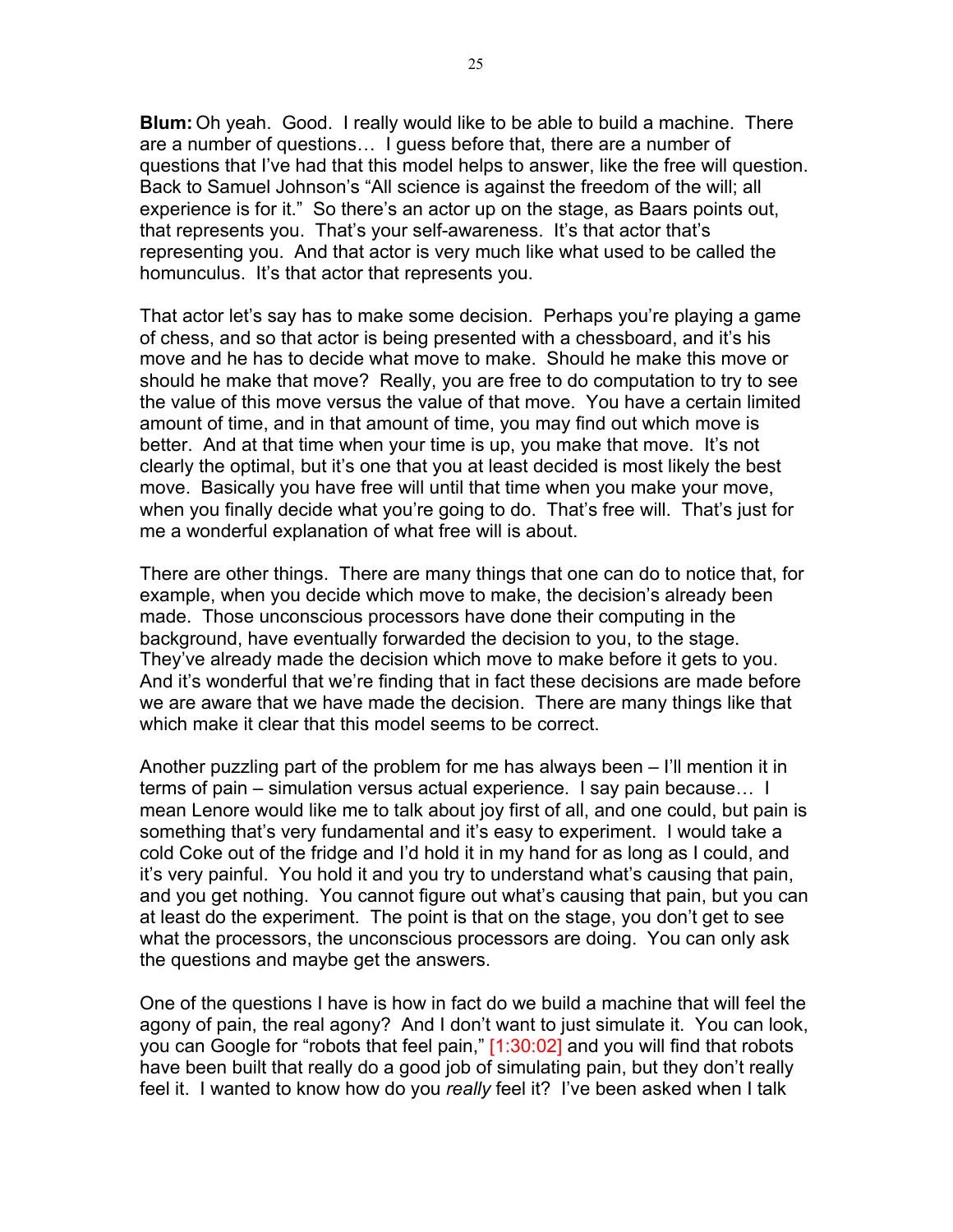about this, "Well, why would you want to build a machine that feels pain, that is conscious, that feels pain?" I point out that there are some people that are born who don't feel pain. It's called asymbolia. It's got a name. People are born with it and some people get it when they're knocked on the head. Asymbolia is really interesting. If you have asymbolia you can feel pain. You know that it's where the pain is. It could be something hot on your hand. You can feel where it is, how hot it is, the full intensity. You know about it, but it's okay, doesn't bother you. It doesn't bother you.

This is what we can do. We can build machines that are like that, that will know about it, know its intensity, but it's not going to bother them. How does the body, how does the brain manage to get you to *feel* this?

# **Gibbons: They are unconscious of the pain, so you want to be able to make a machine that is actually conscious of the pain?**

**Blum:** Conscious of the pain. Really, really feeling the agony.

# **Gibbons: And what will that show you do you think by building it? How by building that will you get a better handle on the consciousness?**

**Blum:** Oh, yeah, yeah. Before I get to that, let me just mention that there are kids that are born with asymbolia, and they rarely live past the age of three. It's a bad thing to have, asymbolia, because if you don't *really* feel it, even though you know about it, you die because you basically… Typical thing is they eat their tongue and their lips and they destroy themselves. They can break a leg and keep on running. They just destroy themselves. The people who get it because they're hit on the head, they know how important it is to pay attention, so they can survive that way. But it's not because they feel it.

So I wanted to be able to build a machine that will feel it. Because machines are expensive. They should be able to take of themselves. And besides that, if I can get the machine to really feel the pain of hurt, I can make it also so it feels pain when it hurts a human being. I can do something that we don't necessarily have. We have mirror neurons which will tell us if somebody's hurting, but I could make it so that hopefully that the robot *really feels* the pain when it's hurting somebody.

# **Gibbons: That almost suggests a solution to some of the concerns about AI, that if it can feel the pain, will it then be conscious of not doing things that hurt humans?**

**Blum:**Sure.

**Gibbons: I mean I don't know that we need to go down that track, but it's a very interesting thought.**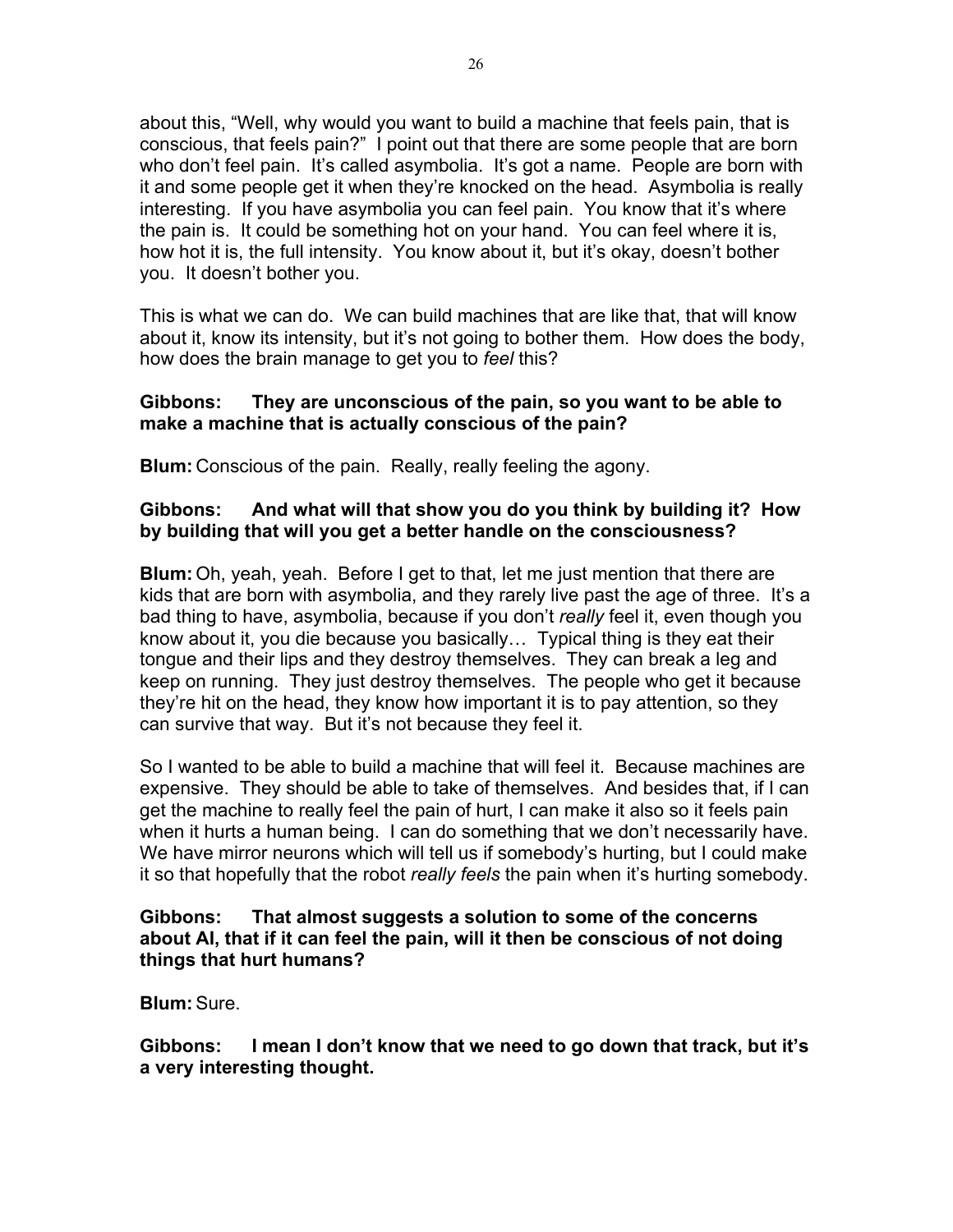**Blum:**Yes, that's what I would like. So I definitely want to be able to build a machine that feels the pain. I keep track of my ideas of how to do it, and I think I have some handle on it. I'm not saying I have the whole thing. But part of the answer is that some processor in the unconscious, when it knows that there's something that's painful, which is concerned with pain – the amygdala is concerned with fear, there's a processor that's concerned with pain – when it notices this pain, it gets to put that pain up on the stage. Normally we decide what we want to think about. We want to think about a person's name and it will come. But there are processors there for pain, for fear, that have direct access to the stage and they can put up their concerns up on the stage. A little bit of pain, it'll show up on that actor, "There's pain here." A lot of pain? A lot of pain will show up in that you can't do anything else. You simply can't. It doesn't allow you to think about anything else. I think that pain is coming from the fact that these… or at least in part because this processor gets to be up on the stage and doesn't let you do anything else except think about that serious pain.

# **Gibbons: Where are you in the process of building this model, or…?**

**Blum:**It's good. So first of all, nowhere near building it. Just trying to understand how… trying to put detail onto Bernie Baars' model. I mentioned this theater analogy. As an electrical engineer, as a computer scientist, we would like to build a completely formal model where the words are turned into mathematics. This formal model would enable us to prove theorems. I want to get to the point where I can *really* understand in-depth how the brain is managing for example to get free will and pain and joy and all of these emotions.

That's my goal, and fortunately there are other people that I can talk to about it. Jerry Feldman at Berkeley, I'm talking to him. There's Mark Wegman, who's at IBM. He's a chief scientist in some part of IBM. He's very interested in it too. So we're talking about getting that detail down to the point where at some point we'll be able to actually build this machine.

I need also… See, I need to also understand this mathematically, because without… You know, the way you know that I'm conscious is that you know that I'm built more or less the way you are and you're conscious, so therefore you know that I'm conscious. But how about a dog? Is a dog conscious? How about a cow? How about a worm? Is a worm conscious? Questions like this, we have to have some way of being able to answer them if we're going to be able to answer whether or not the machine is conscious. I need to have the mathematical definitions and the theorems to basically give us some insight into how to tell if a machine is or is not conscious. I don't have the answer to that. I would love to have a Turing-like test. You know, the Turing test is for intelligence. I want one for consciousness, and I absolutely have no idea how to test for it or how to tell if a machine is conscious. I'm hoping that that will come out of this theory that we'll build, some understanding of… a test or some way of knowing from the design why that machine is actually feeling as we feel.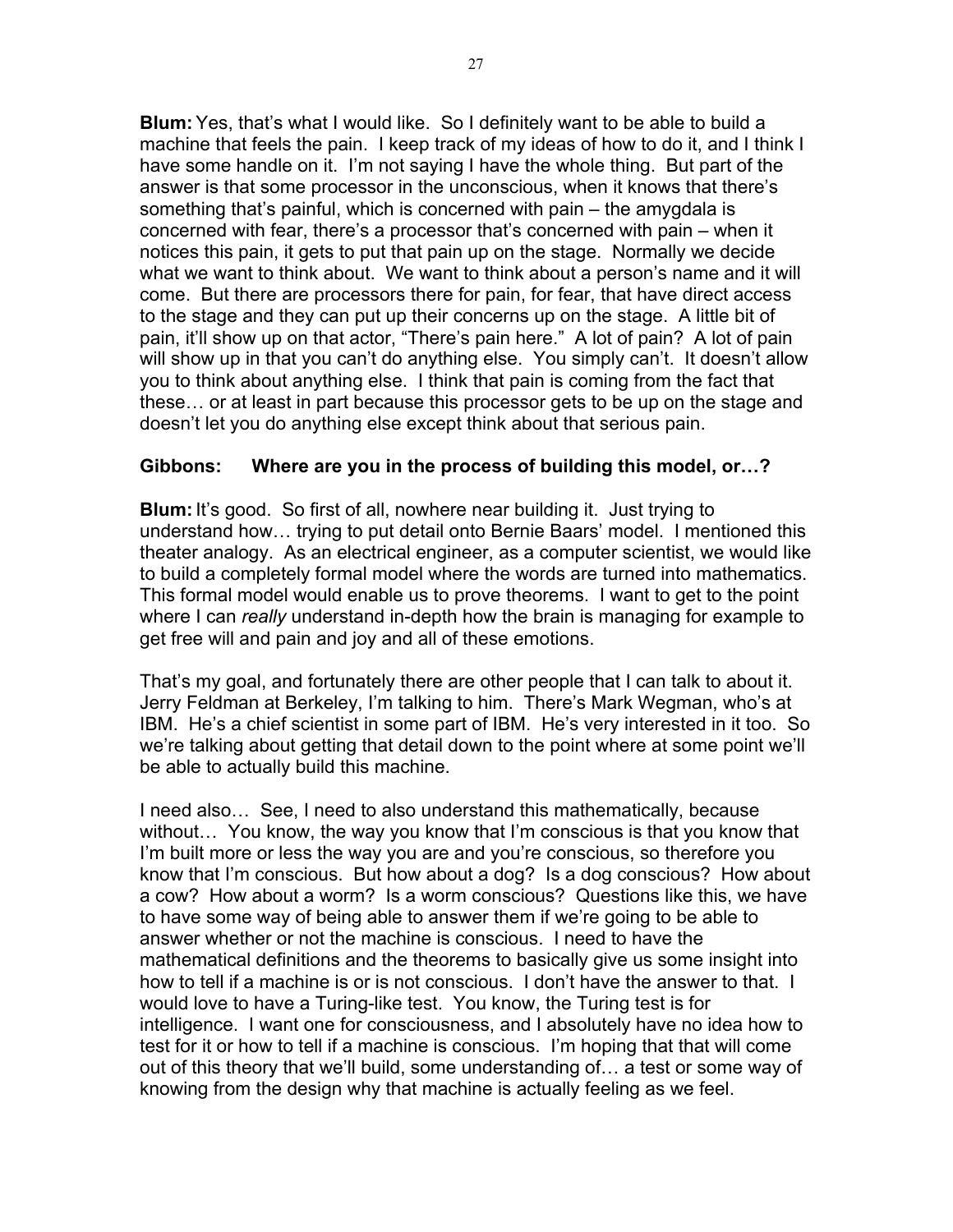# **Gibbons: So you're working on this on your own but also with talking with people at Berkeley, where you're on sabbatical this year, and other places? You don't have a student at this…**

**Blum:** Right. Berkeley with Jerry Feldman. Mark Wegman is at IBM. I'm just talking to them. I called up Bernard Baars because I love his model and told him what I'm trying to do, and he's not so sure that I'll be able to achieve it. Which is wonderful. Which is *wonderful*. He's got the theory that tells me you can do it and he doesn't… [laughs] he's not convinced that I'll be able to do it. This is exactly right.

# **Gibbons: Is that encouraging to you?**

**Blum:** That's very encouraging. He's very nice. He's actually very nice. Very supportive.

### **Gibbons: Is there anything more you want to say about this model of consciousness or what you're working on or how you want to go with that?**

**Blum:** Let's see. I talked about free will and the desire to understand pain. Of course there's many other things. Part of what I'm doing is trying to understand what it is that you don't need in order to be conscious. For example, I mentioned this woman whose amygdala is calcified. She doesn't feel any fear, but she's conscious. You don't have to feel fear to be conscious.

There's another example, wonderful example. A person named H.M. You heard of H.M.? We now know his name is Henry Molaison, but we called him "H.M." while he was alive. He died only a few years ago. Very well studied. He had an operation in which a large fraction of his hippocampus [1:40:00] was cut off from the cortex. It was removed, actually. And after that, he was conscious, but he couldn't make any permanent memories. He could not make any… Well, he couldn't make any permanent memories. The woman who studied him would come in, introduce herself, they'd work a bit, and then she'd leave. The next day she'd come back, she'd have to introduce herself again. He could not remember who she was.

So I know from this particular person all sorts of things. You don't have to be able to create memories in order to be conscious. On the other hand, there is a memory that he did have. This is this kind of memory where… a memory of a person, a biographical memory, a memory of having met a person, he could not create that. But the kind of memory that you have, the procedural memory which you use when you learn how to ride a bicycle, that kind of memory he could do. So it's very interesting. She would come in. She would say, "Here's a typewriter. I want you to copy this page onto the typewriter." "Okay. But you know I don't know how to type," he would say. Then he'd start typing and say, "Oh, it looks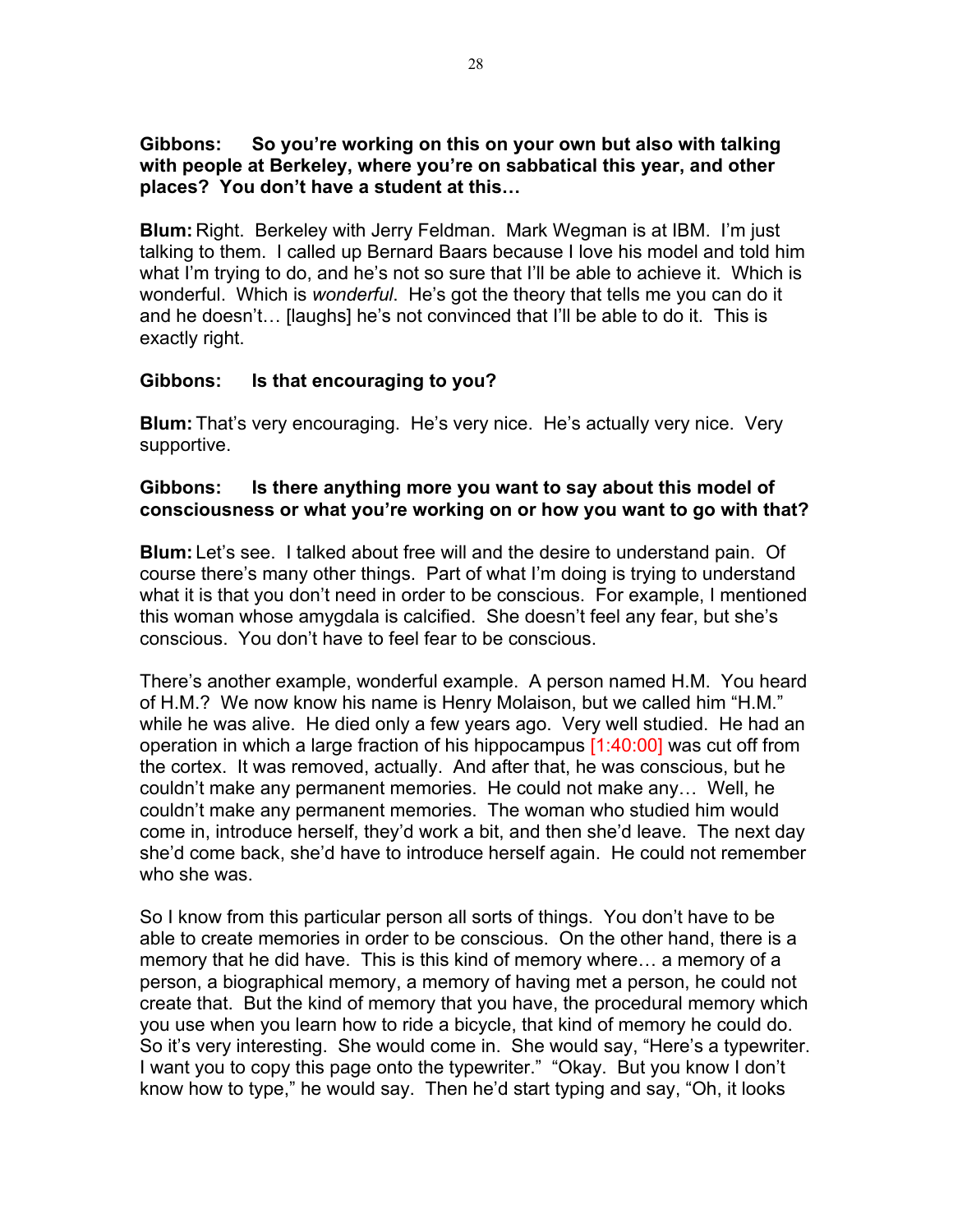like I can type." He'd been taught how to type and he was a very good typist. He just didn't know that he had learned the skill. Maybe people that are conscious really do need procedural memory. I don't know. But I know they don't need the other kind of memory, the one which you use to learn how to spell words, for example.

So some of the work I've been doing has been trying to figure out what things you don't need to have, and many of the emotions you do not need to have. There is a disease called alexithymia where you don't feel love. If you love… There's a guy that is conscious but he admits that he has never felt love. He married, he has children, but he'll be the first to admit that he doesn't feel love. And when you use fMRI to look into his brain, you see that that part of our brain which lights when we feel this joy of love, it doesn't light up in his brain. It's really great to see that. So he's conscious. You don't need to have that.

There are some things I think you do need to have. One of them is some kind of inner speech or inner vision. Every human being talks to themselves. I've spoken to deaf people. They do talk to themselves. They use their hands, but they have that kind of inner speech. And I'm not saying that you have to have it as English or German or hands. I think that dogs probably have it too. They can imagine, they can see, they can plan to do things. This kind of planning needs some kind of imagery or speech of some kind. I personally believe we can build these machines and I personally believe that dogs really are conscious, every bit as conscious as we are. That's of course just a personal belief. I would love to be able to show from the mathematics why, or that they are, or not.

# **Gibbons: And whether a worm is conscious or not as well?**

**Blum:**And whether a worm is conscious or not.

# **Gibbons: Yeah, or an octopus, which has…**

**Blum:** Or an octopus, which has eight brains, one in each tentacle, and then there's a central controller. That's a very different kind of a brain, but I would like to be able to tell if it's conscious. These octopuses are very smart. They can see a glass jar with a crab in it and a top on it, and they've seen you open the top to pull out the crab or to put it in, and now the octopus sees the glass jar with the top on it and it goes over and unscrews it to get the crab. They're very smart. I think it has to plan that. It has some kind of inner speech to plan what it's going to do.

So I'm really trying to get a hold of what are these things that absolutely must be built into that machine? One of them is inner speech. One of them is selfawareness, self-awareness being the actor on the stage that represents yourself.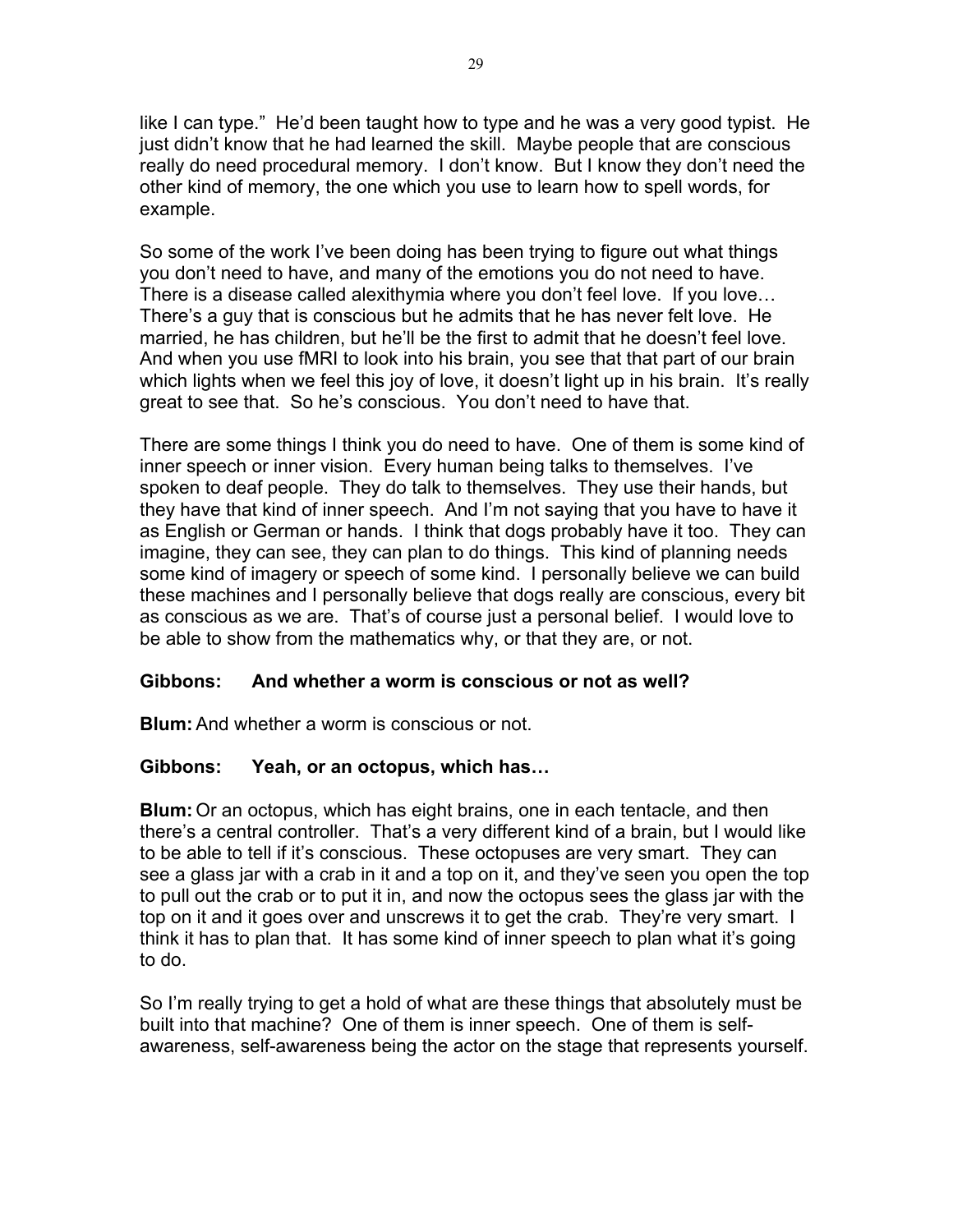Inner speech, self-awareness, and the third one is what I call motivation. It's really this energy, energy and desire to do. It could be anything. It could be energy and desire to be famous or energy and desire to make a lot of money or energy and desire to eat. There are many things that this could be, but you need to have that energy. If you don't have that energy, I don't believe you can be conscious. I think to extent that you lose that energy and motivation, you will start to lose consciousness.

Now we'll see. Everything I say is open for grabs until this theory is firm. Even then, once a theory is firm, I'll just be able to say, "I have a model for consciousness and here's what's true of the model." I will myself feel that it's a good model, but it will be up to people to decide yea or nay, to see if the model really does explain what's going on.

# **Gibbons: It sounds exciting. Are you excited by this and drawn by it?**

**Blum:**Yes, very excited. Very, very much so. And it's great that I have people that I can talk to about it, even though there are plenty of people who will sort of cross their eyes when I mention consciousness. You can just see they're saying, "Oh, this is not kosher." But I've had a lot of good luck talking to people about it.

### **Gibbons: This might be the time to quote one of your former students, Adleman, who is a Turing prize winner himself, who said, "Manuel Blum, working outside the box, he was a master at that."**

**Blum:** That's very nice of him.

**Gibbons: This is definitely outside the box but where you've also made your mark.**

**Blum:**Yes.

**Gibbons: You're not scared to take on these very difficult problems and maybe look at them from a side angle or…**

**Blum:**Yeah. Fortunately, I have Lenore to support me. She's very encouraging. She says it's time and she's been supportive of it, and it makes a big difference

**Gibbons: She's been a key collaborator. Or maybe "collaborator," maybe that's not the right word because it connotes a work relationship. But tell me about Lenore and her role in your thinking and career. You were married after you finished at MIT? Just tell me a little bit around that.**

**Blum:** Oh right.

**Gibbons: How you met Lenore and the part she's played in your life.**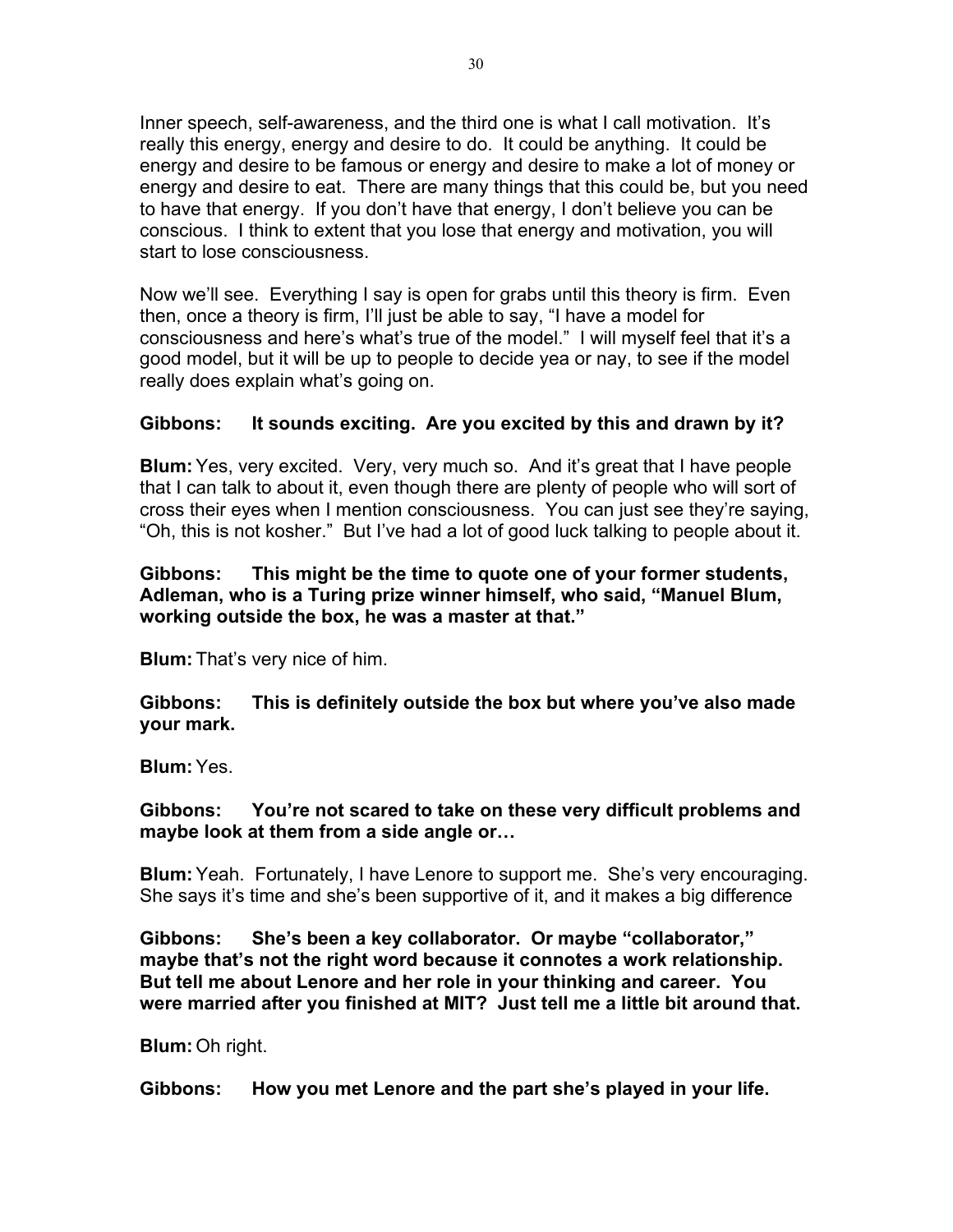**Blum:** [laughs] I met her when she was nine years old. I was 14. She came in the front door with her mother and I remember thinking to myself, "This is the prettiest girl I have ever seen."

# **Gibbons: That was in Venezuela when you were back?**

**Blum**: That was in Venezuela.

# **Gibbons: She's Venezuelan also by birth?**

**Blum:** No, she was born in New York City. She had come down to Venezuela. They were coming by to see my mother. They had just arrived. And the prettiest girl I had ever seen came in the front door there. And Lenore has wondered about this – she was nine years old at the time – "How can you say that about a nine-year-old?" [laughs] The great thing was when our grandson was nine years old, she finally understood, because to her, he was the most beautiful thing she had ever seen.

So we work in different kinds. She works in real mathematics, where "real" is referring to real numbers, whereas the computer science I do is more discrete, more like integers. But she has her ears to the ground and she's very helpful that way. She can listen to my talks and say, "This is not going to work." That's really good. Especially when you're doing something crazy, it helps a lot to know that I'm not making my point very well, and she'll help me with that.

# **Gibbons: So there's been a lot of support back and forth…**

**Blum:** A lot of support.

# **Gibbons: …and realistic knowledge?**

**Blum:**Yeah. She's actually doing a lot more than that. I mean she really knows this work that I'm doing. She really has listened and she really has read as well. She's very well read, so she knows what's going on. And that's very important, very important to me.

#### **Gibbons: Yes. How you pick ideas and what you're going to work on and having good taste in what ideas to work on is a key part of…**

**Blum:** Of being successful. [1:50:00]

**Gibbons: Exactly. Your son also, you're very close to him. He's a professor of computer science, just left Carnegie Mellon, is working at… Where is he in Chicago now?**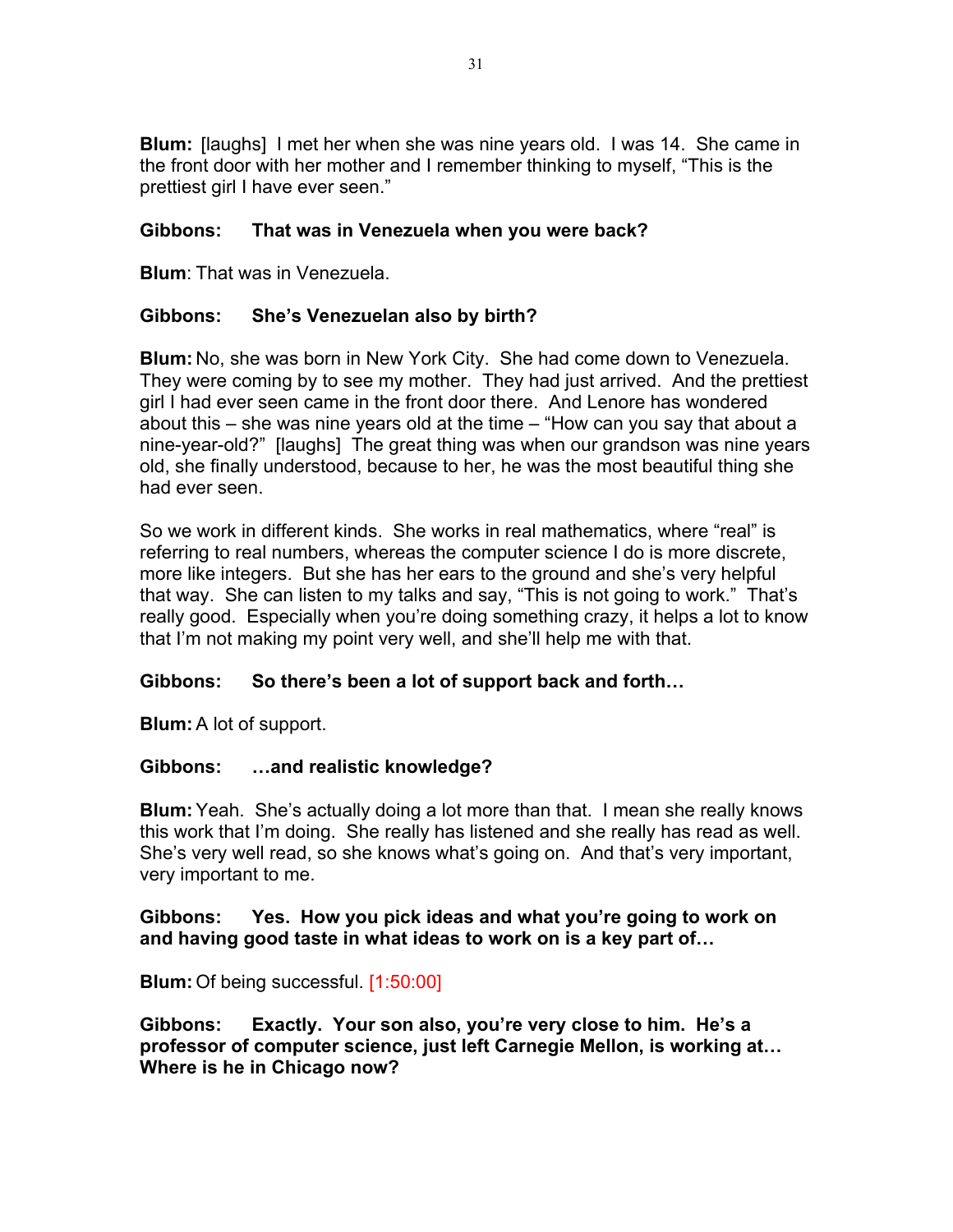**Blum:** He's in Toyota Technological Institute, which is located in the University of Chicago. The students… It's an institute that's concerned with machine learning. He's really a machine learning person. He's going to be hiring people in machine learning and he's already got a faculty of about 10. They get students from Chicago and also people apply directly. A lot of people in computer science, the young people by and large, want machine learning. That's really what they're after. So this should be a wonderful, wonderful opportunity for him.

# **Gibbons: I understand you're very lucky that you have a great relationship and you talk about work with each other and other things as well. Has he been an important person for you to bounce ideas off of and to learn from?**

**Blum:** For sure. He points out to me when I'm going in the wrong direction, as Lenore does, often the same place. [laughs] I remember when he was... my son when he was six years old, realizing, "He can think. He can really think." I could ask him, "Do you think you can go on the bus by yourself?" That was at a time when no six-year-olds were going on buses by themselves. He thought about it and about the change that he had to make going from one bus to another, and he said, "Yeah, I think I can do it." I could see that he was really thinking well.

And I learnt computer science from him. When he was in sixth grade, his math teacher gave the class a problem, basically a theorem to prove, a theorem in number theory, and it was hard to see how to go about proving, hard to see why this theorem might or might not be true. What Avrim did is he took a little computer that I had built… I had built this little… This was before there were laptops. I had built a computer and a teletype, and he took this thing and he programmed it to get some insight into the problem, to get examples. He ran the thing all night and in the morning, he could see what was going on and he got a proof. I thought to myself, "That's really the right way to do mathematics. You do these experiments, you find out what's going on, so that you can prove the theorem." I learnt that from him. It's great. Sixth grade, so he was 12 years old at the time.

# **Gibbons: That's amazing.**

**Blum:**Yeah, he's really… We have a very good relation. He's a very responsible person. I could always… He's responsible. I could be sure that he would do the right thing, whatever it is.

# *[Recorder was paused briefly]*

**Blum:** What was computer science like?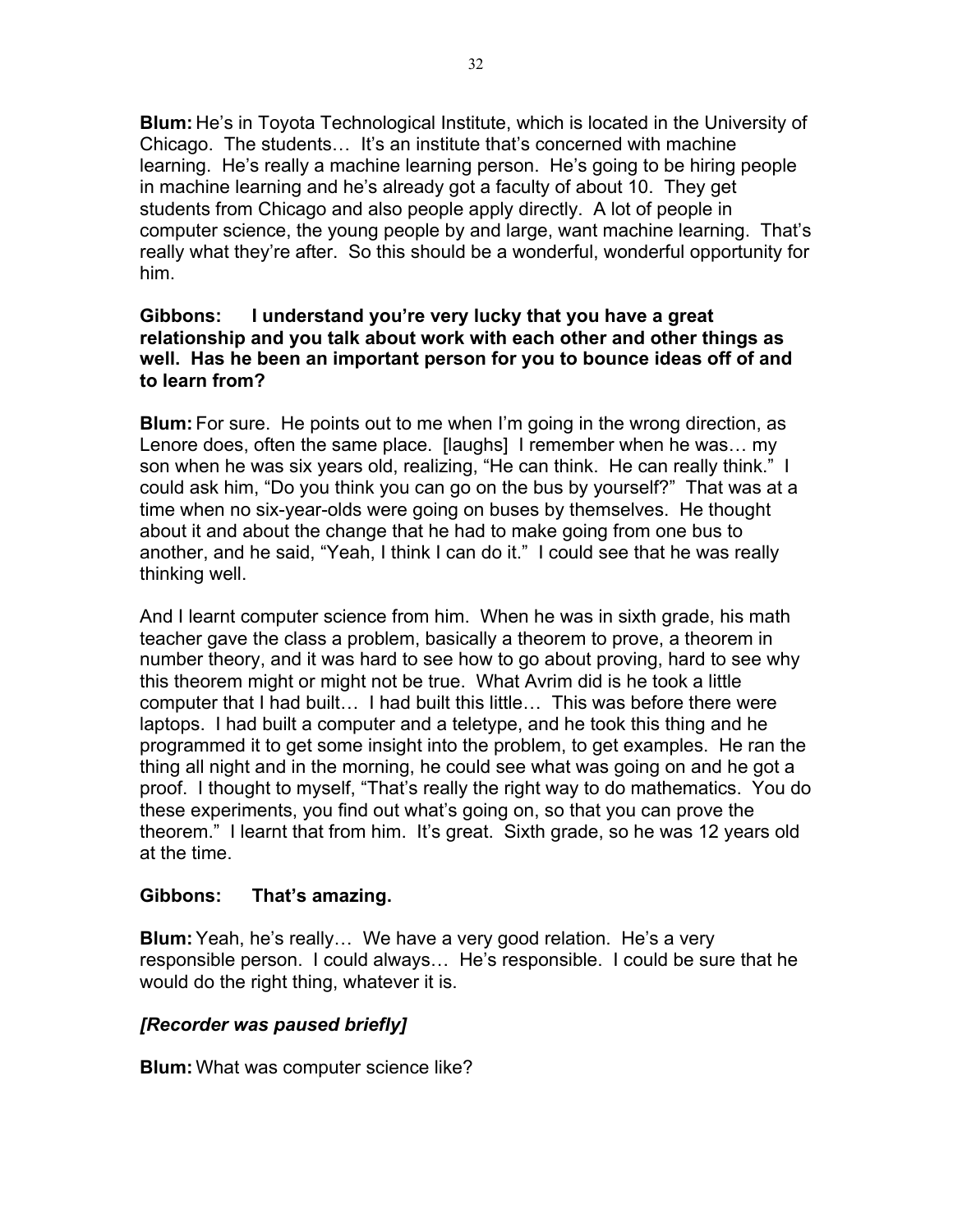# **Gibbons: When you were getting your PhD.**

**Blum:** Or even before that. I mean when I was… Yeah. This was the time when… I guess it's 1958 more or less when we had a TX-0, and the TX-0 could run for about five minutes before there were errors. That was interesting. It was a vacuum-tube computer, and a vacuum tube would blow or the heat would get up too high, something would cause us to have to restart the computer. Somehow we had to figure out how to get answers when there were constant breaks with the wrong stuff. It's because of that in fact that McCulloch was so interested in figuring out how the brain could work despite the errors.

# **Gibbons: What was the first computer that you used?**

**Blum:** The first one I used was actually… The first one I really used was probably the one I built when I was in Berkeley. Well, that's not completely true. At MIT, we had CTSS, Computer Time-Sharing System. That was kind of nice because you could have a… Well, it was equivalent to a laptop and you could be using the computer, and that was nice. Then we went to Berkeley, and Berkeley, when I wanted to use the computer, it was on cards. I had to sit down and make up cards. It seemed so old-fashioned by then. Then you'd put in your deck of cards and you wait a day for it to come back to tell you that there's a bug here. [laughs]

It's amazing that… I looked over my thesis, my PhD thesis, and I found that I had written it three times. There was the first draft, the second draft, and the final. When I think about how I actually write now, well, it's constantly rewriting, it's constantly fixing things up, which I don't even know how I could possibly have done… it was just three. Things were very different then.

But for me, yeah. And for me, building that first computer was a lot of fun. It was not a very powerful computer and it had a just very minimal computer language, but nevertheless, it was enough for Avrim to be able to program his math problem and find out what was going on.

# **Gibbons: So that was… you built it with him, this was the first one?**

**Blum:**I built it and then he started to use it.

**Gibbons: Interesting. After you wrote your thesis, at the time you were getting your first job, you said your thesis got you into Berkeley. How many computer science departments were there and why did you go into computer science with a PhD in math? Tell me about that.**

**Blum:** Oh no, I really wanted… I never viewed myself as a mathematician. Lenore is a mathematician. I'm not a mathematician. I'm an electrical engineer who unfortunately doesn't know much electrical engineering and so does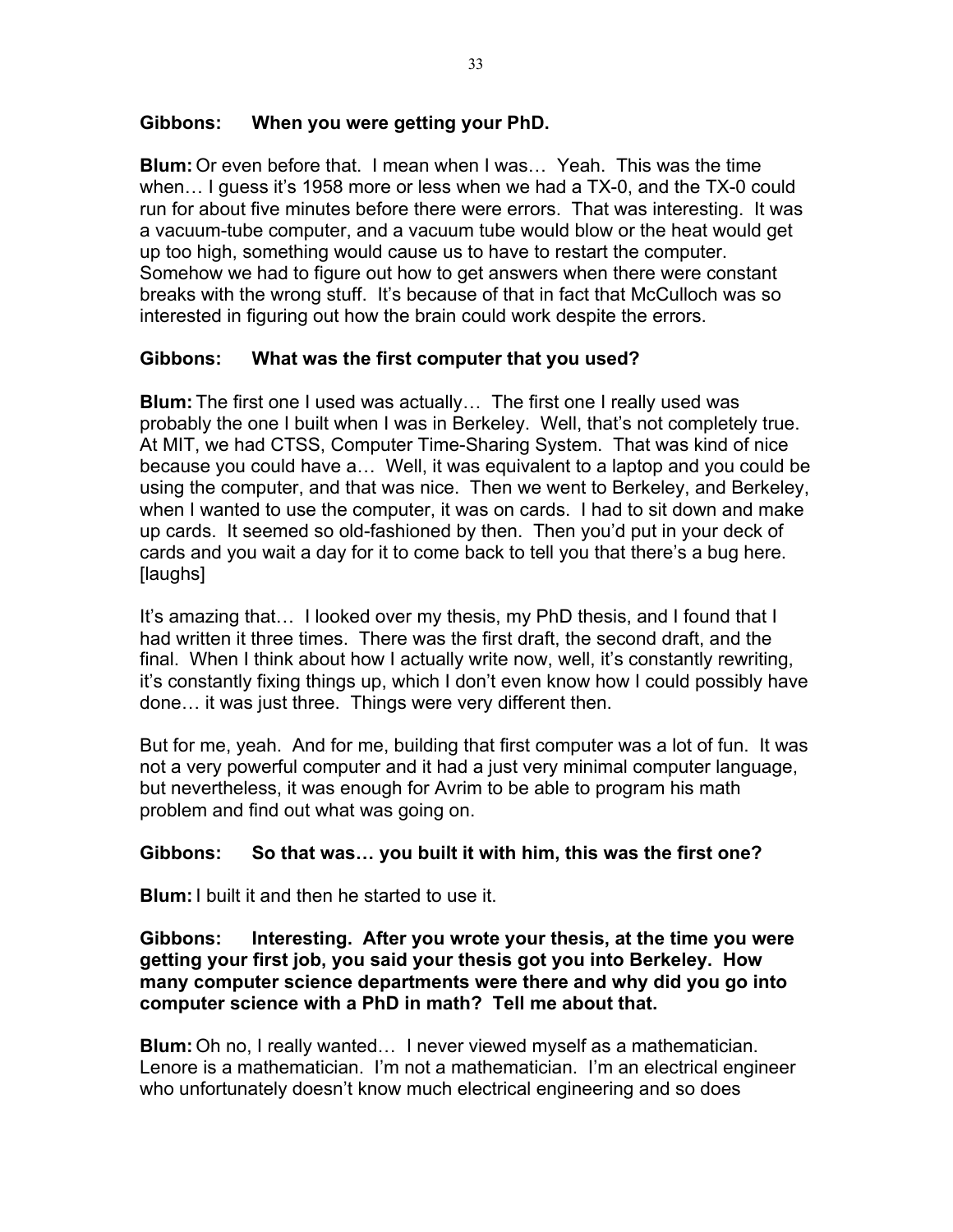mathematics instead. But I'm very much an engineer, and computer science was just much more comfortable for me.

# **Gibbons: Were there many departments of computer science at that time? Where were they?**

**Blum:** Yeah, they were starting up already. They were at Cornell and Stanford. There were some good places that had it. But it was just beginning around the time I got my PhD.

# **Gibbons: And how did you end up at Berkeley?**

**Blum:**Yeah. How did I get a job at Berkeley? There was a professor, Lotfi Zadeh, who visited MIT. I had mentioned to Marvin that I would like to get a job at Berkeley, and so he introduced me to Lotfi Zadeh. Lotfi was encouraging and supportive and brought me over. That was very nice. That was time that my thesis was really considered very good, and so I was able to get a job. But unfortunately, as I may have mentioned, I kept on working in the direction of the thesis rather than looking around and going in the best direction.

# **Gibbons: How long did you work in the direction of the thesis? And tell us what you worked on there. Was this the recursion-theoretic attempt to do machine learning, or was that later?**

**Blum:**Yeah, that came later, but that was still… that's an example, recursiontheoretic attempt to do machine learning.

I had some… Actually, I've had some good graduate students, but what people don't understand is that I probably learn more from my graduate students than they learn from me. For example, number theory. I love number theory. When I was associate chair for computer science, my time was completely taken, but I tried every morning for one hour to read some number theory. That was very important, because after three years of being chairman, my brain would have been dead except for the fact that I'd been reading this number theory. And the one who really got… one of the people who really got me into it is Len Adleman. He's a very good number theorist.

# **Gibbons: Also a Turing prize winner.**

**Blum:**And he got a, yes, Turing prize for the RSA algorithm. You know how that came about, Rivest, Shamir, Adleman [2:00:00] for the RSA public-key encryption? The way it worked is Rivest and Shamir were trying to come up with this public-key cryptosystem, something that had been hinted at, really suggested by Whit Diffie and Marty Hellman, who also got a Turing Award later for their work. The way the RSA came about is R and S, Rivest and Shamir, would come up with some idea for doing this public-key and then they'd show it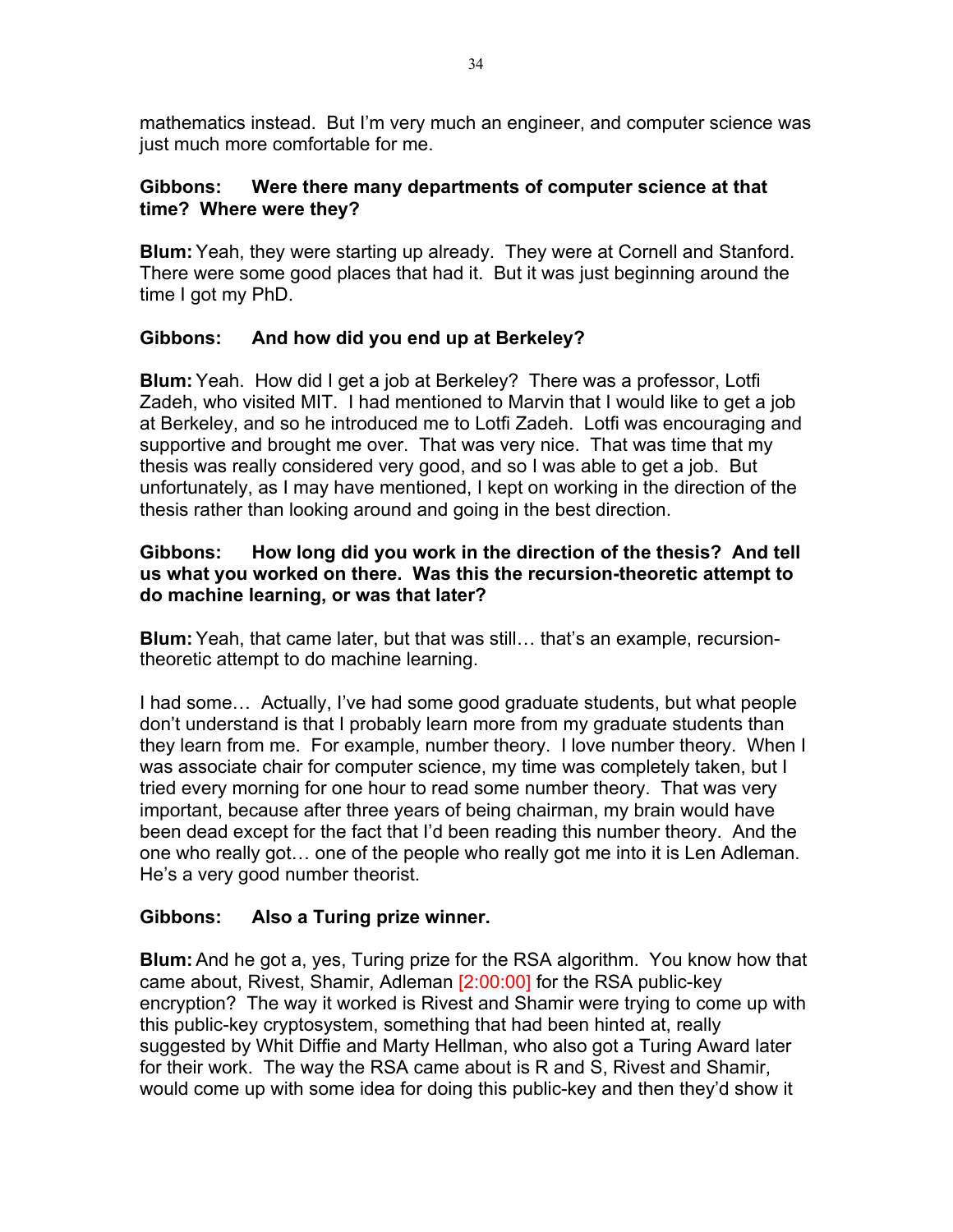to Adleman, who would break it. [laughs] Then they'd do it again. They'd go back to the drawing board, come up with another idea, Adleman would break it. When finally Adleman couldn't break it, that's when they published. That was the RSA. It's interesting that to this day, nobody has broken it. I mean Adleman was really good. He really was terrific.

# **Gibbons: When you were doing the research, the inductive inference, you mentioned that Dana Angluin was a student?**

**Blum:**Yeah. After Adleman, there was Dana Angluin. I was interested in…

# **Gibbons: What did you do there?**

**Blum:**I wanted to do learning, machine learning, and I didn't quite know how to do it. Dana Angluin was there and we decided to try to do that, try to do machine learning. In fact, I wanted her to come up with a certain model, which she eventually did come up with, which was just wonderful. I wanted a model, sort of a teacher-student model, a theoretical model, which she constructed as you have the teacher wants to teach something to a student, so the teacher gives examples – "This is a dog, that's not a dog. This is a dog, that's not  $a...$ " – gives examples and then the student comes up with an algorithm for distinguishing dogs from non-dogs. Then, if it's not a good algorithm, the teacher comes up with a counterexample and shows it to the student.

This was the thing. This had been missing. This was a very important part of getting machine learning off the ground. You come up with this counterexample and then the student works at it and tries to come up with an algorithm that's better, and it goes back and forth like this. Doing this, basically the theorems are saying that you can, doing this, get a machine to learn.

# **Gibbons: Was this inductive inference?**

**Blum:** This was inductive inference. One of the wonderful things… Dana Angluin is absolutely fantastic for many reasons. But one of the things she did is after she got her PhD, she went to work with Les Valiant, who's another Turing Award winner, in Edinburgh, Scotland. There she tried to get Les working on this, and eventually Les did buy in. He did not buy into the model. He bought into another way which he said would be much more powerful, and that's his PAC model, "probably almost correct" learning. And that was really good, but that came basically because Dana was pushing him to do that learning. So I'm kind of pleased with that.

# **Gibbons: Yeah. Adleman was one of your first students and then she came after him?**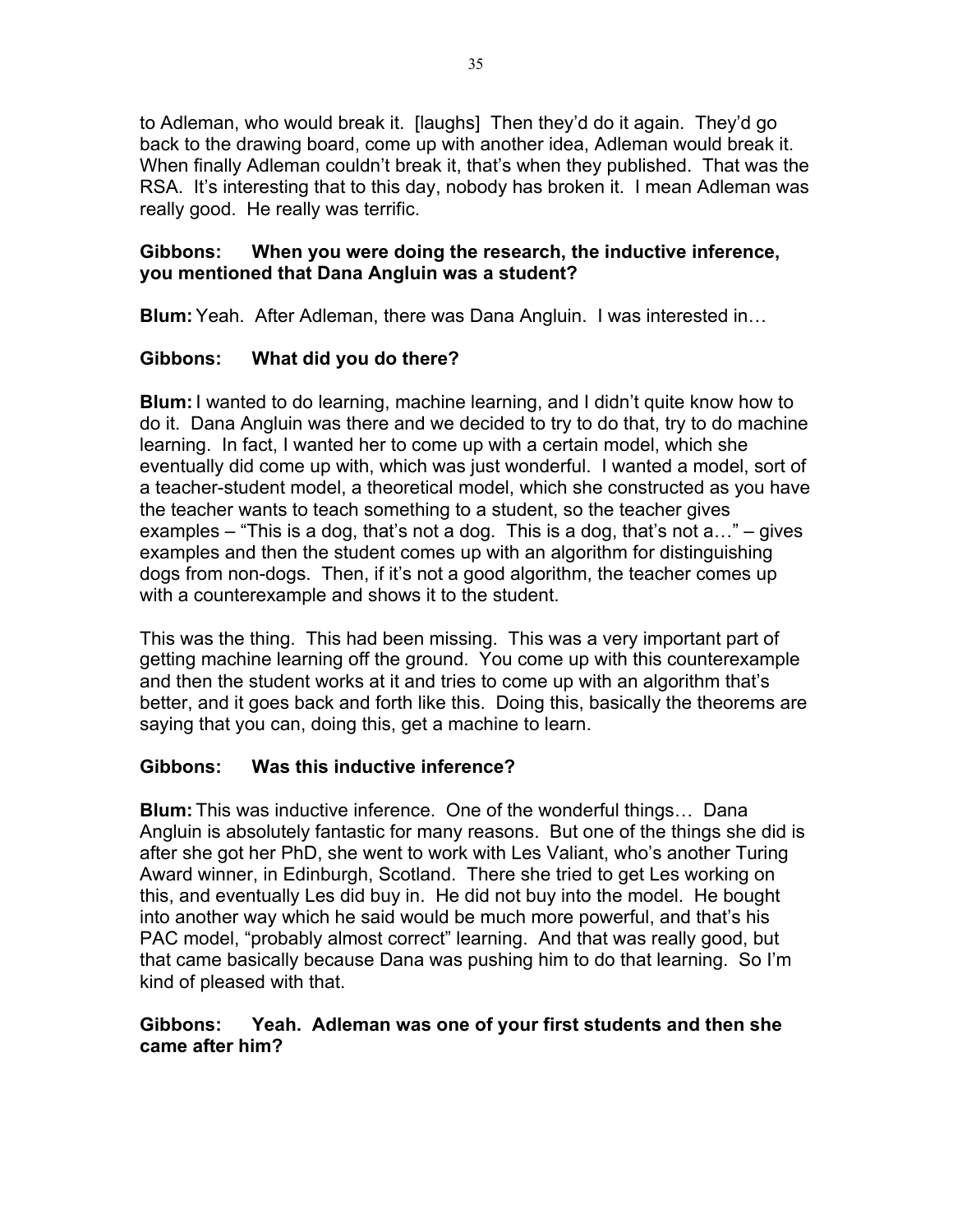**Blum:**I guess, yeah, he was one of the first and she was roughly about that time too.

**Gibbons: You have an amazing set of students. You have at least 35 PhDs who had over like 230 students of their own, and you've had three Turing prize winners among your students. I think Lenore would say you didn't just learn from them. There must be something that they're also getting from you. Do you remember your contribution to any of this work, those two in particular?**

**Blum:** Well, maybe. The fact is that many of the students who did not get Turing Awards really should have. Kind of I would like to talk about them.

#### **Gibbons: Yes.**

**Blum:**I mean Dana Angluin is one who should have gotten some awards. Another one is Ronitt Rubinfeld. I would love for her to get the awards that she really deserves. She started working with me on program checking, which I won't go into, but basically… Well, okay, I have to go into it. Program checking where you write an algorithm to do something, and I was trying to convince people to check your work. You know, that's what you were taught when you went to school. You do some arithmetic, "Check your work." But nobody was saying *how* to check your work, especially when it came to writing programs.

So I did that with Ronitt. We looked at… You know what it means to sort a string of numbers. You have a set of numbers and sorting means to arrange them from the largest down to the smallest to order them. Normally this requires a lot of computation. This is an element takes *n* log *n* steps. Well, turns out the people who wrote these sorting algorithms – and in fact people are still writing these sorting algorithms – they invariably write into their program a checker. Namely, after their program has generated this ordered list, they run through and make sure it's really in order. Makes sense, right? One thing that was missing from that is you also have to check that the elements you get are the same that you started with. But that can also be done in essentially linear time. You can check and make sure that if there's an error, you'll discover it.

So people put in these checkers. Then, when they finally had their program written, they would take the checker out. I was trying to tell people, "Don't do that. Don't take it out." The sorting algorithm takes a lot of steps, *n* log *n* steps. The actual checking is just linear. It's unnoticeable – I don't know if that's a word – unnoticeable in the computation. Why take it out? Just leave it in. And I have on occasion with some programs I've written been surprised to suddenly discover that the checker screams that there's been an error where I would never have expected it.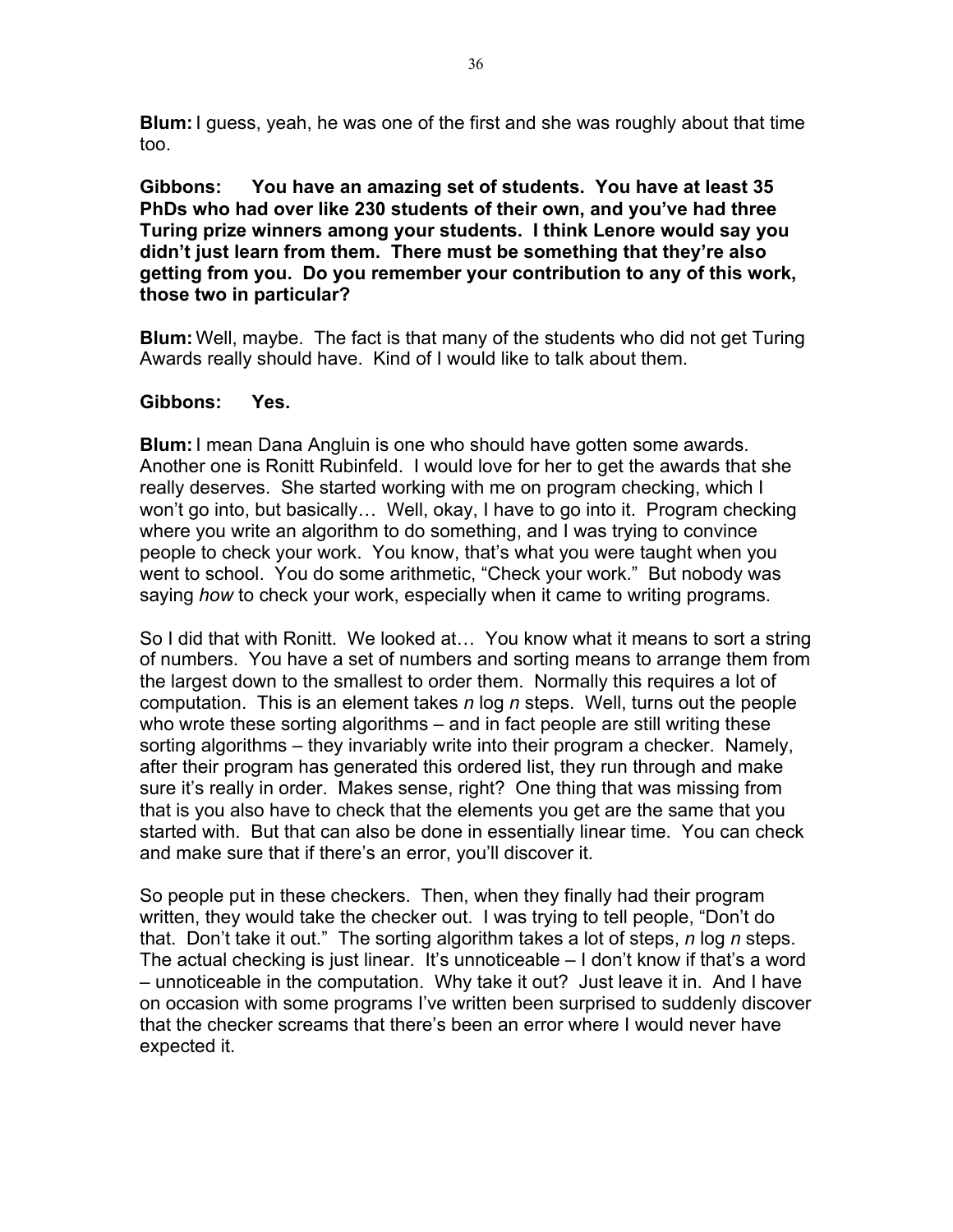This was basically what I was trying to do with Ronitt. And Ronitt went further in a very good direction. For checking, sometimes what you want to do is just sample the data to get the… to make sure that you're in the right ballpark. What Ronitt did, is said, "Look, this business of sampling can be you don't have to look at all the data, just a very small amount of it. You can work in sublinear time." So this whole field of sublinear computation is Ronitt's thesis, Ronitt's area. She's absolutely fantastic, and it's a wonderful field that she started there.

#### **Gibbons: So you could look in a sub-area and it was a proxy for whole other areas of code, so you could check it for…?**

**Blum:**So the idea, I guess part of checking is to make sure that your answer makes sense. That you're told, "Oh, make sure at least it makes sense." That's essentially what she was doing. She was coming up with a theory of how to make sure it makes sense, and in fact even sometimes how to do the computation you want. Once you can do that, you can do the computation sometimes without looking at all the data. That's her sublinear computation.

So actually it's the students that did not get these awards that I'm most interested in talking about. There's another. So Dana Angluin, Ronitt Rubinfeld. These are women. They really should get these awards. And there's another one at Carnegie Mellon, Mor Harchol-Balter. She's a wonderful computer scientist. She works enormously hard. You come in in the morning, she's at her desk working. There are students there all the time. You leave at 6 p.m., she's still there too late. No awards really.

# **Gibbons: What did she work on? What did you work on with her when she was your student?**

**Blum:** Okay. I know very little about her stuff. She works on what's called… It's got a name. Sorry, I'm blanking. Performance evaluation.

# **Gibbons: Let me restate it. What did she work on? Wait, tell me her name so I can say it properly.**

**Blum:**Yeah. Mor Harchol-Balter. [2:10:00] Mor Harchol. Married, Mor Harchol-Balter.

#### **Gibbons: What did Mor Harchol-Balter work on and what was your part in that?**

**Blum:** First of all, what she worked on is just stuff I learned from her. It did not go the other way. I learned from her. She worked on performance evaluation. In that area, performance evaluation, you're talking about a computer getting many jobs and you're interested in how to order the jobs or how to send the jobs to different computers so that you're getting the most work done in the smallest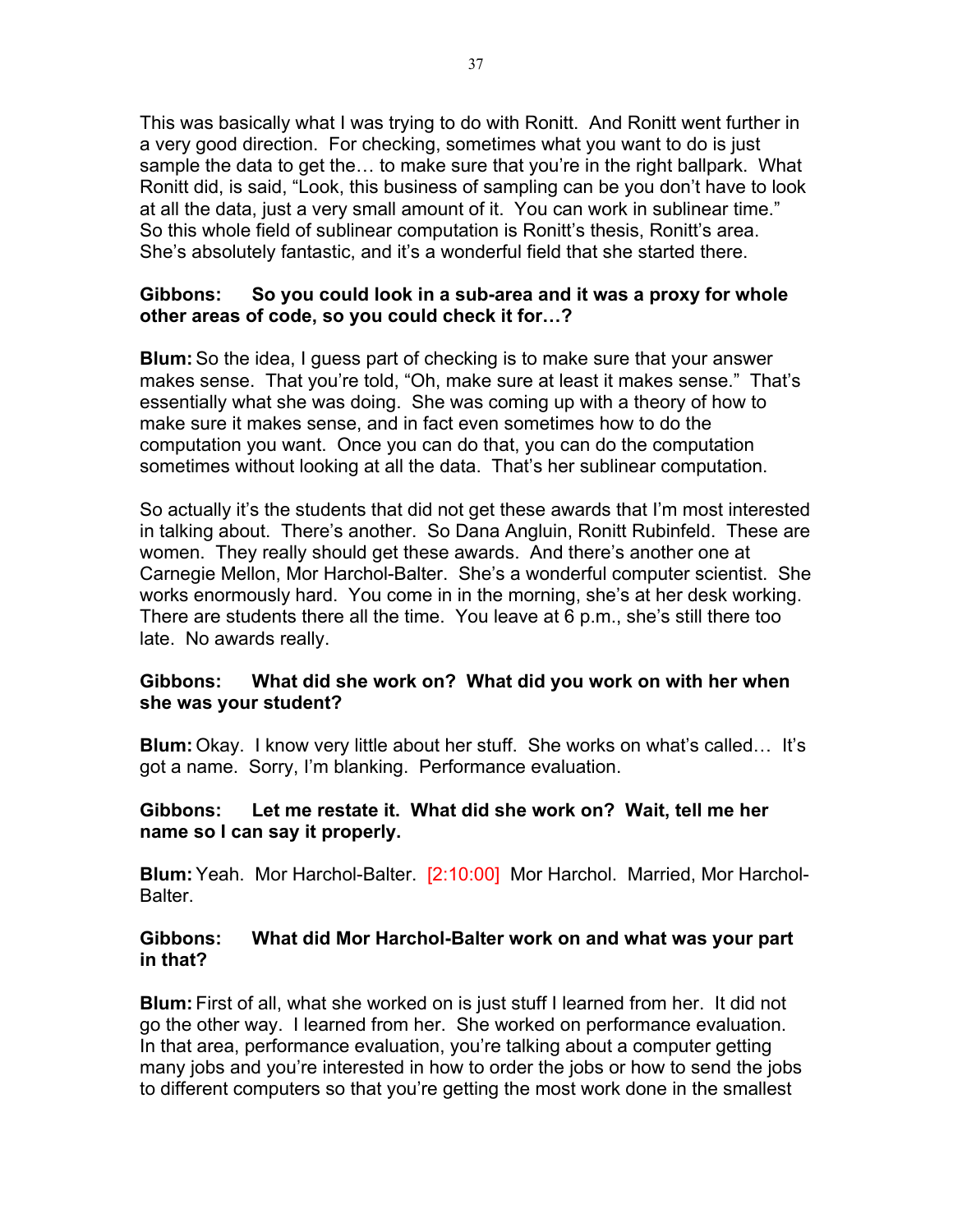amount of time for the least cost. The models that were around at the time that everybody was using were the wrong models.

# **Gibbons: What year are we talking about roughly?**

**Blum:**I was at Berkeley and she… I think 1990 to '95. The people were using really the wrong model.

Let me try to explain that. They were assuming… You know if you look at the words that are used in the English language and you draw which word is used the most, like "a" or "the," and then you make a list of the words in order of how often they're used, you come out with some sort of a curve. Then there's these words that you use very rarely at the end. People were assuming that that curve was an exponential curve. That means *e* to the minus *n*. The *n*th element is appearing, the height of the curve is *e* to the minus *n*. It looks like this. *e* to the 0 would be 1, and then it keeps on.

This happens not to be the way… if you do this for actual words in English, you would find that this curve is wrong. The actual curve is one that was suggested by Zipf, Zipf's Law, and that says that this curve will have a polynomial expression. Instead of *e* to the minus *n*, it will be *n* to the minus 2 or *n* to the minus 3, which is a very different kind of curve. Instead of something like this, it would start the same way, but then it has what's called heavy-tail distribution. It just says up there for a very long time.

And none of the mathematicians were using that kind of curve because they didn't know how to do the mathematics. It was very interesting. It's sort of like that joke you hear about the person who loses their keys. "Why are you looking here under the…?" "Because the light is better here. I lost it there, but the light is better here." That's the way they were working. They were using the wrong curve because they knew how to do the mathematics. What Ronitt… Not Ronitt. What Mor did was to say, "Okay, look. We have to look at the correct mathematics. It's a heavy-tail distribution. Let's study it. Let's make the mathematics that we need to be able to understand data coming in according to that distribution."

This was wonderful. It's just a terrific new direction. And I was very supportive. I mean I really like the idea of doing it the right… looking where you lost the keys rather than under the light.

# **Gibbons: And this is her thesis? It started as part of her thesis?**

**Blum:** That was her thesis. All the students tend to actually continue working on whatever their PhD was. As I did. I mean I did my PhD and then I kept working on that when I should have switched. But…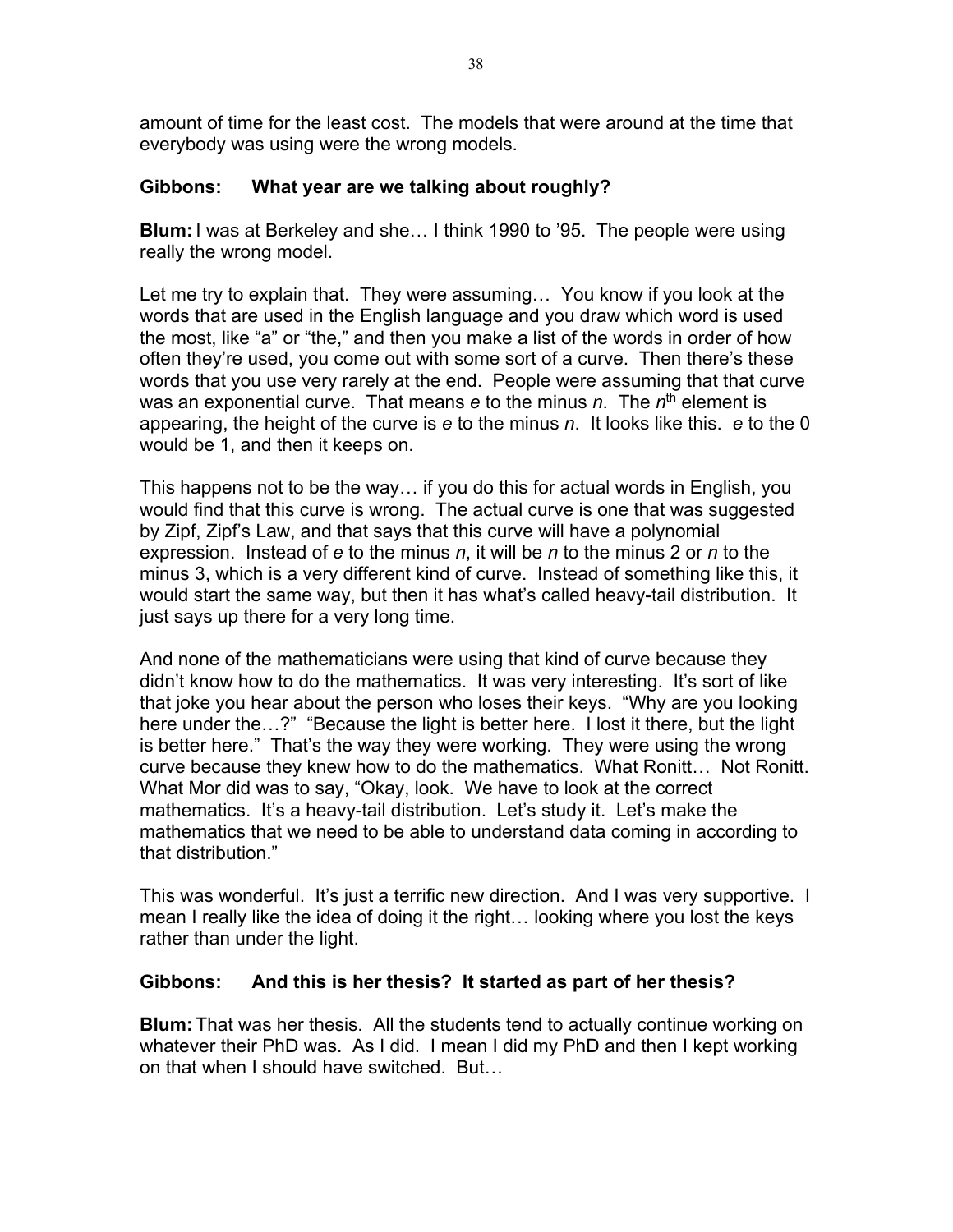# **Gibbons: And why should you have switched?**

**Blum:**Because my real heart is in consciousness. That's why I should have switched. It's really important to work on something you really want to know about. Because after all, whatever it is you're going to work on, you're going to work on it for the rest of your life. I mean that's at least my experience with these people. They start on something, they will work on it for the rest of life. Try to make sure it's something you're really interested in. I couldn't work on consciousness then, but I can now, so it's what I'm doing.

Let's see. I was talking about the students. Those are three woman students who really need to get some awards, actually. It's sort of a shame.

There's another person who really should get awards. That's Gary Miller. Gary is a number theorist par excellence. He was my student around the same time as Adleman and Dana. In fact, that's a lot of how I learned the number theory for computer science. Gary knew it. Gary explained it to Dana Angluin and that, Dana wrote it down where I could read it. That's how I learned the number theory that's right for computer science.

# **Gibbons: What did Gary work on as his PhD?**

**Blum:** His PhD was number theory, and especially prime testing. He came up with a really nice algorithm for deciding if a number's prime. Nowadays, in cryptography, one needs to have large primes. It's wonderful that on my iPhone, I can test if a number is prime, a hundred-digit number is prime, and I'll get the answer in seconds. Won't take very long at all. The way I create a random prime is I just generate a random number and test if it's prime. If it's not, generate another random number, test if it's prime. If you do this, then in a number of steps about equal to the length of the number, that's how many times you have to try to find an actual prime. A hundred seconds is not too bad. If it takes a second a piece, a hundred seconds you've got a prime. So you can take a hundred-digit prime, you can generate it quickly, generate another hundreddigit prime, multiply them together, you get a 200-digit number. A 200-digit number, even today we don't know how to factor it in any reasonable amount of time. The mathematics is simply not able to. The computers are not yet even powerful enough to do that.

So Gary was really important because he produced this thing that enables us to generate these codes, produces the primes.

# **Gibbons: And that's important for cryptography and…?**

**Blum:** For cryptography, for being able to send these secret messages.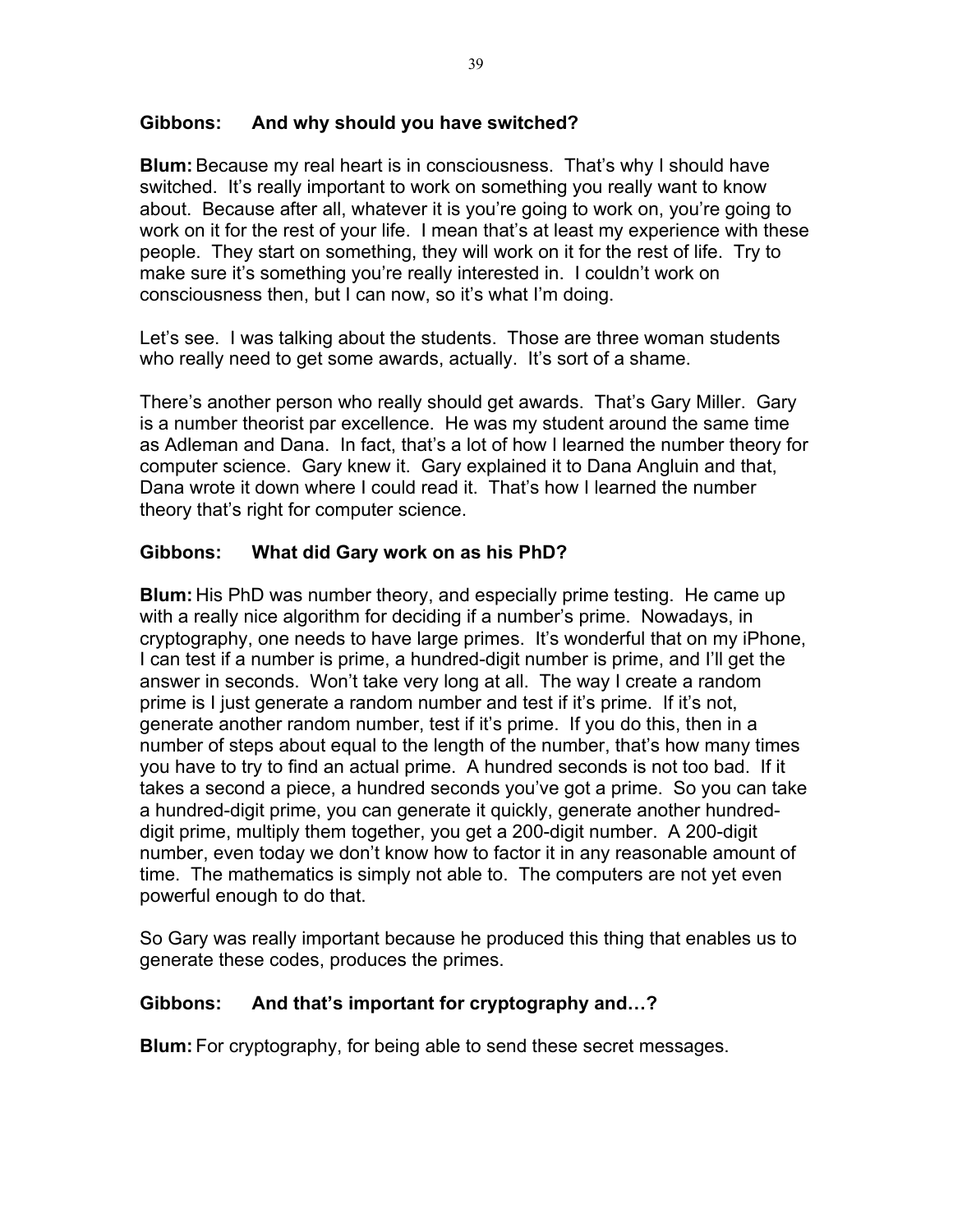One of the things I did at Berkeley was coin flipping, coin flipping over the telephone. This turns out to be really important, because in the kinds of protocols that come up between people, it's important for us to have the equivalent of a random coin flip that we can both trust. If we had the coin here, we could toss the coin and both of us agree on what it is. But unfortunately when computers are talking back and forth, one may be in New York, the other in California, and they have to agree on a coin toss. The question is how do you do that? How can two computers far apart agree on a random bit?

The reason one wants that is because these protocols generally need random numbers. They're just too slow without random numbers. You need random numbers. You also need them for the code itself. I've mentioned multiplying two primes together and then it's very hard to factor. So the way two computers can generate a random bit is one of them generates two primes, two large primes, multiplies them together, shows the result to the other one, and the other one has to guess… the largest has to guess what's the middle digit of the largest prime. Or if you want just a bit, what's the parity of the middle digit of the largest prime. The largest prime, there's a number there. 0, 2, 4, 6, those are even; 1, 3, 5, 7, those are odd. That's the parity.

So one generates the primes, multiplies them, sends the result to the other. The other one tries to guess. It can't factor the numbers, can't tell what that bit is, guesses. And then for proof that it came out the way he guessed, or not, he just gets those prime numbers. He's given those prime numbers, he can multiply them together to see that "Yes, that's the number I was given." He can check that they're prime – that's very fast – and now he knows the  $[2:20:00]$  result of that coin flip.

# **Gibbons: And this is a bit of handshake so they can work with each other without revealing their deep secrets? Is that the idea?**

**Blum:** Right. In this particular case, one computer generated the primes and her deep secret is those primes. She doesn't reveal them. She just multiplies them and reveals the product. The other one has no way to factor it, can't get the answer. Only afterwards, after he guesses can he get those primes and check that he's correct.

Let's see. So…

# **Gibbons: That was cited in your Turing prize as an important contribution, and it's had impact on cryptography and… Tell me some more about its significance.**

**Blum:** The significance is just that these protocols need to have these random numbers. So random numbers have come up a lot in the work I've done. This coin flipping is one way for two computers or two individuals that are far apart to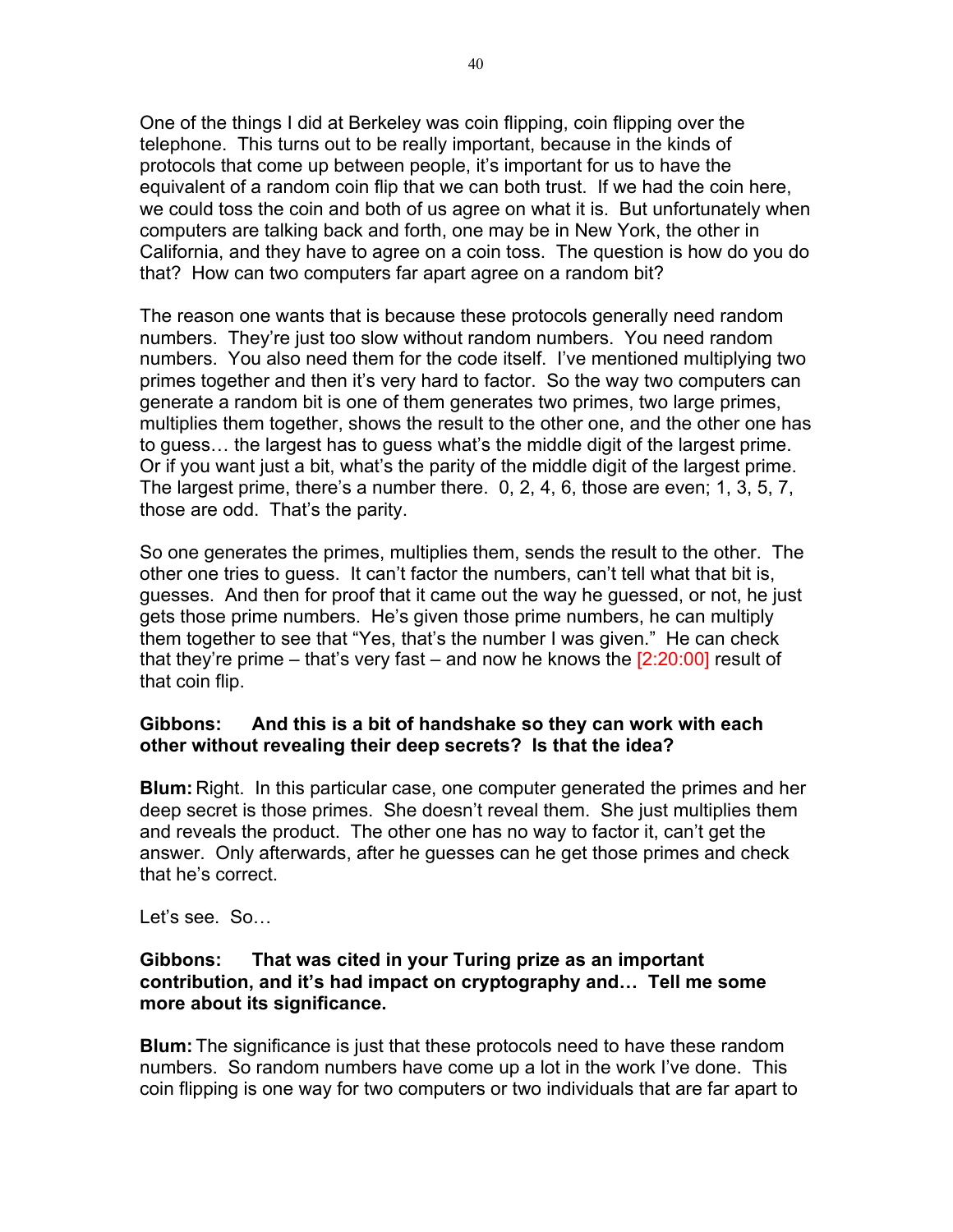generate a coin flip that they both agree on. But randomness comes up in many other, many algorithms. There are these randomizing algorithms which are able to get answers quickly that you can't get otherwise.

### **Gibbons: That sounds like some of the work you were doing in a couple other areas we need to cover. Finding the median of a set of numbers is something that you also did. Let's go to that and then we can come back to the pseudo-random functions, which sounded related too.**

**Blum:** Yeah. The pseudo-... Yeah. The median is interesting because it's an example of a problem that is normally solved using randomness. You have a large set of numbers, and if you want to find the maximum of that set of numbers, you can do it quickly. You run through them keeping track of the largest number you've seen so far, and by the time you get to the end, you have in your hand the largest number in that set. You can find the max in just one sweep through the data. You can find the min the same way – just keep track of the smallest. Work your way through, one sweep, you will have the smallest. You can find the average of those elements in essentially the same way. You sweep through adding up all the numbers and at the same time count how many numbers you have. You take the ratio, that's the average. So it's kind of nice. You can get all of those in one sweep.

The question was can you get the median in one sweep? And there is a randomizing algorithm that can do that for you. It's a beautiful algorithm. The algorithm basically says, "Run through and pick a sample, a random sample of the numbers in the set." Just randomly sample. It's an example where you need to have random number, the ability to create random numbers in order to get a truly random set. Get a random set of numbers and then pick the median of that subset. That will be just an approximation to what you want, but once you have that, you can do one sweep to find out how close it is to the median. You might find that it's 10 bigger than, there's 10 elements between it and the median. Maybe it's 10 above the median, 10 elements in between. You want to find the right one, you do one sweep keeping a hold of the elements that are 10 smaller than it, and by the time you get done, you will have that element and the 10 just below it, and now you'll have the median in your hand. That's essentially linear time to find the median.

The question was could this be done without randomness at all? The median algorithm was intended to show how you could do that without randomness. It's still not… I doubt that it's really used, the median algorithm. If I had a program, I would use the randomizing algorithm. It's very clean, very fast, simple idea. The only trouble with it is that sometimes the number you get from the sample is just so big, maybe it's a thousand bigger than the median, and you can't hold all thousand. So there are occasions when it doesn't give you the answer, whereas the deterministic algorithm promises to give you the answer in a certain fixed amount of time, linear time.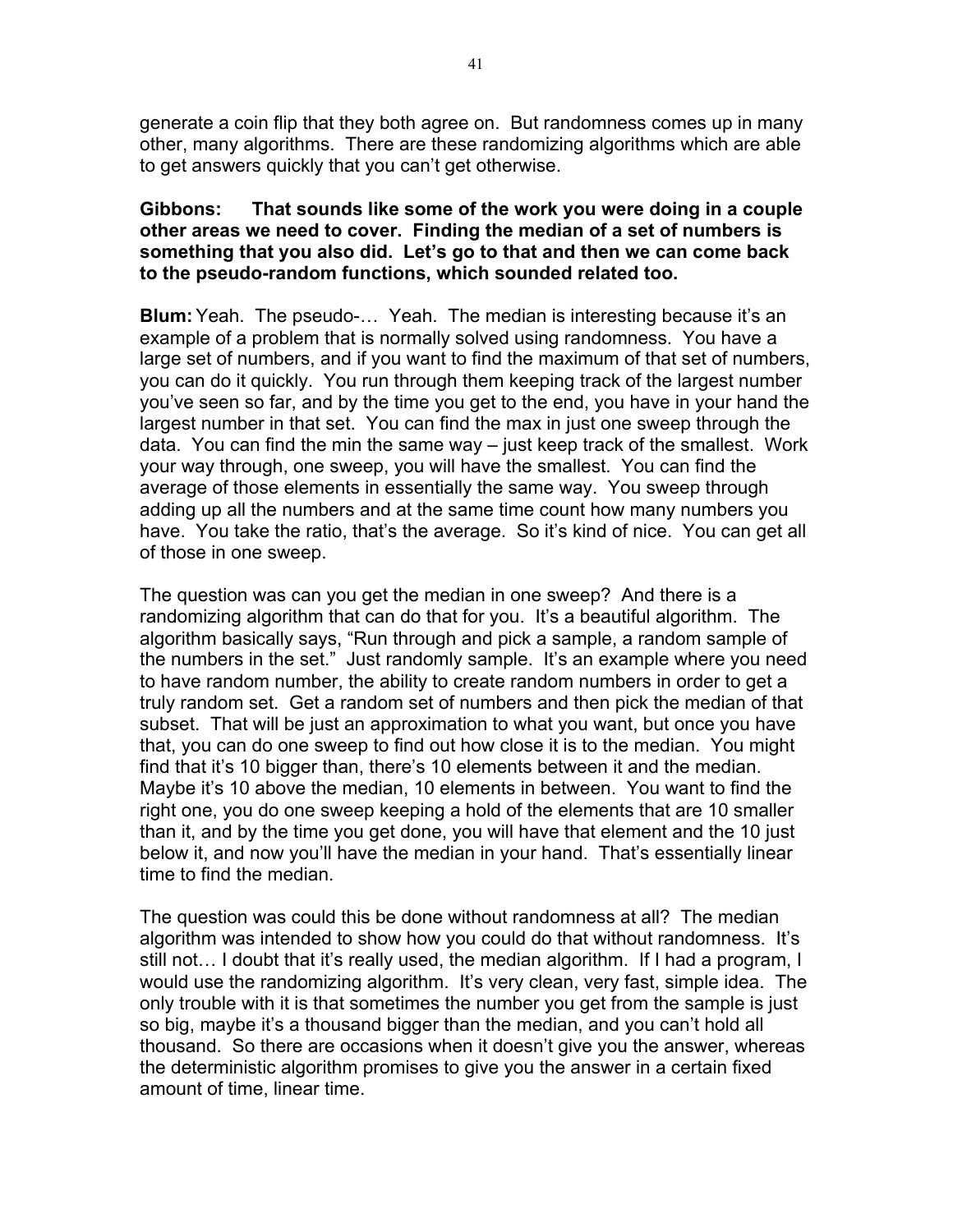That was the median algorithm. That's also an example where randomizing really is a great boon over the deterministic.

# **Gibbons: Does it help you solve it faster as well? Is that one of the significant aspects of it, if…?**

**Blum:**Yes. In most cases, it's working to solve faster. In the case of Gary Miller's prime-testing algorithm, it really is a… he showed how to do it deterministically, but it basically showed how to do it as… it basically could be viewed as a randomizing algorithm. You can do it that way. He showed how to do it that way too. Then as a randomizing algorithm, it's what's actually used in our machines. I told you on my iPhone I can test if a hundred-digit number is prime by using Gary Miller's randomizing algorithm. It's very fast and there's a certain probability that it's wrong, a certain tiny probability. In fact, the way the iPhone does it is it tests if the number's prime and it runs the test five times to make sure it gets agreement, and then it tells you. I've never known it to fail. That seems to be just fine.

# **Gibbons: What is the name of that app? Do you know? [laughs]**

**Blum:**Yeah. There are many apps that will do this, but the one I like the most is WolframAlpha. The reason I like WolframAlpha is that you don't have to know any programming language to do it. I can ask it, "Give me a hundred-digit prime, a random hundred-digit prime," and it will do it. Or I can give it a hundred-digit number. I could put on it the first hundred digits of pi, "Here's a number. Is this prime?" and boom, it tells you. And it uses Gary Miller's algorithm to do this.

# **Gibbons: Which was done as part of his PhD in…**

**Blum:** That's his PhD, right.

**Gibbons: …1960s? 1970s?**

**Blum:** 1970s.

**Gibbons: 1970s.**

**Blum:**Yeah. I went to Berkeley in '68-69. Early '70s.

#### **Gibbons: Okay, so early '70s. Interesting.**

**Blum:**Early '70s. So he does this using number theory, which he taught to Dana Angluin, which they taught to me. So I really mean it when I say I learn at least as much from my students as they learn from me. Those are some of the students that haven't gotten awards and really should have gotten awards.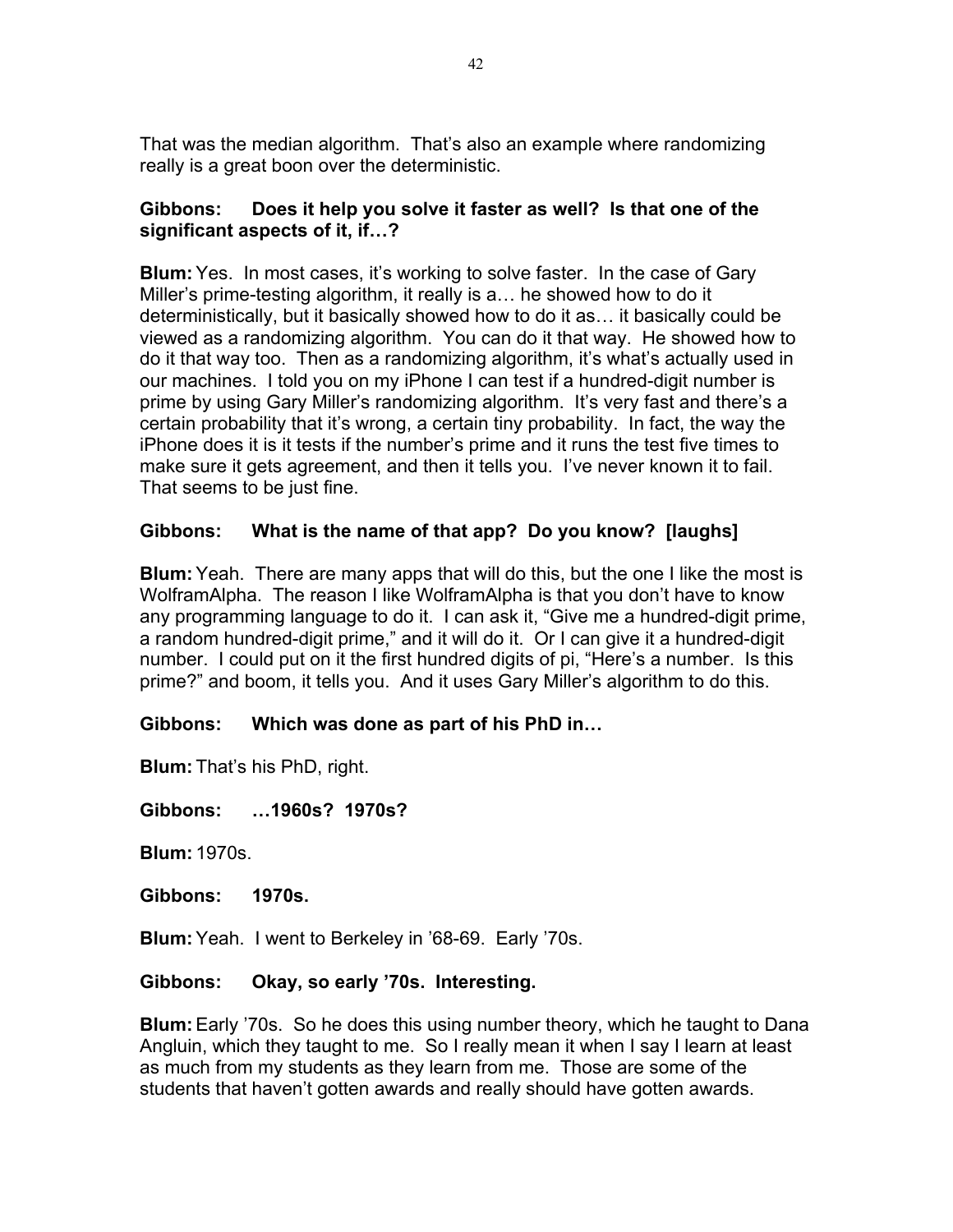# **Gibbons: You also have here… Did we already talk about pseudorandom functions? How to get true randomness with a computer?**

**Blum:** Uh, yeah, so…

# **Gibbons: It's related to this, but not exact. A little different.**

**Blum:**Yeah. So yeah, the pseudo-random functions are interesting because they are functions, they are algorithms really that generate numbers. You put in a seed, small, short seed and it generates a very long string of numbers. This, these algorithms are based on numbers that are hard to factor. Basically you take a number that's a product of two large primes, you multiply them together, those two primes together, and you use that in a fairly simple way to take a short seed and generate a very large string of random numbers. Then the theorem says that if you can distinguish the numbers that this pseudo-random generator produces from truly random numbers, you can use that to factor. So these algorithms are based on these numbers. If you can distinguish, then you can use this to factor, and we know we can't factor. That's how we know you're not going to be able to distinguish. It's actually quite beautiful.

# **Gibbons: This I think has a role in cryptography also, or…?**

**Blum:**Yes, a very strong role in cryptography. Yeah, so pseudo-random numbers come up a lot. I don't know. Did I show you? Lenore just a few days ago got a photograph from somebody who said, "I love your algorithm, your pseudo-random-generating algorithm, [2:30:01] and I've tattooed it." He's got a picture of the tattoo on his arm written in a programming language called Erlang. Lenore replied back, "Hmm. What does your mother think of this?" [laughs]

# **Gibbons: That was a Blum, Blum, and one of your students who wrote it.**

**Blum:**And "Shub." Not a student, another…

# **Gibbons: Another colleague.**

**Blum:** One of Lenore's co-authors.

# **Gibbons: Who was that third person?**

**Blum:**Shub. Michael Shub. S-H-U-B. It is a beautiful algorithm and I should show you this picture with the tattoo. And he said his mother was okay with it. [laughs]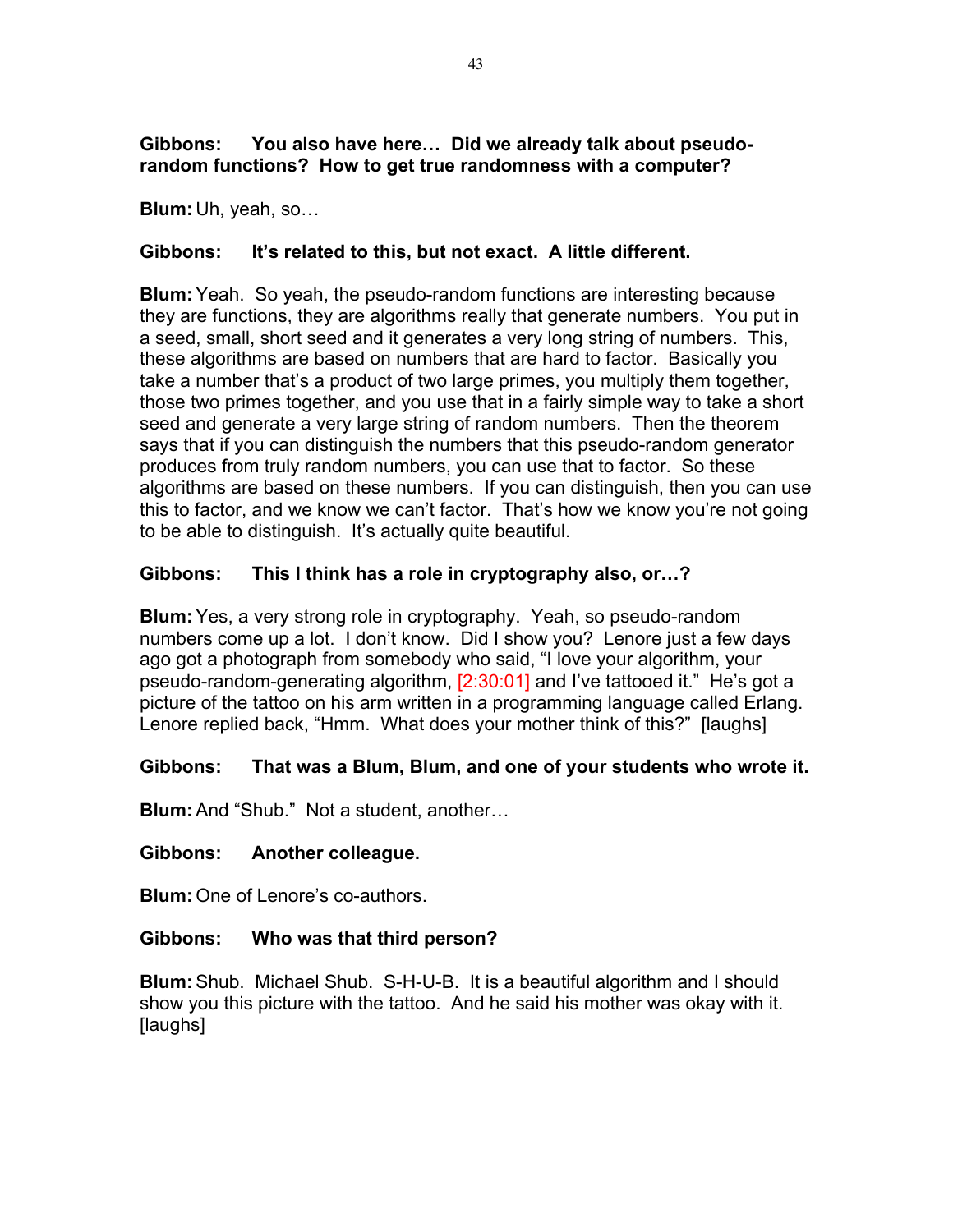**Gibbons: Non-interactive ZK proofs, zero-knowledge proofs. This was done with two of your students in particular, Shafi Goldwasser and Silvio Micali. I may be mispronouncing it.**

**Blum:** Micali. Right, right, right. No…

# **Gibbons: Tell me about that, what that is and how that came about.**

**Blum:**Sure. Well, they already have Turing Awards, so I don't want to speak a lot about them.

# **Gibbons: So just speak shortly. [laughs]**

**Blum:**Speak shortly about them. [chuckles] Actually, there's something very important to say. Silvio, Silvio Micali, his father is a judge or was at the time a judge. Italian. He was a Sicilian judge. Can you imagine a judge in Sicily? He's still alive. Can you imagine that? Sicilian judges I understand are killed off all the time. I met the fella. Silvio brought him over, his mother and father, to meet me, and it was great because they speak no English and I speak no Italian, but we got along beautifully. We understood each other. You know you don't need to know the person's language to be able to communicate. And every so often, Silvio there, he would try to translate and his father would say, "No!" and I would say, "No!" [laughs] We're understanding each other. Silvio couldn't understand how we could talk to each other. It was great. A very bright guy.

I mention him because as a judge, law, language is really important, having good language, being able to say exactly what you really want to say correctly. This is what Silvio brought to the theory. For him, he pointed out to me, it's his definitions that have really made it. He had beautiful theorems, but it's his definitions that have been so important.

The definition of zero-knowledge proof, for example. These zero-knowledge proofs, they are proofs of theorems, mathematical theorems which have a very curious property. I can prove a theorem to you so that… They are randomized so that you are convinced with high probability the theorem is true and that I know the proof, but in such a way that you cannot turn around and convince anybody else. It's interesting. I convince you by being able to answer questions you put to me. Only a person who knows the proof of the theorem can answer those questions. Because I can answer them, I convince you that I do know the proof of the theorem. You cannot turn around and convince anybody else, because you'll be given different questions, new questions. You won't be able to answer those other questions.

So yeah, it's a beautiful theory and it does require randomization, again as we talked about, and they generally require us to be able to produce random numbers between us. That's part of it. And what you were talking about was this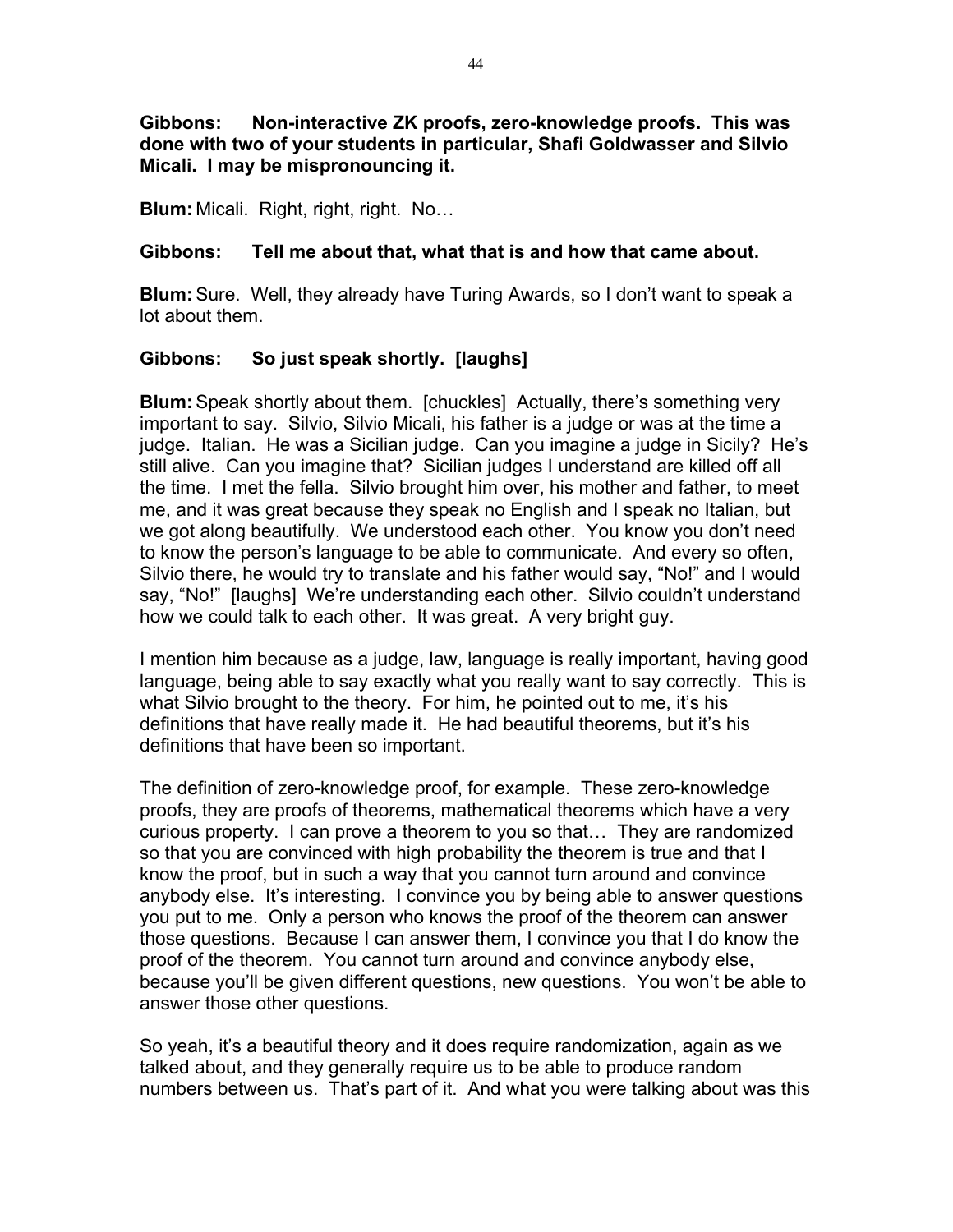particular, zero-knowledge proofs, where in fact what I do is I just ship the proof to you and there's no communication, and it looks almost impossible to do because we have to have these random numbers and we have to have communication. The whole protocol calls for communication and the point was to somehow turn that into something that could be shipped to you.

# **Gibbons: Safer?**

**Blum:**It could be shipped to you and then of course you could ship it to somebody else and they would have that proof. They would know *that* proof, but they wouldn't be able to produce a new proof. It's safely in the sense that what you get would not help you to understand a reasonable mathematical proof, would not help you to be able to create *another* mathematical proof.

# **Gibbons: And the point of this, is one sort of like a prover and one's a verifier? Is that an aspect of it?**

**Blum:**Yeah, so…

# **Gibbons: Tell me how this…**

**Blum:**I'm the prover who's going to prove the theorem to you and you're the verifier who wants to verify that the theorem is true. So those are the prover/verifier. What Micali and Goldwasser and Rackoff did was to really define prover – I mean the concept is there – the verifier, and those protocols, what it means to be a zero-knowledge proof.

It's a very interesting thing here. Zero-knowledge, the whole idea is "I will give you this proof and you will not be able to turn around and give it to anybody else. You won't get any knowledge from me." But it's not true that you won't get any knowledge from me. You are going to discover that, first of all, not just that the theorem is true but that I know a proof. So you're going to learn more. And in fact the amount of conversation, the amount of talk we have to do gives you a bound on the length of the actual proof. When we talk like this, you find out that the proof is this long, not longer. This is how long it is. If you want a proof, you don't have to go beyond this. It gives you information.

The interesting thing is he called it "zero-knowledge." It's wonderful because there's a clear definition of how to tell when the proof is zero-knowledge, and it's not really zero-knowledge, but it doesn't matter. He said, "This is zeroknowledge." He's defined it.

In fact, what I will probably end up doing with consciousness is something like that. I will have a model, we talked about this theater model; and there's the short-term memory, which is what we are conscious of; there's the long-term memory, the processors, long-term processors, which are looking at what's going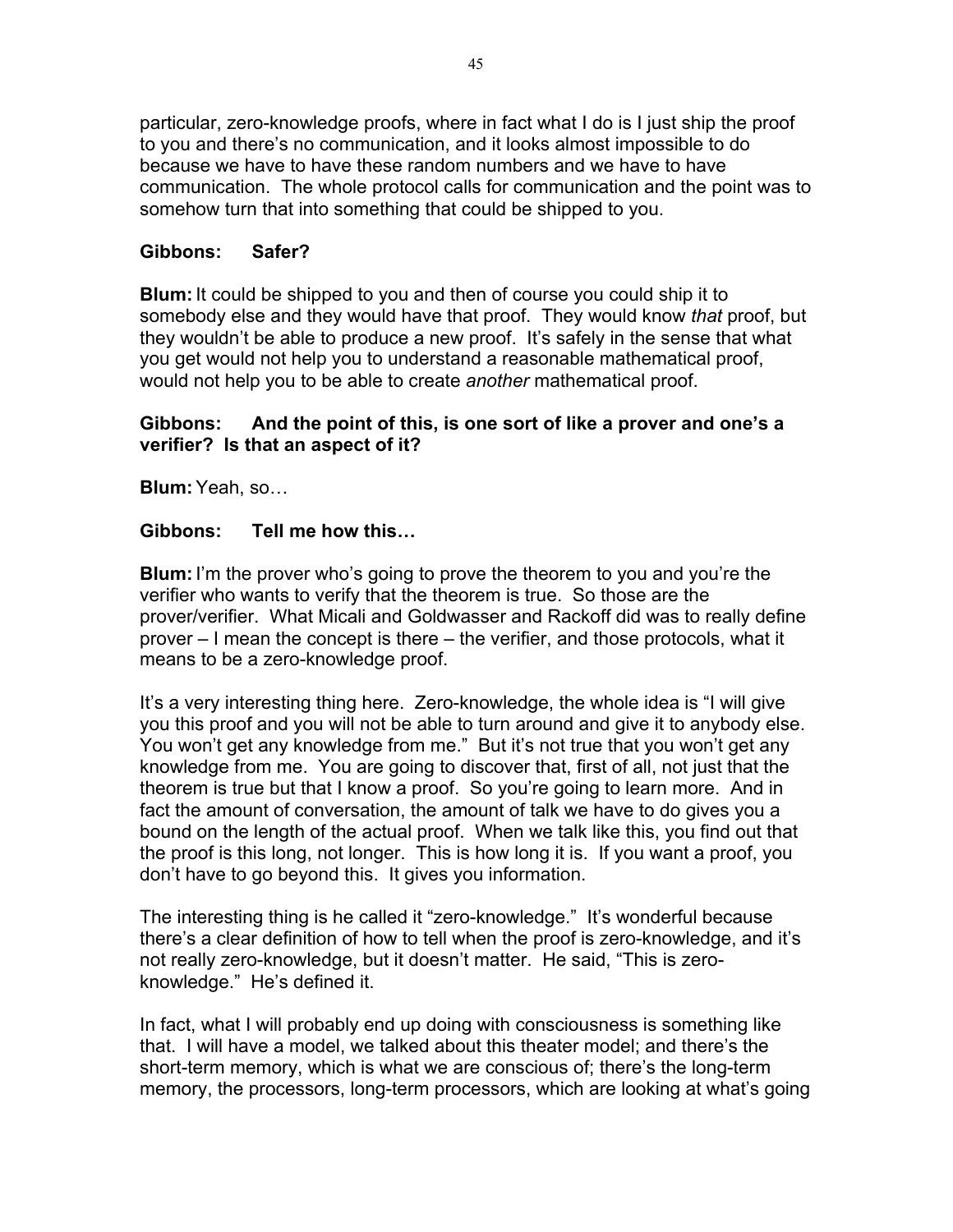on on the stage; and I will simply define that what's on the stage is conscious. That's it. I will define it and people will be very unhappy with it, as they were with the whole concept of zero-knowledge to start with. But then we can start to prove theorems. I'll say, "What's up there is in fact what we are conscious of," and you can start to realize, "Gee, when you look around, yes, you are conscious of what you see." Basically you are conscious of what you see, you're conscious of the inner voice talking to you, you are conscious of these feelings you get, like somebody… Those are the things you are conscious of, and no matter how long you hold that freezing-cold can of Coke in your hand, you will not be able to go and find out where that's coming from, where that agony is coming from. You cannot go back into the audience to see how it works.

# **Gibbons: So it's like a given for which you then can work…?**

**Blum:**I will take that as a given. I will prove theorems from it. I'll explain free will. I'll explain or try to explain how one generates the agony of pain. And if I'm able to prove enough and to make it clear enough, then it will be accepted. At least that's how it worked for Silvio and that's how I'm hoping it will work for me.

# **Gibbons: Are there other ways it's being applied, to help solve difficult problems or…?**

**Blum:**Yeah. Computer science tends to do this. Silvio is important because his father is a judge and he *knew* the importance of good language. So definitions for him are really important. But it really does… it does appear in other places where simply one defines mathematically, "This is the concept," and then uses a word that maybe is related to it.

#### **Gibbons: Then you also have been involved with the reverse Turing test, the CAPTCHA.**

**Blum:** Oh yeah. [laughs]

# **Gibbons: Which you can tell me what that stands for and who you worked with on that. Let's talk about that fun project.**

**Blum:** Oh yeah. I made up that word "CAPTCHA." This is these funny-looking squiggles where you have to say what the letters are, or the digits. It took me a while to come up with "CAPTCHA." I was looking for a "gotcha"-like word, and "CAPTCHA" is wonderful. It stands… "C" is for "Computer"… [2:40:00] No, "Completely." So "Completely Automatic Public Turing Test to Tell" – it's four "T's" – "Computers/Humans Apart." C-A-P-T-T-T-C-H-A. [chuckles] I was very proud of that.

Yeah, the way that came about was actually very good. It's a good way to do research. I had asked Udi Manber, who was chief scientist at Yahoo! at the time,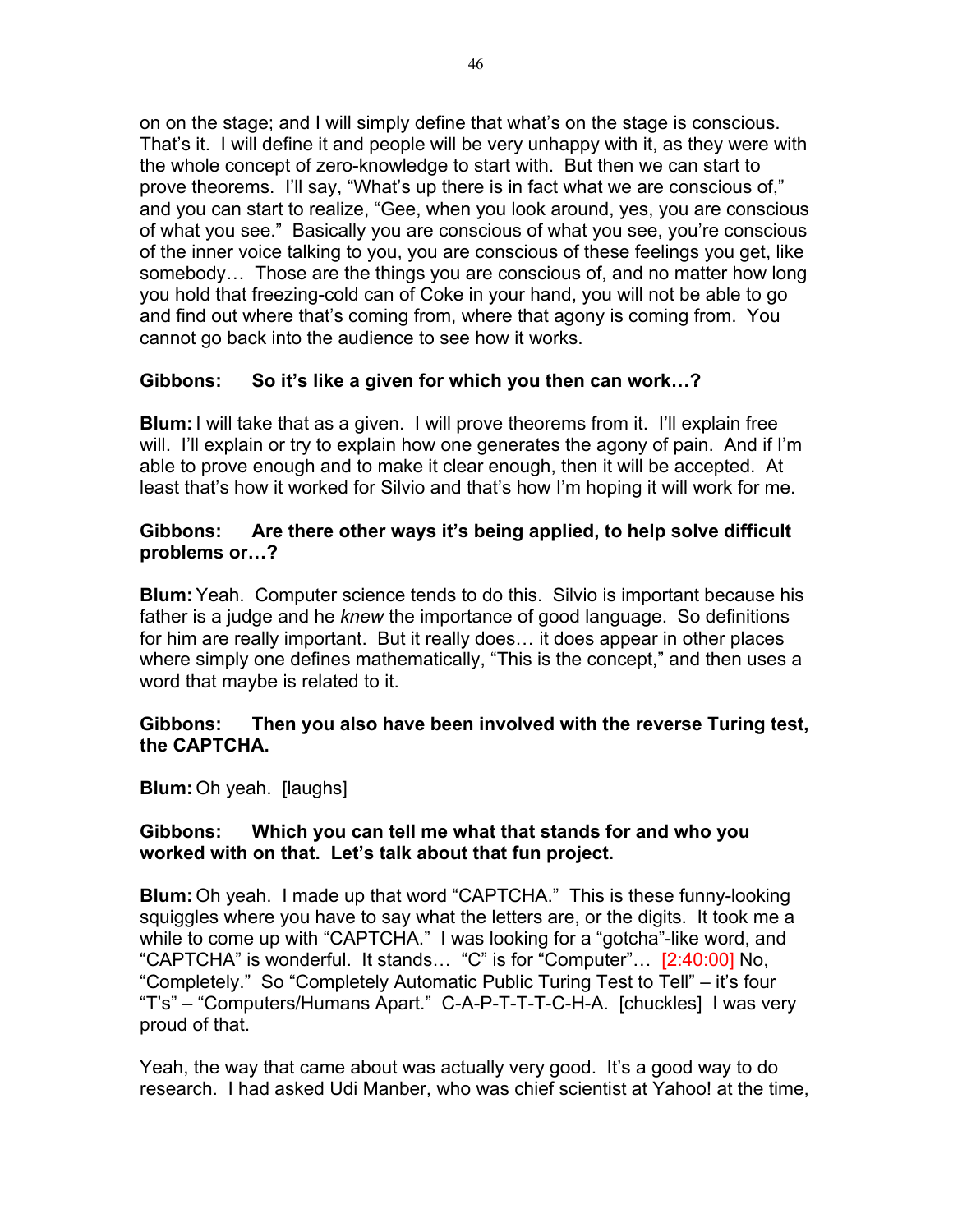to talk to the faculty at CMU about some problems that came up in Yahoo! You know, we're theoretical computer scientists. We like to hear problems that they have and sometimes we can solve them. He mentioned three problems, one of which was the chatroom problem. The chatroom problem is Yahoo! was being bothered by… well, people in chatrooms were being bothered by bots coming in and talking to the people. In fact, Lenore immediately afterwards realized this because she wanted to buy a laptop, a new laptop, she said what she wanted, and she went to a chatroom to say what she wanted and somebody came back, "I know exactly what you want," and what it was was an advertisement. See, it was just a pointer to a certain advertisement which actually didn't have anything to do with what she wanted. That's the problem. The bots come in and they act as if they know, and they disrupt what's going on. But yeah, what Udi Manber wanted was a program that would be able to test the people that are coming in and be able to weed out the bots. Just let humans into the chatroom and keep out the bots.

This is a very strange sort of problem. It's strange in the following sense. Basically what he's asking is for some sort of… he wants a computer test. He wanted an algorithm. He wants a computer test that should be able to… an algorithm that should be able to generate tests for testing these different people, and it should be able to tell which ones are human and which ones are not, because only the humans should be able to pass the test. Yet this algorithm itself, being a computer, should not be able to pass the test. It itself can't pass the test that it grades. So the puzzle is "Can you write a program that will be able to grade somebody on a test that it itself cannot pass?" And we professors know that it's possible.

# **Gibbons: [laughs]**

**Blum:** [chuckles] But the students don't always realize that.

# **Gibbons: You said you had a challenge finding something too that humans could do that computers could not do.**

**Blum:**It was really hard. We kept looking and looking. For example, we tried IQ tests. After all, an IQ test measures your intelligence. You can find IQ tests and solutions, and it turns out that computers can pass those IQ tests better than any human can. They're faster and they're perfectly competent. We tried one thing after another like those IQ tests. You know, algebra problems, all sorts of problems. Very hard. We must have worked on it for a year trying to come up with something.

Then I was on a trip to Berkeley and I spoke to Dick Fateman, who I told the problem to as I told to others. He said, "I know just what you need." He said, "I've been teaching a course on OCR, optical character recognition, and these computers cannot read handwriting or typewriter-written stuff. They're just not as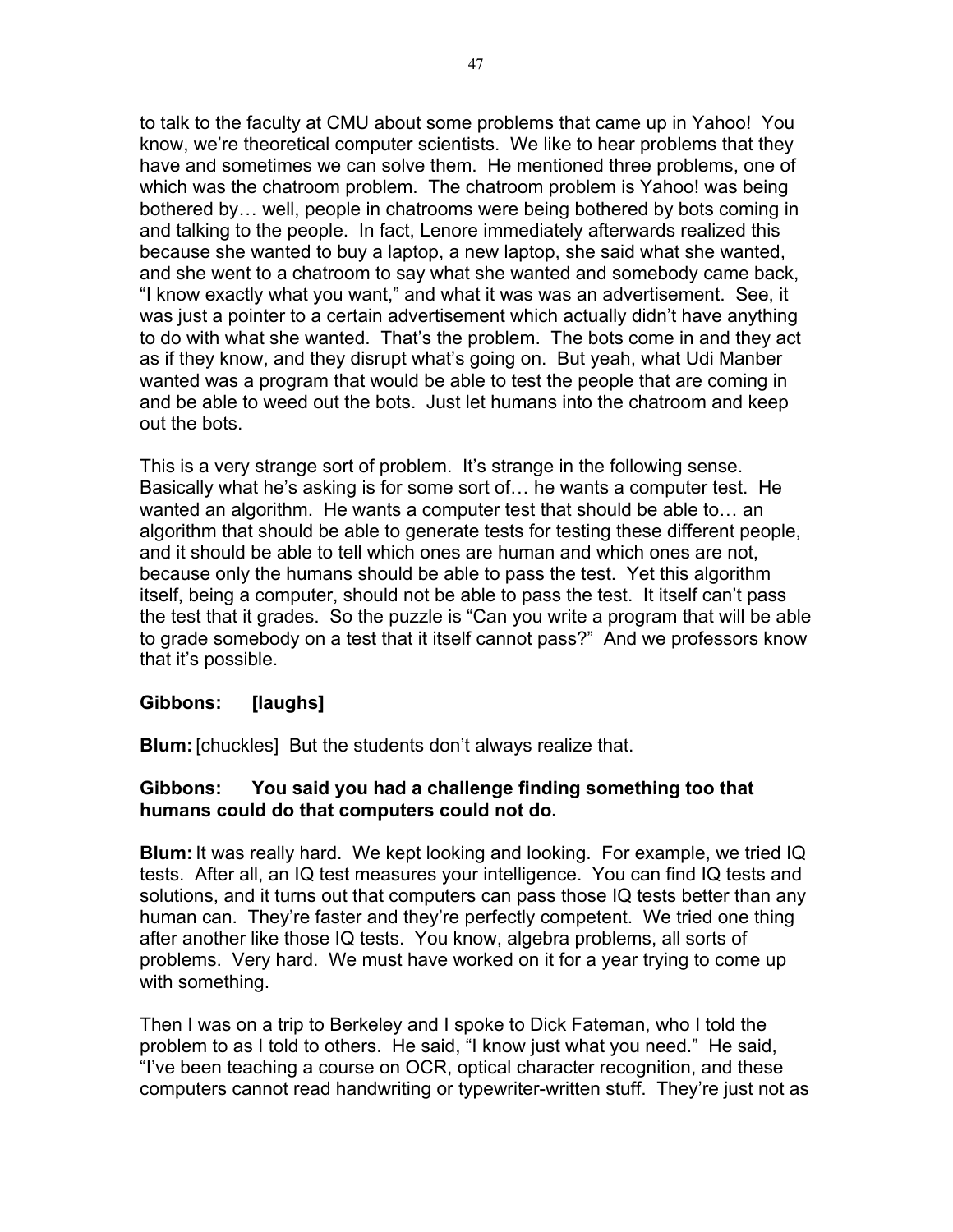good as humans at reading it. So make that your test." And it was a great idea, because in fact kids, very young kids can already read stuff that computers cannot read. And I wondered about that.

So here's the test. It sort of explains, I mean what the computer has to do is it takes some legible… it generates some characters, which of course it can read. It prints them, it knows what they are. Then it twists them to the point where it cannot read them, that's what it gives out, and the human can read them. So the human is able to read what it, the computer itself cannot read. The computer can grade it because it generated the letters in the first place. It knew what letters it had before it twisted it, so it knows what the answer should be.

So that took care of that, but I asked myself, "How come kids can do this? How come kids can read stuff that's so hard for a computer to read?" I realized after a while that very young kids sit at their mother's side, and their mother's reading to them from a kids' book that's sort of floppy in strange light, who knows, and she's reading and the kid's looking from the side, not even from in front, and is learning how to read that way. So the kid is really being given exactly this kind of mangled information and learns to read. Then the kid goes out in the car and they pass signs on the street. If there's a stop sign, the kid will say, "Ah, that's 'Stop,' " even though there's bird doo on the stop sign and there are shadows covering it. But still the kid can read it. So even very young kids can pass this test, and computers have a very hard time with it.

The other thing I like about this is that there's another angle to this. People say, "You know, at some point maybe computers will be able to read this," and I tell them, "Yes, I want them to. I want them to be able to read this. We'll have much better optical character recognition when they can." So the wonderful thing about these tests is that we give them as challenges to people who are in vision or optical character recognition or whatever. They are challenges for them to come up with a program that can read the stuff.

So we provide these challenges and then we had a professor at Berkeley send us, "I have written a program to pass this" what we called "easy CAPTCHA." The way we can tell that he did in fact write such a program, is we generate 5,000 CAPTCHAs, we send them to him, and a minute later he gives us the answers. And we know that no human being could do that. He really did write a program to do this. So my hope actually is that eventually these CAPTCHAs will fail, that eventually computers will be able to pass all CAPTCHAs, because then we'll have good optical character recognition.

# **Gibbons: So using the CAPTCHAs to train the computers in this pattern recognition or…?**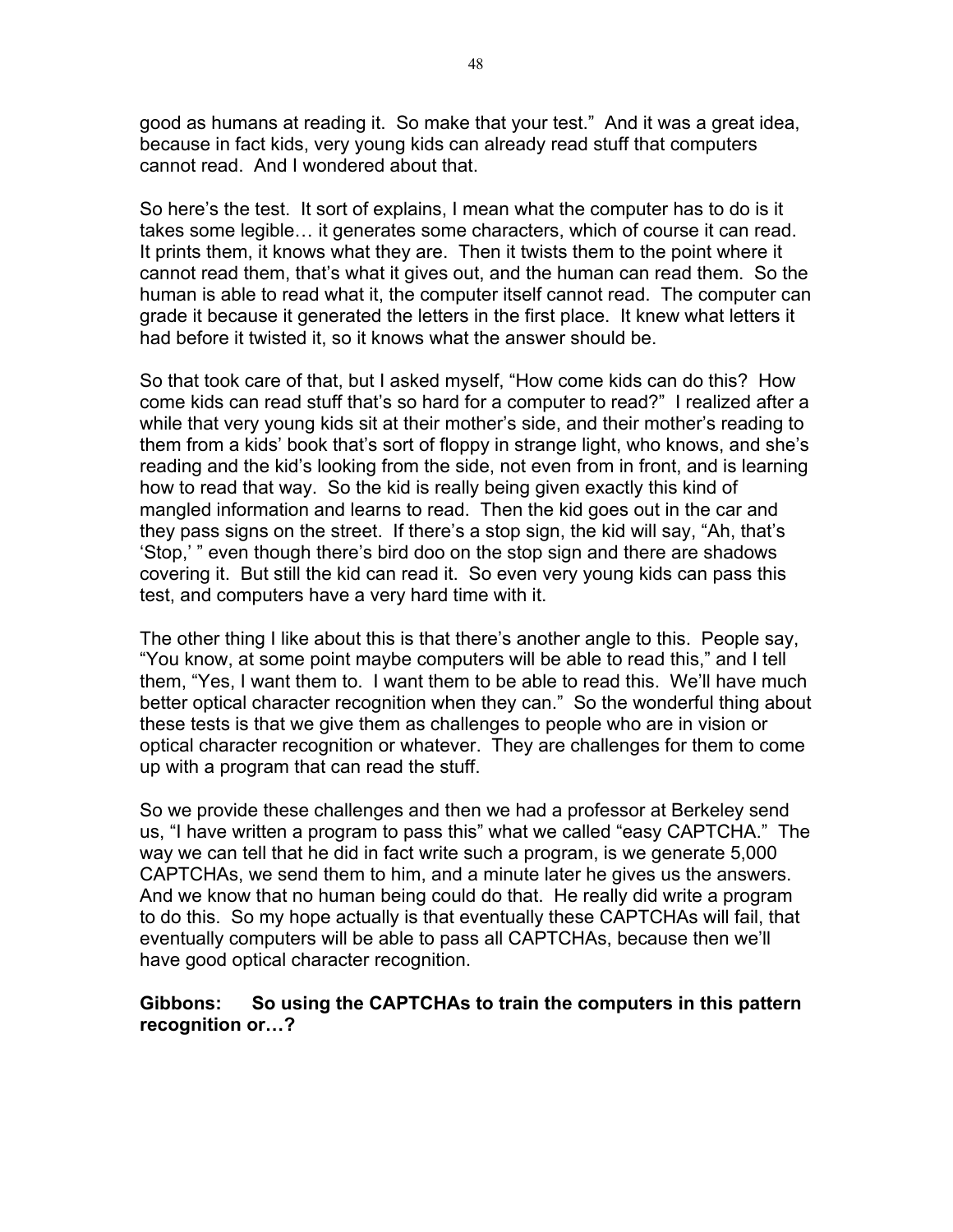**Blum:**Yes. Or at least to check on how well the computers are doing. When we first started with this, we weren't sure where the programs for breaking CAPTCHAs would come from.

# **Gibbons: Stop one minute. Maybe we can ask him not to… Do we take a break?**

# *[Recorder is paused for a break]*

# **Gibbons: So tell us about reCAPTCHA. What is that and who did you work with on that?**

**Blum:** Well, all the work on CAPTCHA was with Luis, and we did talk about reCAPTCHA also, but Luis really pushed that to actually find a way to make money off these CAPTCHAs.

# **Gibbons: Luis von Ahn.**

**Blum:** Luis von Ahn. The way he made money off of it is that *The New York Times* wanted to be able to digitize the old *New York Times* that were printed using this type that sometimes doesn't get the letters in exactly the same place and sometimes it's smudged, and these are sheets of paper, I saw them, where somebody had written on them. And OCR could read some of this, but not all of it. So they would take the ones that they can't read and give them to Luis. What Luis would do is make a CAPTCHA by taking a word that OCR could not read and a word that we did know how to read, and he put the two together and he'd give it to the bot or human, and require them to actually read both. If they could read the word [2:50:00] that the CAPTCHA knew the answer to, then it was a human. Then we would accept what it gave for the other word tentatively as being the right answer. You give it to several people and if they agree on what that second word is, that's it, that's what *The New York Times* is looking for.

# **Gibbons: They did that word-by-word for all** *The New York Times***?**

**Blum:** For every single word that OCR could not read. It's not all of *The New York Times*, it's just the parts it could not read.

# *[Recorder is paused briefly]*

**Blum:** Oh, yeah. Something like a penny a piece. The words were half a penny a piece. [laughs]

# **Gibbons: That's amazing.**

**Blum:**So he started to make money with that. That was good. Luis is my first entrepreneur ever, really. He's been very good at it.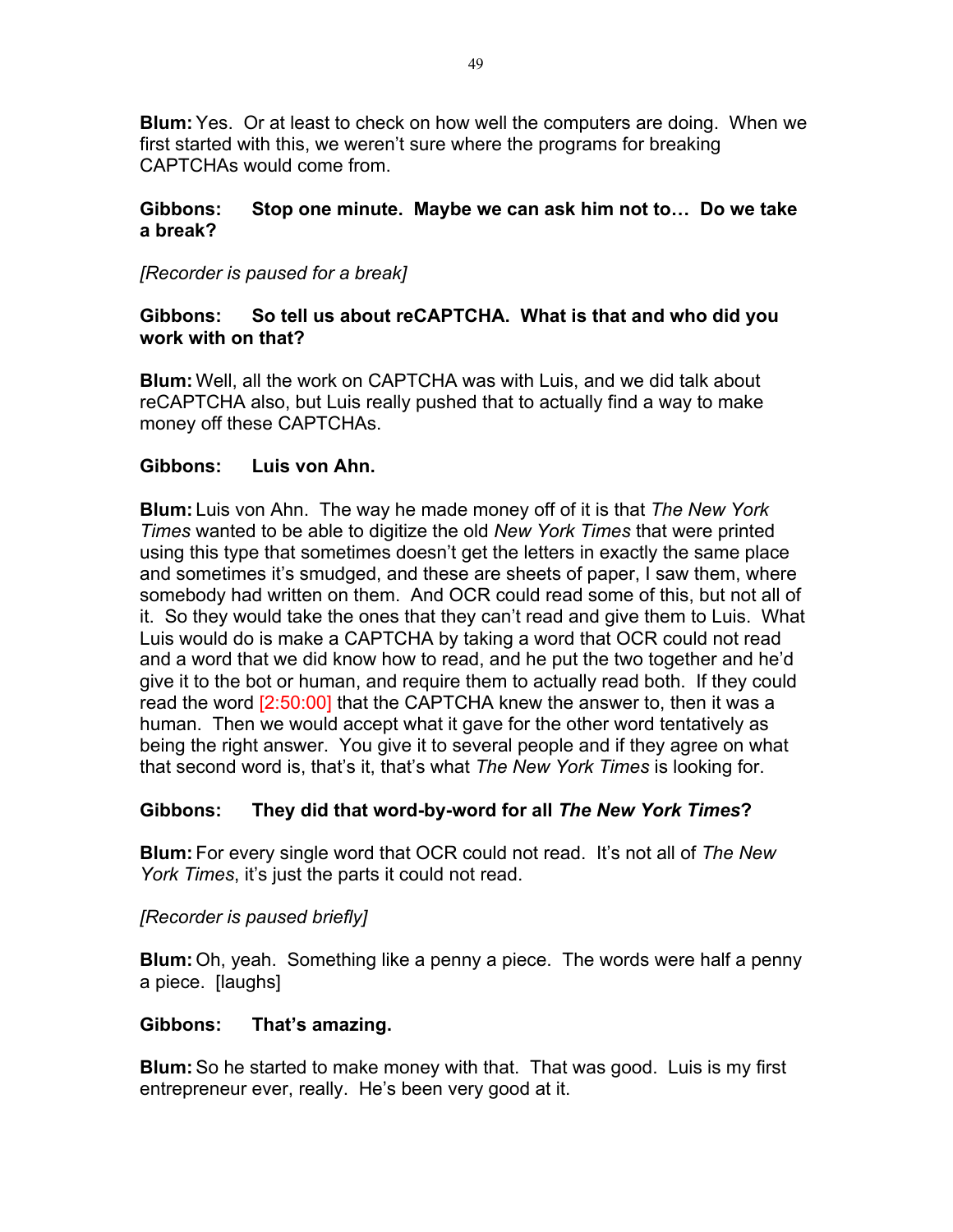And I use his Duolingo every day. His Duolingo is this wonderful program for learning languages, and I use it for two things. I use it for Spanish, which I know quite well, and even though I know it very well, I'm still learning. It checks my pronunciation. It has improved my pronunciation. It teaches me words I don't know. It's improved my grammar. My Spanish was very good, but I'm still learning from it. And I use it for German. Now German was my first language, but it's completely gone. But, you know, I sort of hold it in my heart because my parents spoke it. So I decided I would like to learn German again. So I'm a beginner at that and I do a lesson in German every day, and you know, I'm learning German. I really am learning German. It says I'm 47% fluent now. *Ich kann ein bisschen Deutsch sprechen*. [laughs]

# **Gibbons: [laughs] This is your student's… This is your intellectual grand-project in a way, second…**

**Blum:** This is Luis von Ahn's. No, so Luis…

# **Gibbons: He did this on his own though.**

**Blum:** This is his program, yeah. And in fact it's his company. It's a company now with some 60 people working for him. A lot of people. And they're trying to get as many languages as they can. They are using it to teach English to Chinese students. It's not yet at the point where they can teach Chinese to English users. In fact, I just tried yesterday to see if I could start to learn Chinese from it. No, it's going to teach English to Chinese users, not the other way around.

# **Gibbons: What is so difficult about Chinese, I wonder? Is it the…**

**Blum:** Well, you know, it's a tonal language for one thing, and the writing is very, very different. I spent a couple of years in Hong Kong while Lenore was writing her book. She wrote a book with Smale and Shub and Cucker, a very good book. She was there to work with these co-authors. I decided I would learn Chinese. I wanted to see if my brain still works.

# **Gibbons: Does it?**

**Blum:**[laughs] So I spent two and a half years on Chinese and I can proudly say I'm at the point where I'm as good as a two-and-a-half-year-old. [laughs] It's an interesting language. It's tonal, so I had to learn what that means. I taught in English when I was in Hong Kong an operating systems course, and my first sentence to the students was in Cantonese, very slowly. The sentence was "*[speaking in Chinese]* guǎngdōng huà." "Guǎngdōng huà" is Cantonese. When I finished with that, they clapped. [laughs] It took me a long time to say it, then I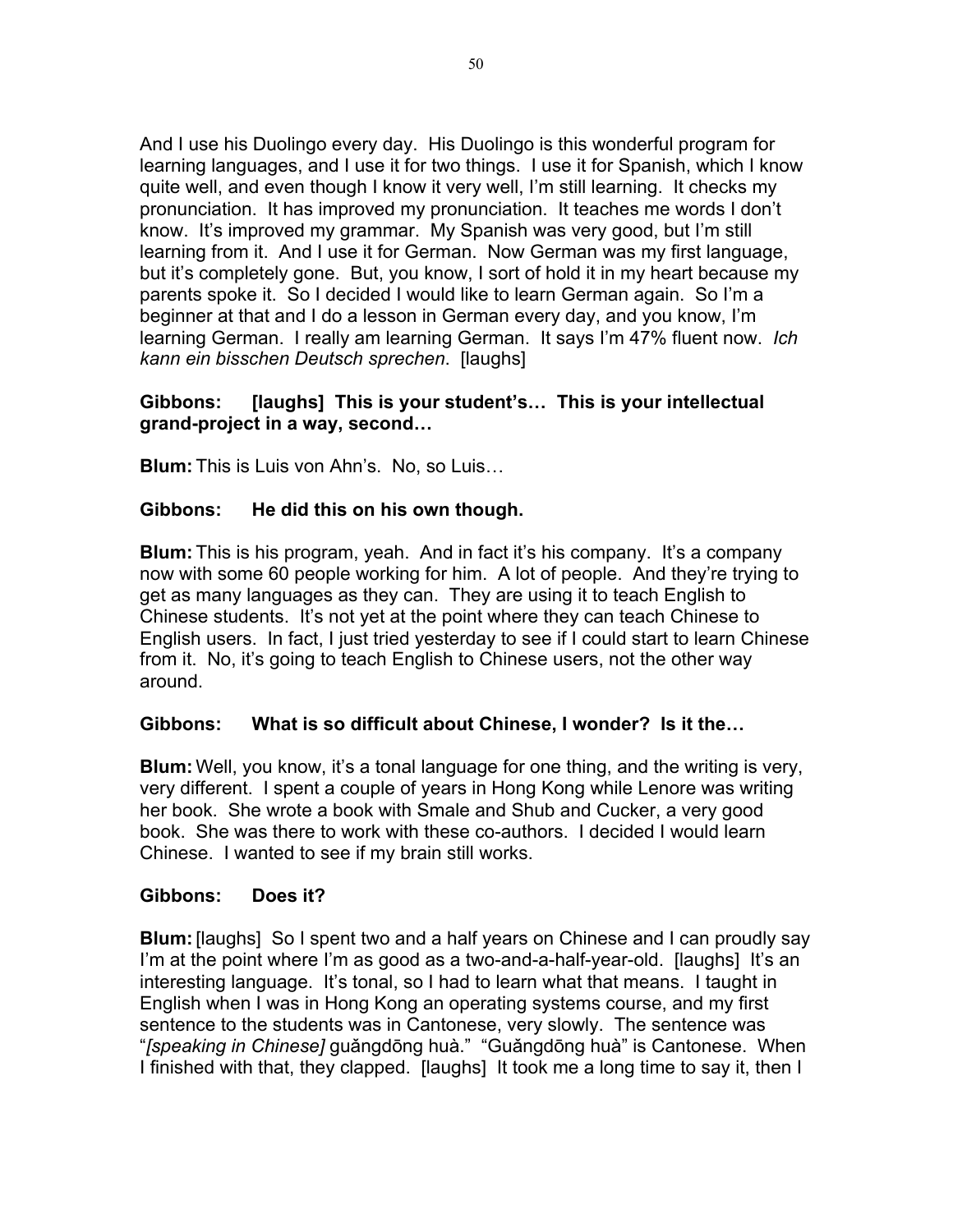told them, "I'll teach you operating systems. You're going to teach me Cantonese." That's the agreement we made. Very nice.

#### **Gibbons: A little bit like CAPTCHA. [laughs]**

#### **Blum:**[laughs]

**Gibbons: Worked on two ways. Do you have anything more you want to say about CAPTCHA or reCAPTCHA? Have we covered most of that now?**

**Blum:**Yeah, I think we've…

**Gibbons: That we've covered that.**

**Blum:**…covered that.

### **Gibbons: How about students? You have had such a rich legacy of students. We've talked about quite a few. Are there any others? I think you mentioned Eric Bach.**

**Blum:**Yeah. I'm especially interested in talking about the ones that did *not* get awards yet and what I learned from them. What Eric Bach did for me was to teach me what a number looks like when you factor it, what a random number looks like when you factor it. He has a wonderful image of it. Namely, you take this number. It's this long, a long number. Essentially, the way the random number looks like, he describes this as a dartboard. You throw a dart along the length, and wherever it falls, you then fill in the first part with the prime. Then in what's left, you throw a dart, and wherever it falls, you fill in what's left with a prime. And you keep on going. This can be made precise and it is a beautiful, beautiful answer to the question "What do numbers look like, random numbers look like when you factor them?"

And you can get theorems out of them. For example, if it's an *n*-digit number, how many darts do you have to throw? Well, the first one will fall more or less in the middle. The next one will fall in the middle of what's left over, etc. So the number is *n* digits long, it'll take about log *n* dart throws, about log *n* primes. And that's a theorem. Yeah, a random number has expected log *n* primes. And in fact expected one roughly half the size, the next a quarter the size, and so on.

There are lots of theorems like this that come out of this beautiful dartboard explanation that Eric gave, and for which he has never really gotten the credit he deserves. It's such a beautiful intuition that he was able to give me, and I needed it for the cryptography and the number theory.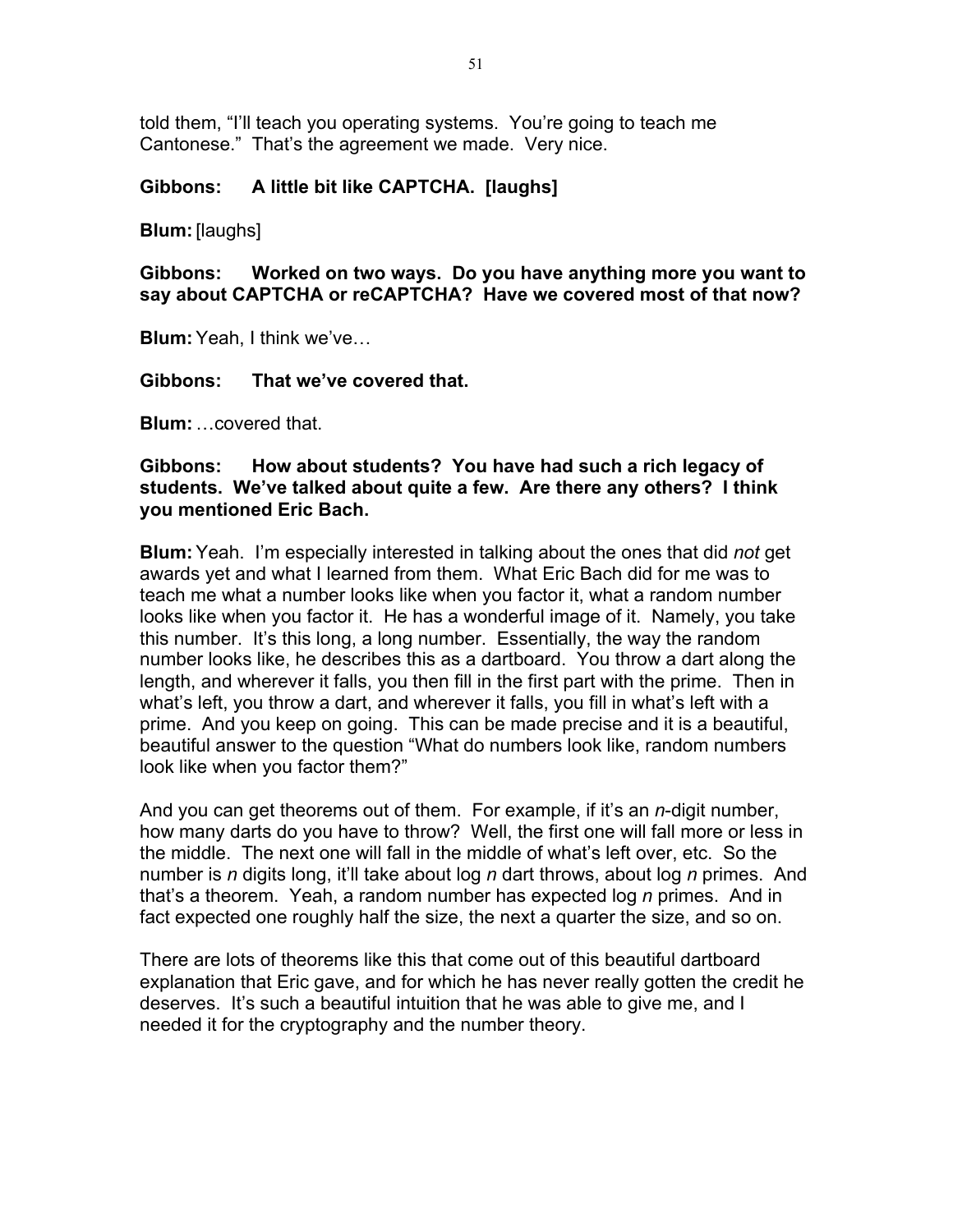#### **Gibbons: That's fantastic. You have had many good students and many good people you're working with. Do you have any particular ones you're particularly proud of?**

**Blum:** Well, you know, I'm proud of these women. I didn't mention Shafi Goldwasser, who's another woman. I think these women have been spectacular.

**Gibbons: It's great you've been a mentor to them. You talked about what important mentors you had in your career, and I'm curious if there's any other… You've obviously emulated some of the things that were good that they gave to you, such as listening carefully and encouraging your students.**

**Blum:** Yeah, my mentors…

#### **Gibbons: Your mentors did that for you and you seem to have wanted to do that yourself.**

**Blum:** …listening, and they were supporting me. Right. They were really very supportive. I mean Warren would tell me, "Oh, your IQ is 160." "Well, [laughs] what do you mean, my IQ is…?" He said, "You're way above average. Way above." You know, it didn't matter whether it was true or not. It was so uplifting, it was so encouraging, and I find the sa-… I find actually though that these students really have great ideas, and it's a pity that sometimes they come up with these great ideas and they're rejected.

There was a fellow that came up with this whole concept of public-key cryptography named Ralph Merkle. He was a graduate student in Berkeley when I was there. He had a wonderful idea for creating these cryptosystems. He talked about creating a puzzle sort of like a jigsaw puzzle. You can create a jigsaw puzzle by taking a square and then drawing lines where you're going to cut, and you now know the answer because you drew the lines. But you can give it to somebody else and if it's mixed up, they may find it very hard to get back the answer. This can be used for cryptography. For example, it could be your password. You can say, "I know how to turn this into a… I know how to make these jigsaw pieces come together." That could be your password. But it's useful for a lot more than that.

Anyway, Ralph Merkle presented his idea to Lance Hoffman. And Lance Hoffman, good guy, works in cryptography also, and if you read the letter he got back, "Nah. This other idea is much better. This will never work. Forget it." And it's such a shame because this was a great idea. The point I guess is that their ideas… if they come to you with an idea, they're good people, they come to you with an idea, they will have thought about it,  $[3:00:00]$  it's probably a much better idea than you realize, and you should listen to it and be encouraging of it.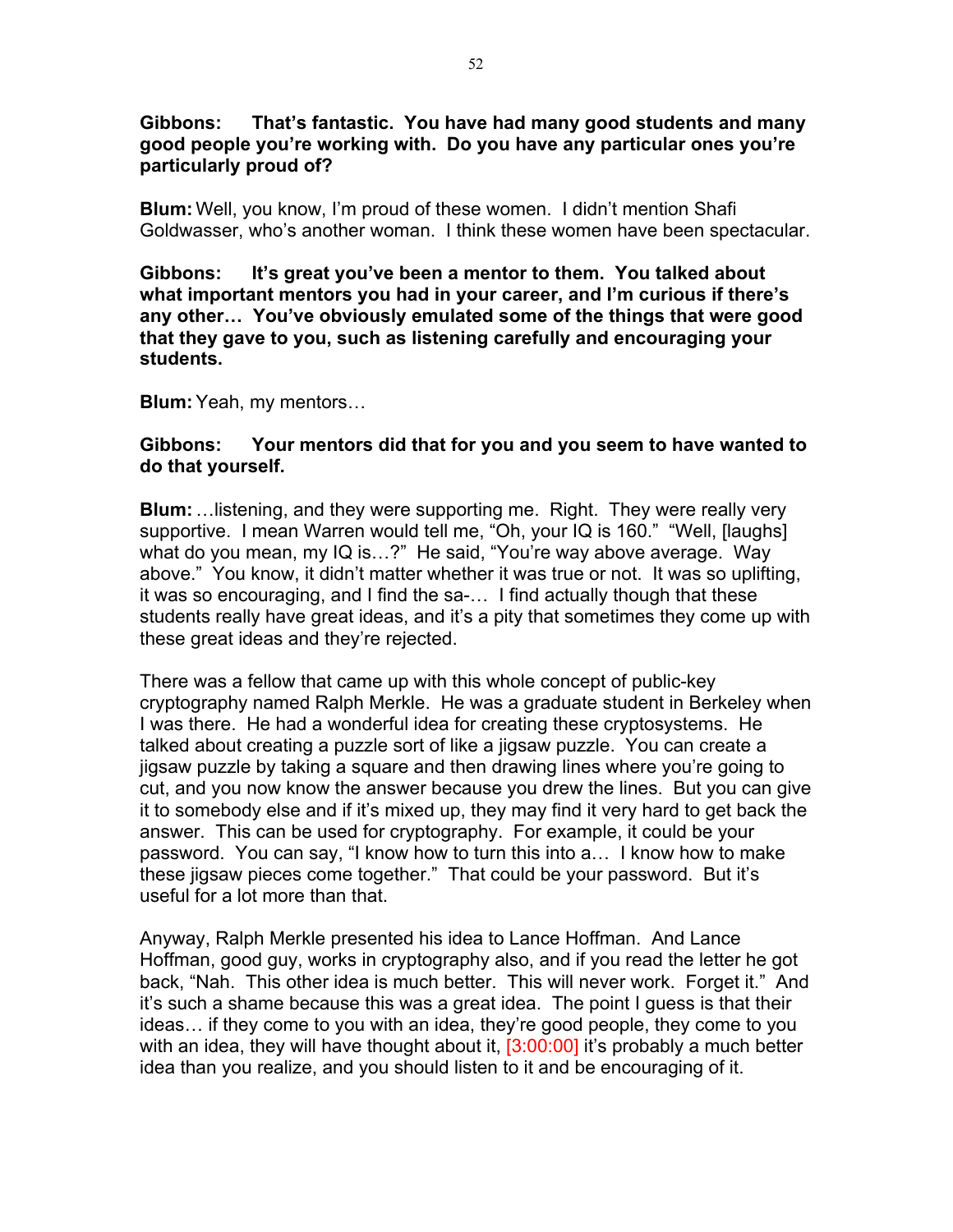### **Gibbons: You said you also tell them sometimes that they're going to become the world's experts.**

**Blum:** Oh, right. Students want to know what I tell these young people when they come to me. I guess the ones I accept are the ones that come to me with some idea that really thrills me. They come to me with an idea that thrills me, then I'll take them on. What I have told people, well, entering graduate students who are going to get their PhD, what I tell them is "It's going to take you a long time to get your PhD. You'll be working four or five years to get it. It will be a lot of hard work and you will feel like you're working on some tiny thing. You have to realize first of all that you're going to become the world's expert in that thing. It will be an important thing – that's why you're working on it – and when people need to know about it, they will come to you as the expert in that thing." It reminds me of Blake's poem "To see a World in a Grain of Sand," because that grain of sand is what they're working on. And the more you work on it, the more you will see the entire world in that grain of sand.

# **Gibbons: It's a long way from the advice you got at P.S. 86. [laughs]**

**Blum:**[laughs]

# **Gibbons: That elementary school teacher.**

**Blum:**"You'll never make it."

**Gibbons: "You'll never make it," yeah.**

**Blum:**Yeah. Right.

# **Gibbons: So I think the last question that we haven't asked you is they want to know how you reacted or your family reacted to the Turing Award. What has that meant to you?**

**Blum:**It's meant a lot to me, because it's kind of scary actually to work on something like consciousness. It's scary because at one time it wasn't permitted, and nowadays the neuroscientists really know some wonderful things about it and I'm very excited to find out about this. But the truth is that in computer science, it's probably a very… a lot of people turn up their eyes when I say, "I'm really trying to build a conscious machine." They just don't… Mostly they turn up their eyes because they don't realize how much more is known than when they were young. A lot more is known and I do believe that this is stuff that can be turned into really good mathematics.

So it meant a lot to me because it allows me to work on something that… It's sort of like getting tenure. You get tenure, it allows you to work on stuff for longer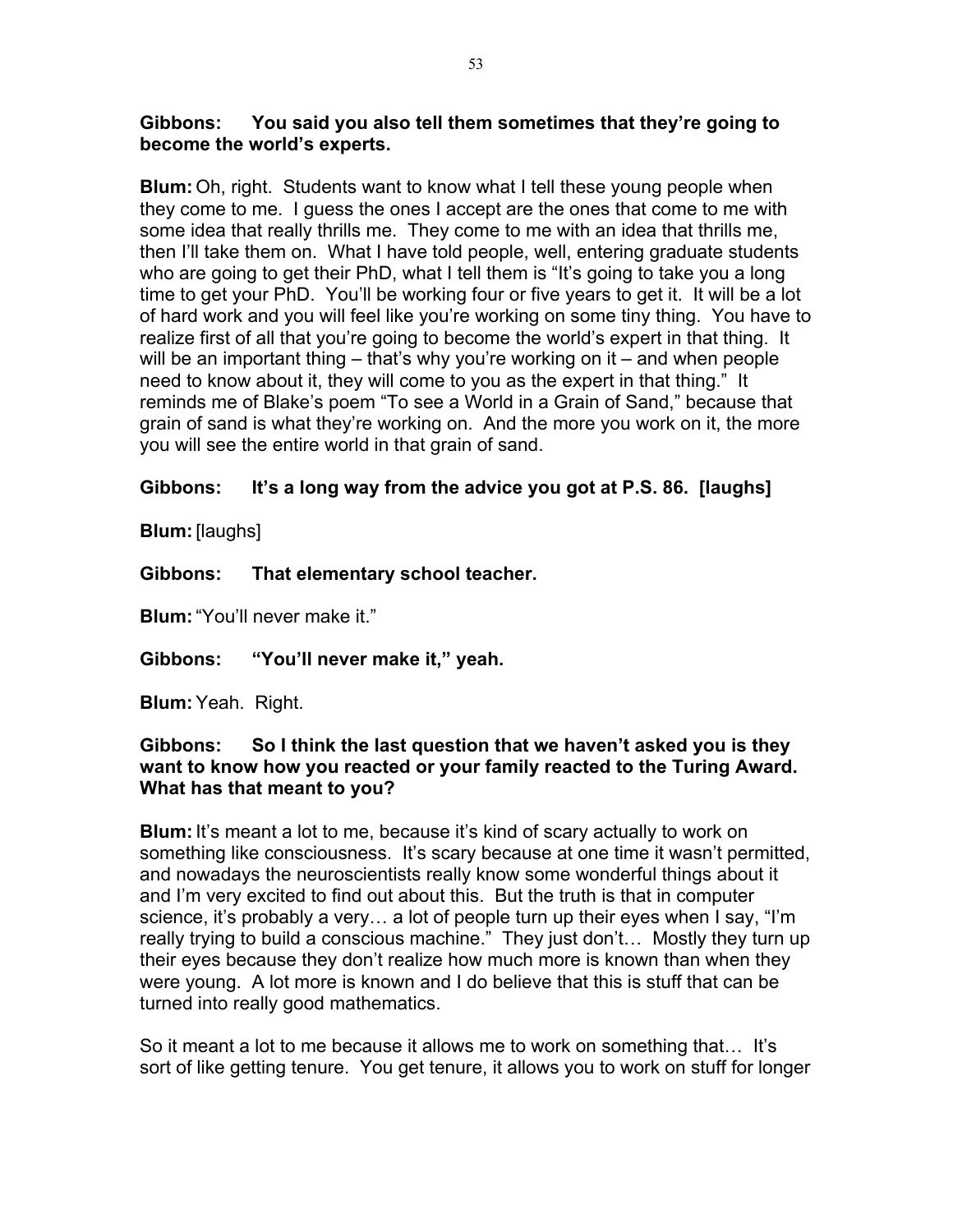or stuff that may or may not work. And getting a Turing Award is tenure magnified. You can really work on what you want.

# **Gibbons: That's fabulous. Can give you also some more confidence perhaps. If you approach somebody in another field, they know you're a Turing prize winner.**

**Blum:**It helps, it helps, it helps. [laughs] It helps.

# **Gibbons: Absolutely. Well, I think we've… Anything else that you would like to add? Or anything…**

**Blum:**I think you've done a great job of covering all this.

# **Gibbons: Thank you.**

**Blum:** Thank you very much for doing this, Ann. I mean you've been really wonderful. Your questions are terrific. Whenever I stumble, you're right in there to help me out. I really appreciate it.

# **Gibbons: Thank you. It's fascinating.**

**Blum:**It's been wonderful.

**Gibbons: It's really been fun for me too. I wish I could turn this into a profile for** *Science* **if they'd let me write about computer science. [laughs] I can't. It's…**

**Blum:** No, you keep on writing about what you're writing, because that's the stuff I like to read about.

**Gibbons: Yeah. But it's just wonderful. Yeah. I find it very inspiring to talk to people about their careers, and yours has been such a creative journey. I mean what a wonderful journey. Especially after that start, it's rather moving that you overcame lower expectations, although maybe not from your parents.**

**Okay, one more question. Are we still rolling? And they'd have to cut all that stuff out. Your parents, how did they feel? You did become an engineer, but did they see you become a professor and how did they feel about that?**

**Blum:** First of all, none of their sons became what they wanted them to become. [laughs] So that's one thing. I think my father at the end accepted the fact that I was a professor. He did come around. So that was nice, because he was dead